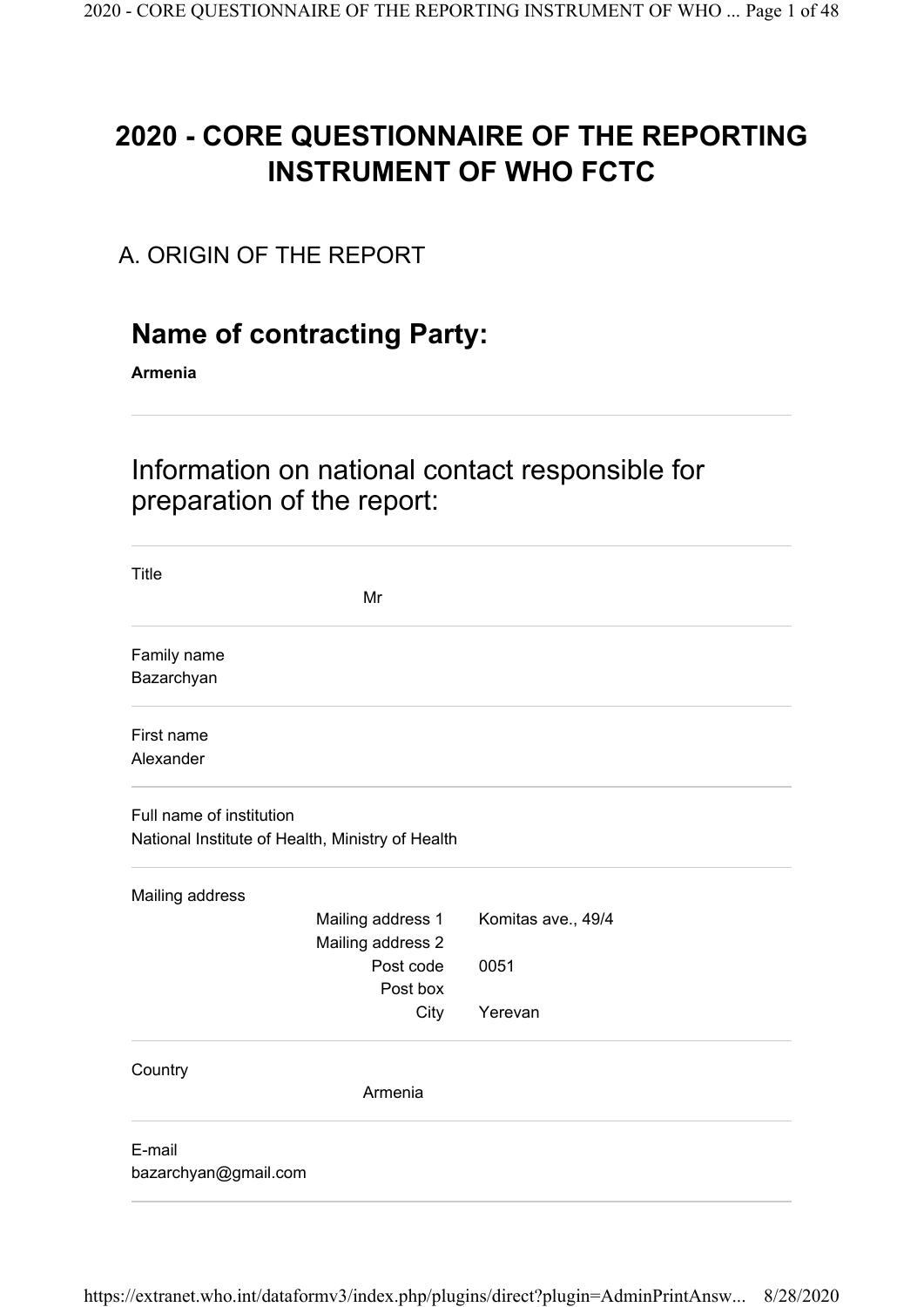info@nih.am Alternative email address

+37 410 23 71 34 Telephone number

Fax number

# Signature of government official submitting the report:

| <b>Title</b>                                   |                                                                         |                                                 |  |
|------------------------------------------------|-------------------------------------------------------------------------|-------------------------------------------------|--|
|                                                | Ms                                                                      |                                                 |  |
| Family name<br>Nanushyan                       |                                                                         |                                                 |  |
| First name<br>Lena                             |                                                                         |                                                 |  |
| Full name of institution<br>Ministry of Health |                                                                         |                                                 |  |
| Mailing address                                | Mailing address 1<br>Mailing address 2<br>Post code<br>Post box<br>City | Republic Square<br><b>Government Building 3</b> |  |
| Country                                        | Armenia                                                                 |                                                 |  |
| E-mail<br>info@moh.am                          |                                                                         |                                                 |  |
| Alternative email address<br>pr@moh.am         |                                                                         |                                                 |  |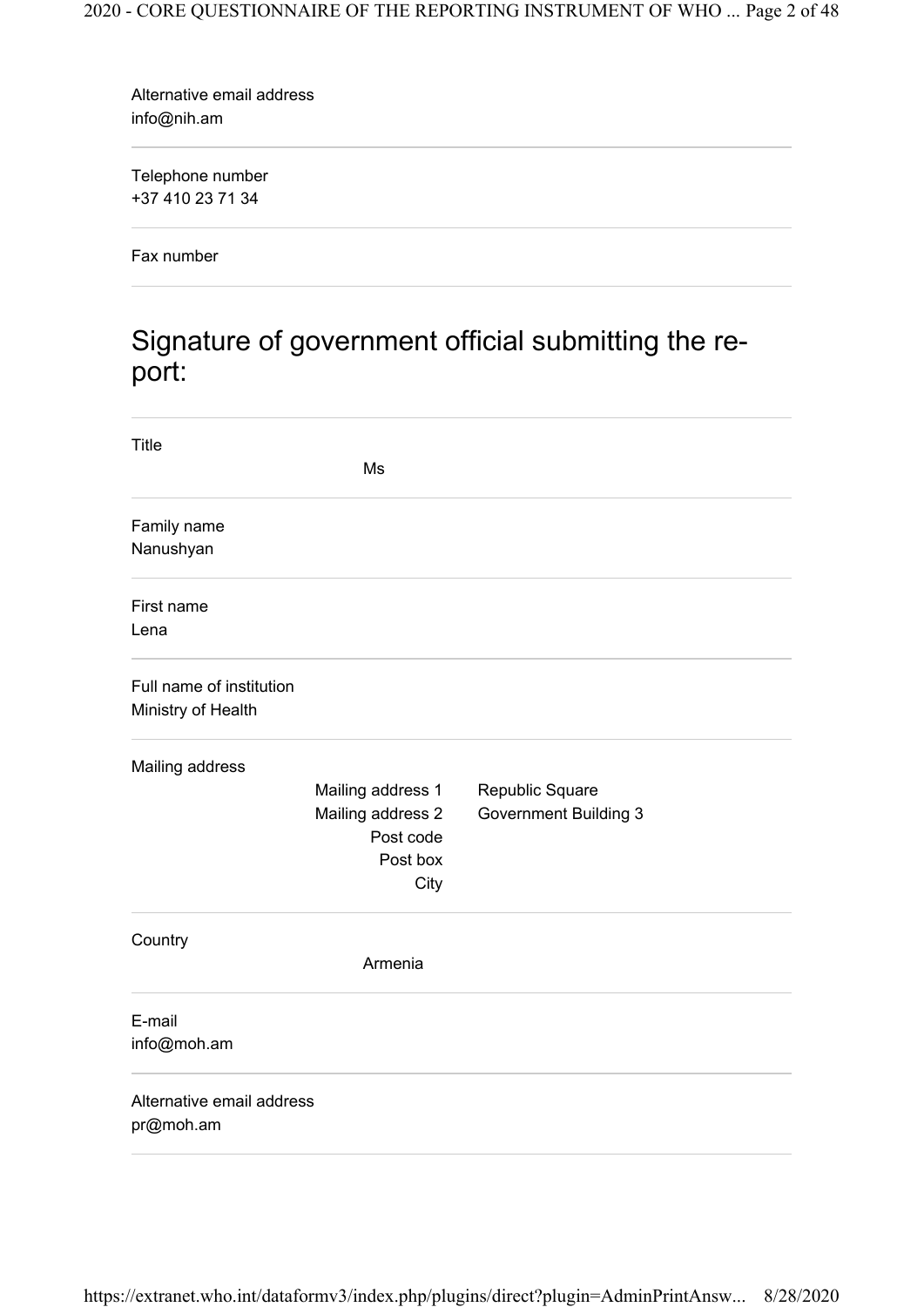| Telephone number<br>+37460808003 |  |
|----------------------------------|--|
| Fax number                       |  |
| Web page<br>www.moh.am           |  |

# Period of reporting:

|          | Month | Year                           |
|----------|-------|--------------------------------|
|          |       | Start date April (4) 2014 (15) |
| End date |       | 2001 (2) 2020 (21)             |

## B1. TOBACCO CONSUMPTION

## Prevalence of tobacco use

## Smoking prevalence in the adult population (all)

(Please provide prevalence data for total adult population, and identify the age considered, e.g. 15 years old and over, 18-64 years; see B112)

#### Current smokers

|                                     | Prevalence (%)<br>(please include all smoking<br>tobacco products in preva-<br>lence data) | Average number of the most-con-<br>sumed smoking tobacco product<br>used per day |
|-------------------------------------|--------------------------------------------------------------------------------------------|----------------------------------------------------------------------------------|
| MALE                                | 51.5                                                                                       |                                                                                  |
| <b>FEMALE</b>                       | 1.8                                                                                        |                                                                                  |
| <b>TOTAL</b> (males<br>and females) | 27.9                                                                                       |                                                                                  |
|                                     |                                                                                            |                                                                                  |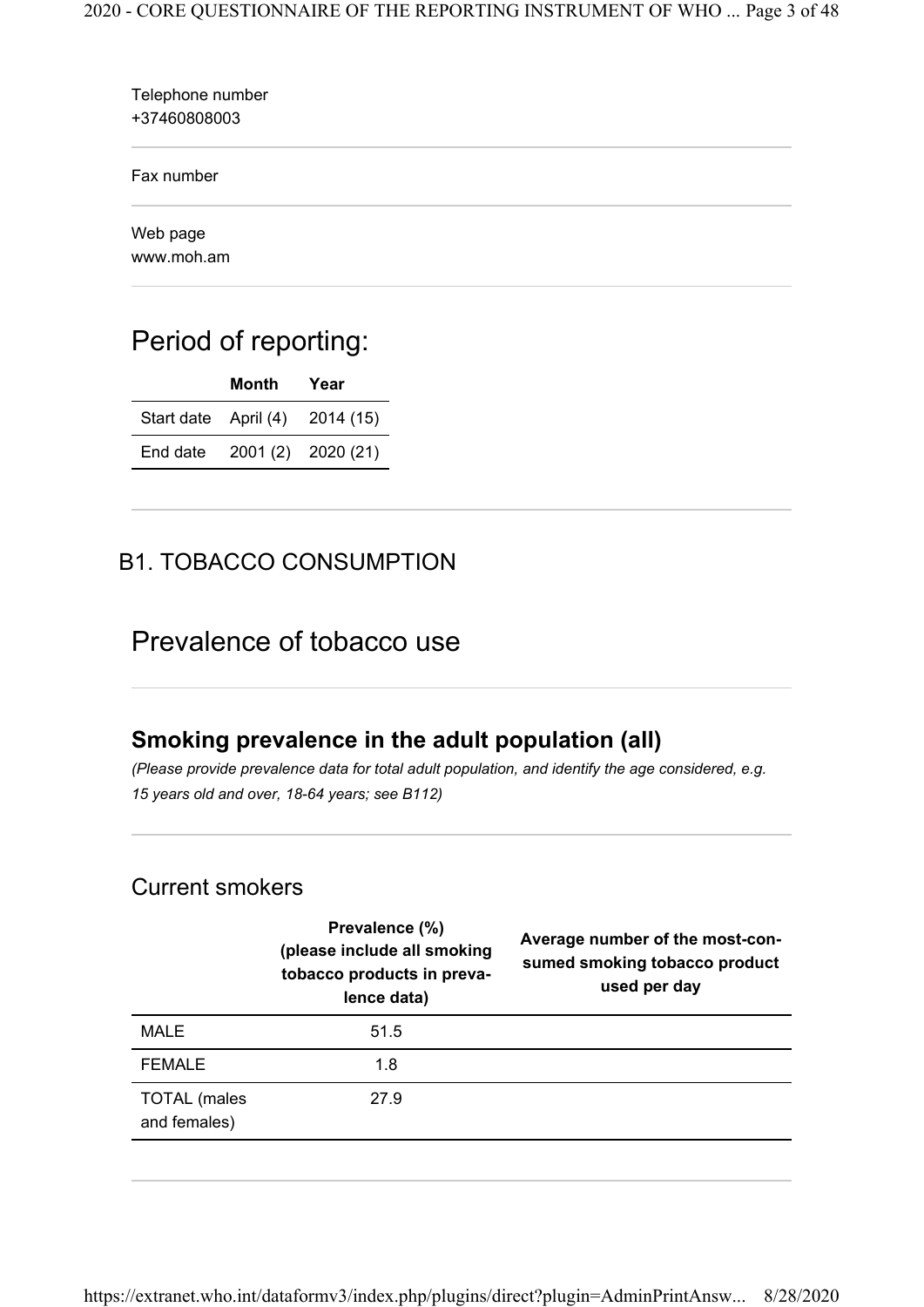# Daily smokers

|                                     | Prevalence (%)<br>(please include all smoking<br>tobacco products in preva-<br>lence data) | Average number of the most-con-<br>sumed smoking tobacco product<br>used per day |
|-------------------------------------|--------------------------------------------------------------------------------------------|----------------------------------------------------------------------------------|
| MALE                                | 49.9                                                                                       |                                                                                  |
| <b>FEMALE</b>                       | 1.6                                                                                        |                                                                                  |
| <b>TOTAL</b> (males<br>and females) | 26.9                                                                                       |                                                                                  |

## Occasional smokers

|                                | Prevalence (%)<br>(please include all smoking tobacco products in preva-<br>lence data) |
|--------------------------------|-----------------------------------------------------------------------------------------|
| MALE                           | 1.6                                                                                     |
| <b>FEMALE</b>                  | 0.2                                                                                     |
| TOTAL (males and fe-<br>males) | 0.9                                                                                     |

## Former smokers

|                                | Prevalence (%)<br>(please include all smoking tobacco products in preva-<br>lence data) |
|--------------------------------|-----------------------------------------------------------------------------------------|
| <b>MALE</b>                    | 14.0                                                                                    |
| <b>FEMALE</b>                  | 0.8                                                                                     |
| TOTAL (males and fe-<br>males) | 7.7                                                                                     |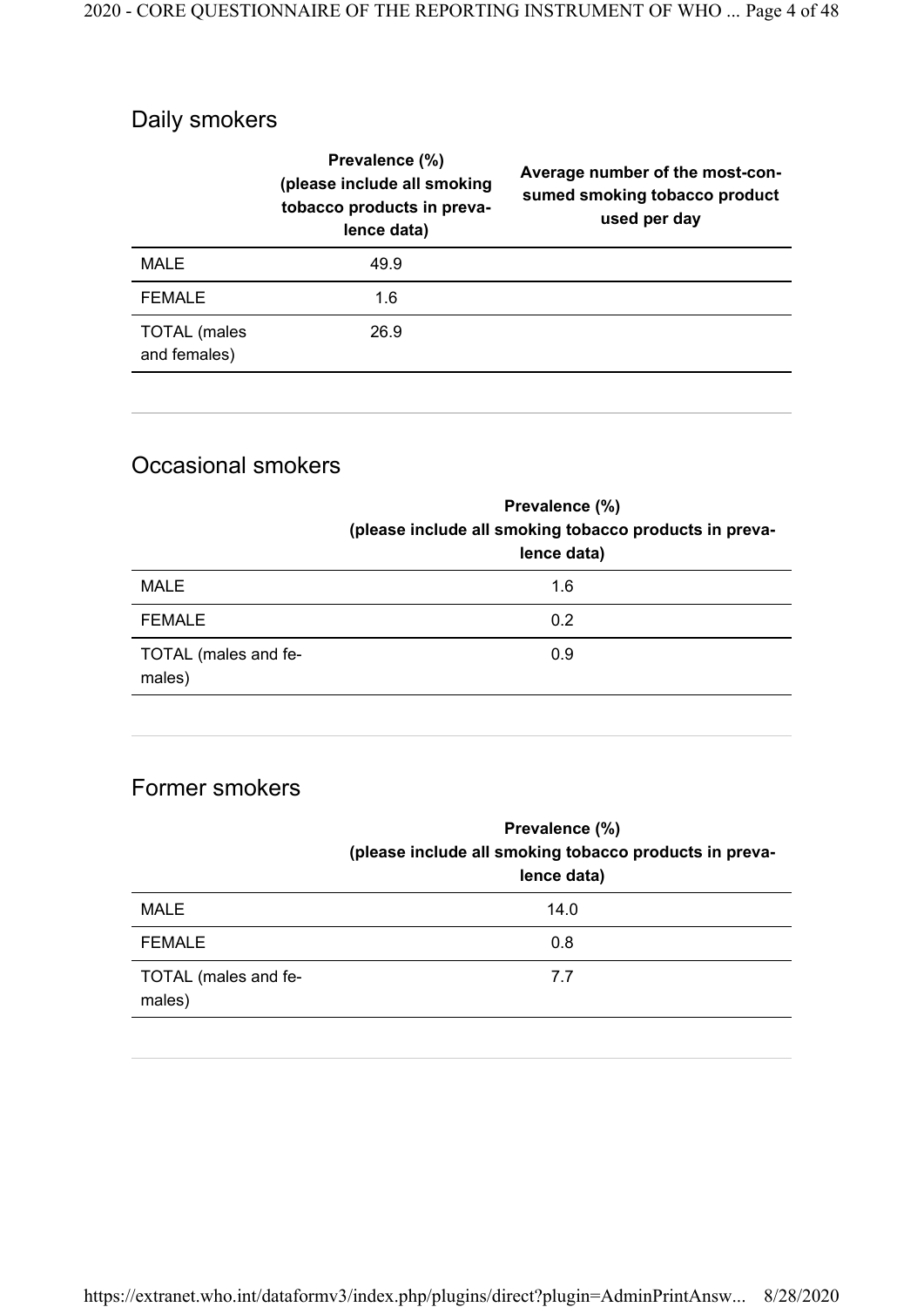#### Never smokers

|                                | Prevalence (%)<br>(please include all smoking tobacco products in preva-<br>lence data) |
|--------------------------------|-----------------------------------------------------------------------------------------|
| <b>MALE</b>                    | 34.5                                                                                    |
| <b>FEMALE</b>                  | 97.4                                                                                    |
| TOTAL (males and fe-<br>males) | 64.4                                                                                    |

Please indicate the smoking tobacco products included in calculating prevalence for question B11:

Tobacco products such as :Cigarettes, cigars, pipes

Please indicate the age range to which the data used to answer question B11 refer:

|           | From | - To |
|-----------|------|------|
| Age range | 18   | 69   |

Please indicate the year of the data used to answer question B11: 2016

STEPS National Survey Armenia Please indicate the source of the data used to answer question B11: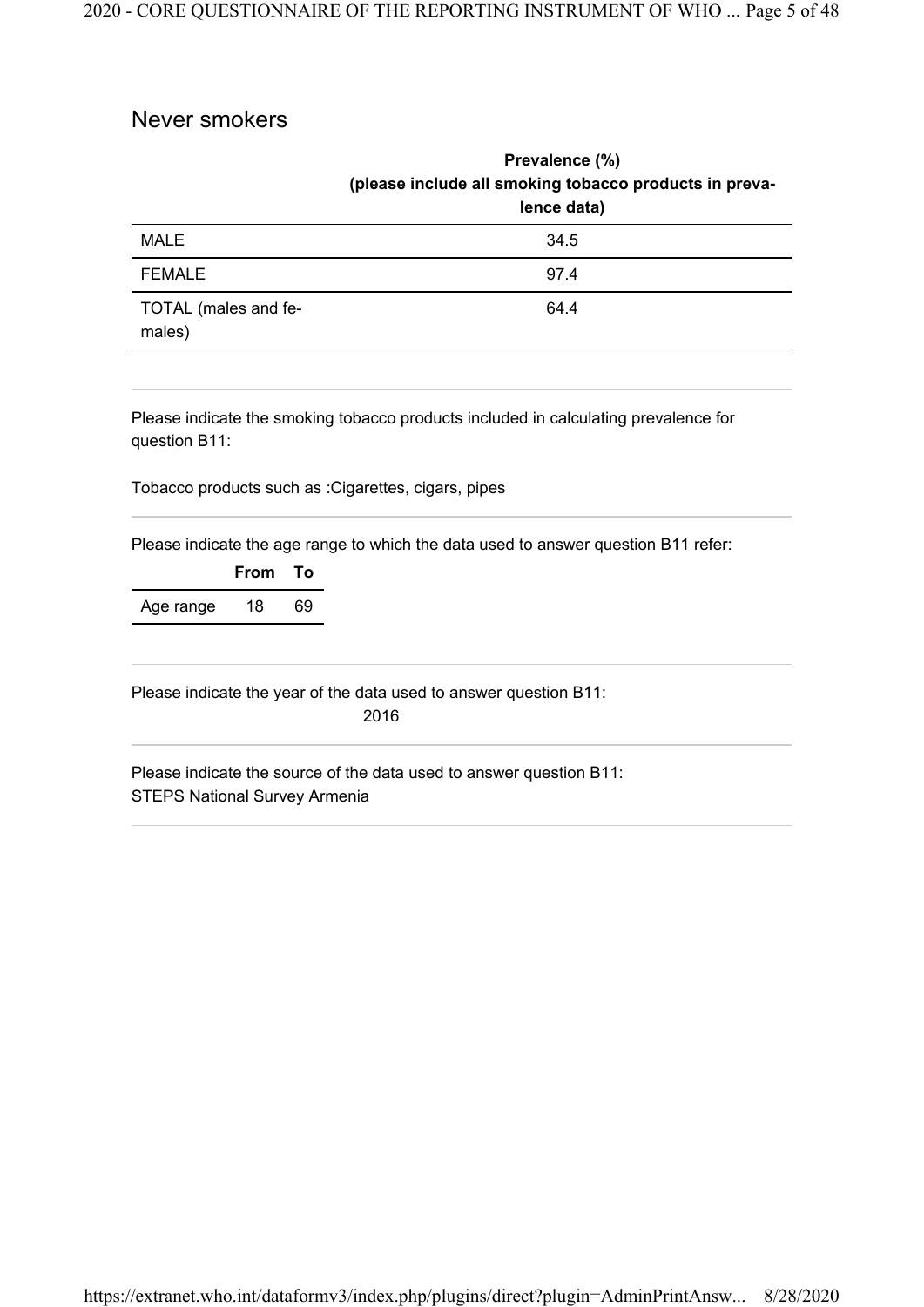Please provide the definitions of "current smoker", "daily smoker", "occasional smoker", "former smoker" and "never smoker" used in this report.

| Current smoker    | An adult who has smoked 100 cigarettes<br>in his or her lifetime and who currently<br>smokes cigarettes  |
|-------------------|----------------------------------------------------------------------------------------------------------|
| Daily smoker      | They smoke daily at least one cigarette<br>or other tobacco product (cigars,<br>pipe, etc).              |
| Occasional smoker | They have smoked more than 100 ciga-<br>rettes in their lifetime, smoke currently,<br>but not every day. |
| Former smoker     | They have never smoked 100 or more<br>cigarettes during their lifetime but are<br>not smoking currently. |
| Never smoker      | They have never smoked or smoked<br>less than 100 cigarettes in their lifetime.                          |

Please provide a brief explanation of the trend in smoking prevalence in the adult population in the past two years or since submission of your last report.

There were noticeable but not significant changes in prevalence of tobacco among the adult population since the submission of the last report.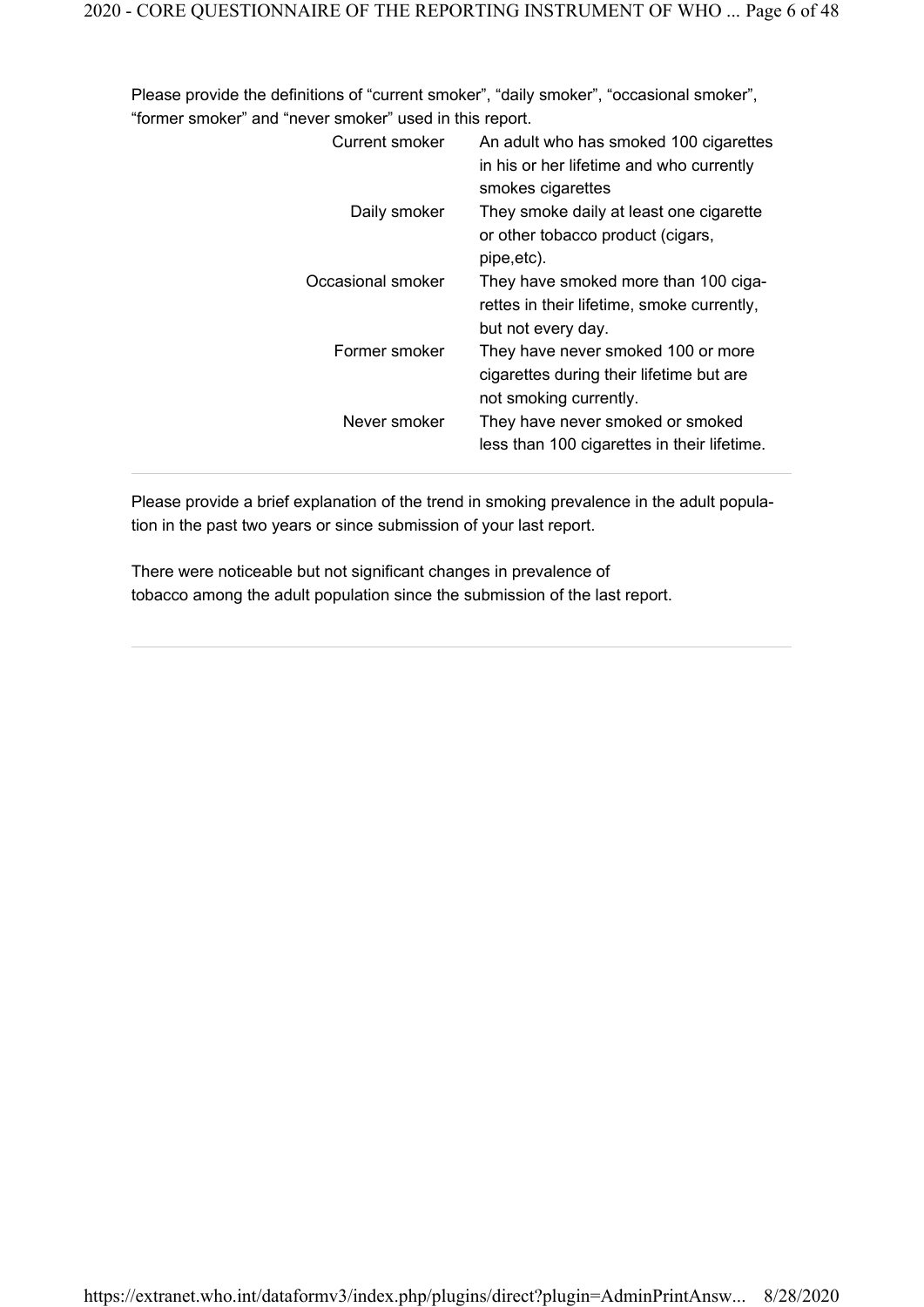### Smoking prevalence in the adult population (by age groups)

(If data are available, please provide prevalence data by age group, and identify the age group considered, preferably by 10-year categories, e.g. 25-34, 35-44 years)

|                                                                    |                      |                    | Prevalence (%)                                                           |
|--------------------------------------------------------------------|----------------------|--------------------|--------------------------------------------------------------------------|
|                                                                    | Range -<br>start age | Range -<br>end age | (please include all smoking to-<br>bacco products in prevalence<br>data) |
| MALES - current smok-<br>ers <sup>1</sup>                          | 18                   | 44                 | 50                                                                       |
| MALES - current smok-<br>ers <sup>1</sup>                          | 45                   | 69                 | 54                                                                       |
| MALES - current smok-<br>ers <sup>1</sup>                          | 18                   | 69                 | 52                                                                       |
| <b>FEMALES - current</b><br>smokes <sup>1</sup>                    | 18                   | 44                 | $\mathbf{1}$                                                             |
| <b>FEMALES - current</b><br>smokes <sup>1</sup>                    | 45                   | 69                 | 3                                                                        |
| <b>FEMALES - current</b><br>smokes <sup>1</sup>                    | 18                   | 69                 | $\overline{2}$                                                           |
| TOTAL (males and fe-<br>males) - current smok-<br>ers <sup>1</sup> | 18                   | 44                 | 27                                                                       |
| TOTAL (males and fe-<br>males) - current smok-<br>ers <sup>1</sup> | 45                   | 69                 | 29                                                                       |
| TOTAL (males and fe-<br>males) - current smok-<br>ers <sup>1</sup> | 18                   | 69                 | 28                                                                       |

Tobacco products such as cigarettes, cigars, or pipes Please indicate the smoking tobacco products included in calculating prevalence for question B12:

Please indicate the year of the data used to answer question B12:

2016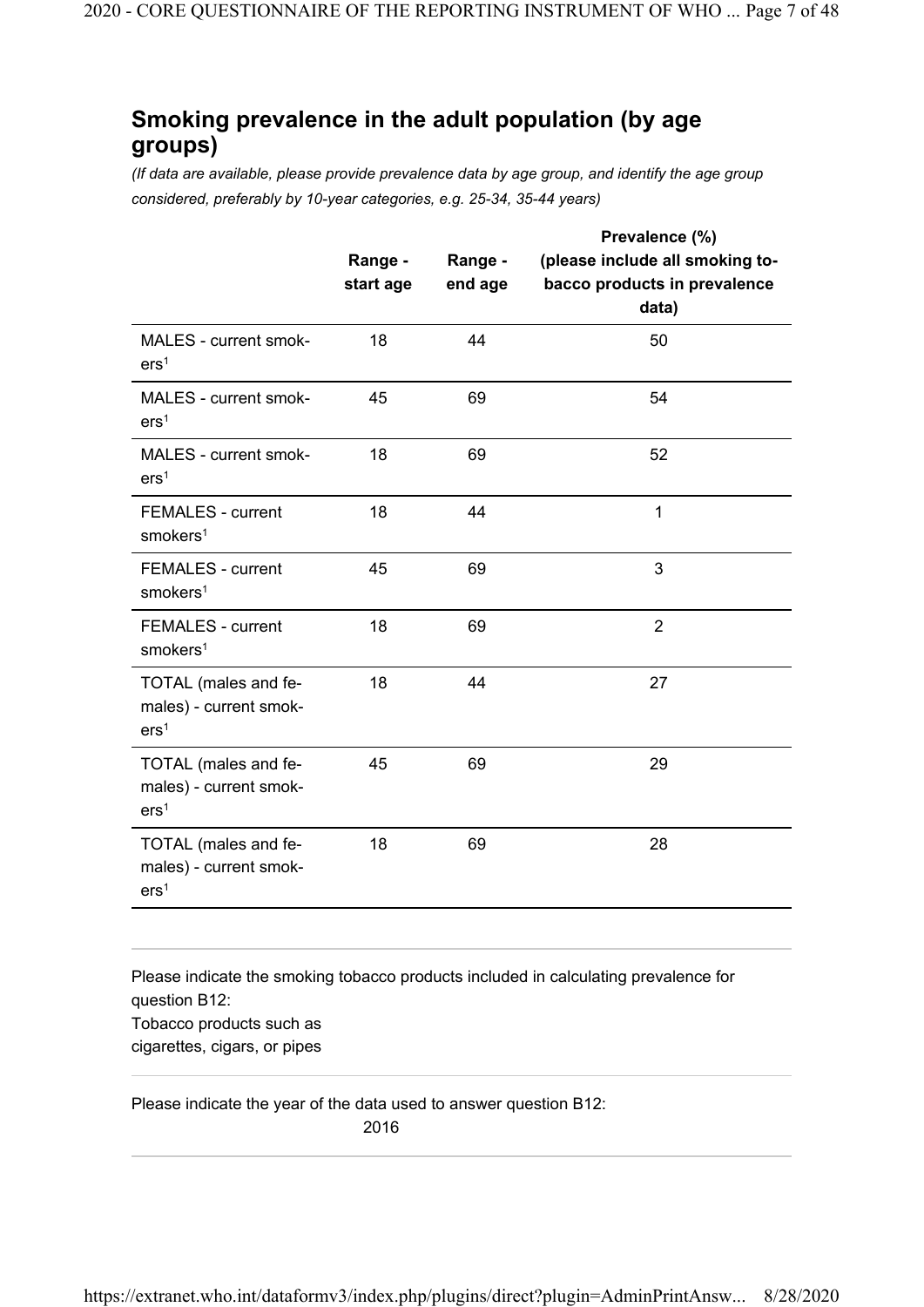STEPS National Survey, Armenia 2016 Please indicate the source of the data used to answer question B12:

The prevalence of tobacco use Please provide a brief explanation of the trend in current smoking prevalence by age group in the past two years or since submission of your last report, if data are available.

in men by age groups did not demonstrate any drastic changes and varied within the range of 50.3% - 53.6%. The prevalence of daily smoking in 18-69 age groups was 26.9%. This rate was 2.5% higher in 45-69 age group, compared with 18-44 age group. The prevalence of smoking was studied according to sociodemographic groups as well. Analysis of the survey results according to the residence revealed that smoking was more prevalence in Yerevan than in other cities or villages. The prevalence of tobacco use increased with wellbeing. Education-wise, the higher the educational level, the lower were the rates of smoking. The overwhelming majority of smokers aged 18-69 years were daily smokers. Data shows the proportion of daily smokers is higher in all age groups.

#### Prevalence of smokeless tobacco use in the adult population (all)

(Please provide prevalence data for total adult population, and identify the age considered in B132, e.g. 15 years old and over, 18–64 years; see B132)

#### Males

Prevalence (%) (please include all smokeless tobacco products in prevalence data)

#### Females

Prevalence (%) (please include all smokeless tobacco products in prevalence data)

TOTAL (males and females)

Prevalence (%) (please include all smokeless tobacco products in prevalence data)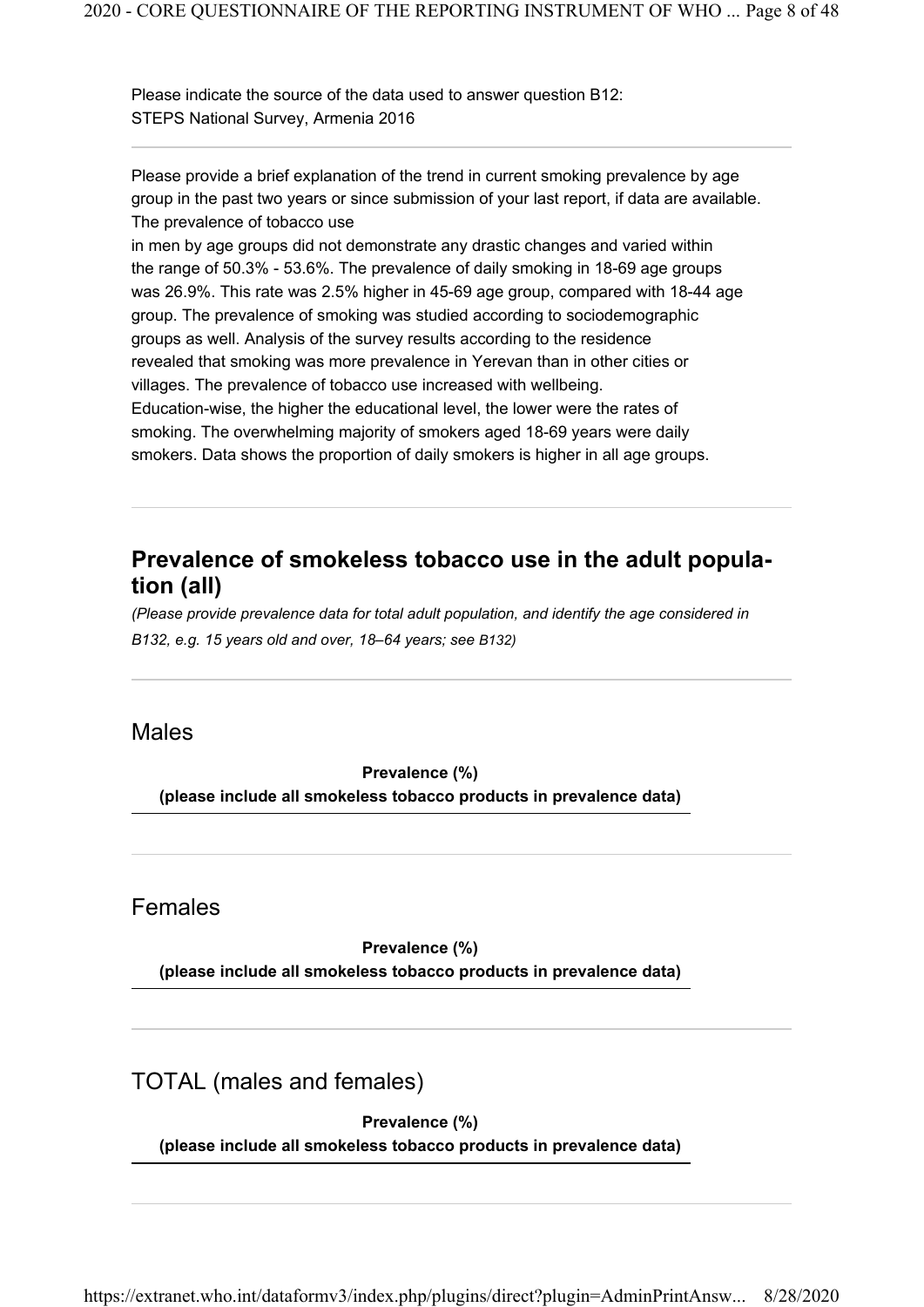Please indicate the smokeless tobacco products included in calculating prevalence for question B13:

Please indicate the age range to which the data used to answer question B13 refer: From To

Please indicate the year of the data used to answer question B13:

Please indicate the source of the data used to answer question B13:

Please provide the definitions of "current user", "daily user", "occasional user", "former user" and "never user" (of smokeless tobacco products) used in this report in the space below.

> Current user Daily user Occasional user Former user Never user

Please provide a brief explanation of the trend in smokeless tobacco use in the adult population in the past two years or since submission of your last report.

### Prevalence of smokeless tobacco use in the adult population (current users) by age group (by age groups)

(If data are available, please provide prevalence data by age group, and identify the age group considered, preferably by 10-year categories, e.g. 25-34, 35-44 years)

|               |             | Prevalence (%)                                  |
|---------------|-------------|-------------------------------------------------|
| Range - start | Range - end | (please include all smoking tobacco products in |
| age           | age         | prevalence data)                                |
|               |             |                                                 |

Please indicate the smokeless tobacco products included in the answer to question B14:

Please indicate the year of the data used to answer question B14:

Please indicate the source of the data used to answer question B14: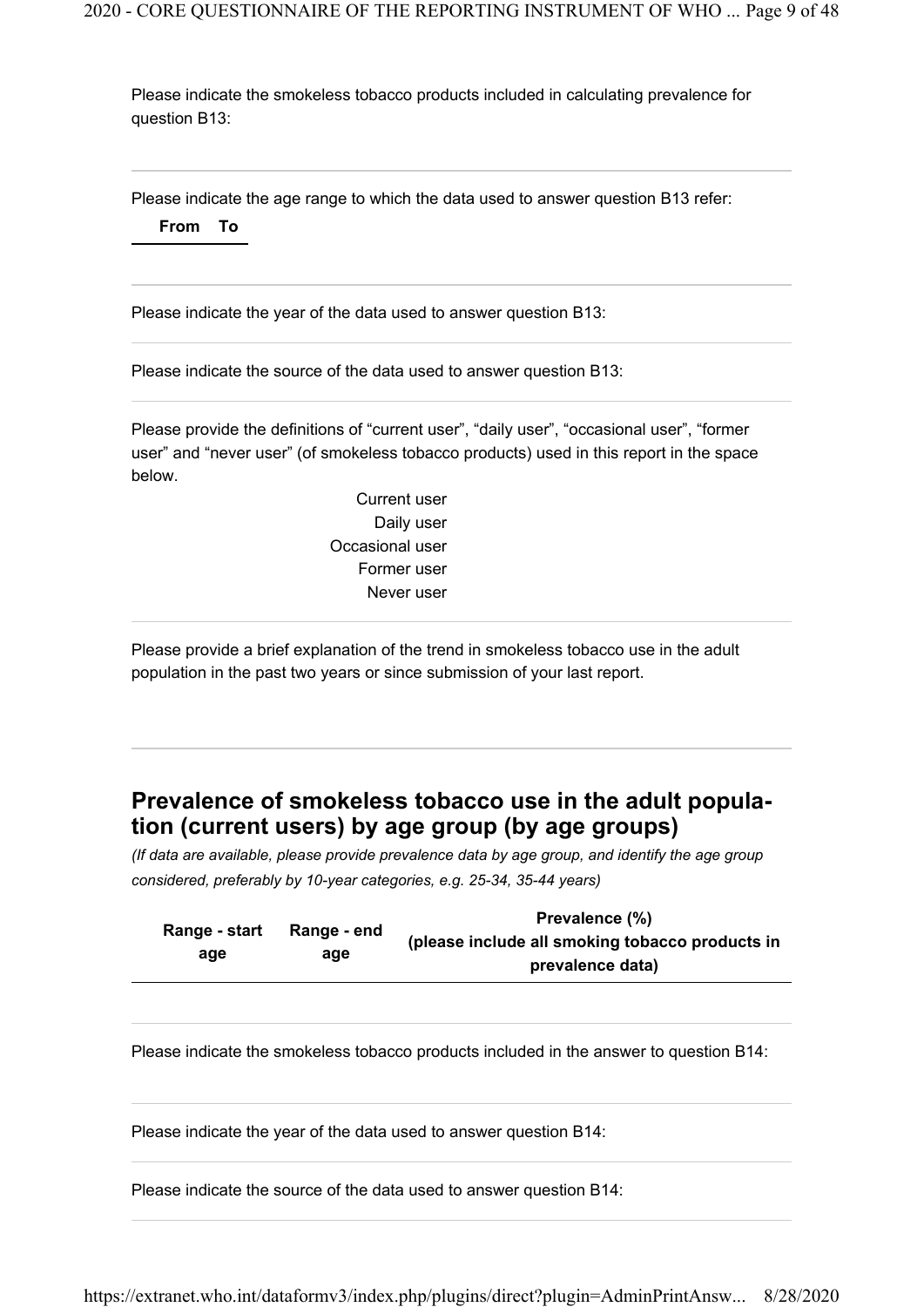Please provide a brief explanation of the trend in current use of smokeless tobacco by adult age groups in the past two years or since submission of your last report.

## Tobacco use by ethnic group(s)

(please include all smoking or smokeless tobacco products in prevalence data)

| <b>Ethnic</b> | <b>MALES - Preva-</b> | <b>FEMALES - Preva-</b> | <b>TOTAL (males and fe-</b> |
|---------------|-----------------------|-------------------------|-----------------------------|
| group(s)      | lence $(\%)$          | lence $(\%)$            | males) - Prevalence (%)     |

Please indicate the tobacco products included in the answer to question B15:

Please indicate the age range to which the data used to answer question B15 refer:

From To

Please indicate the year of the data used to answer question B15:

Please indicate the source of the data used to answer question B15: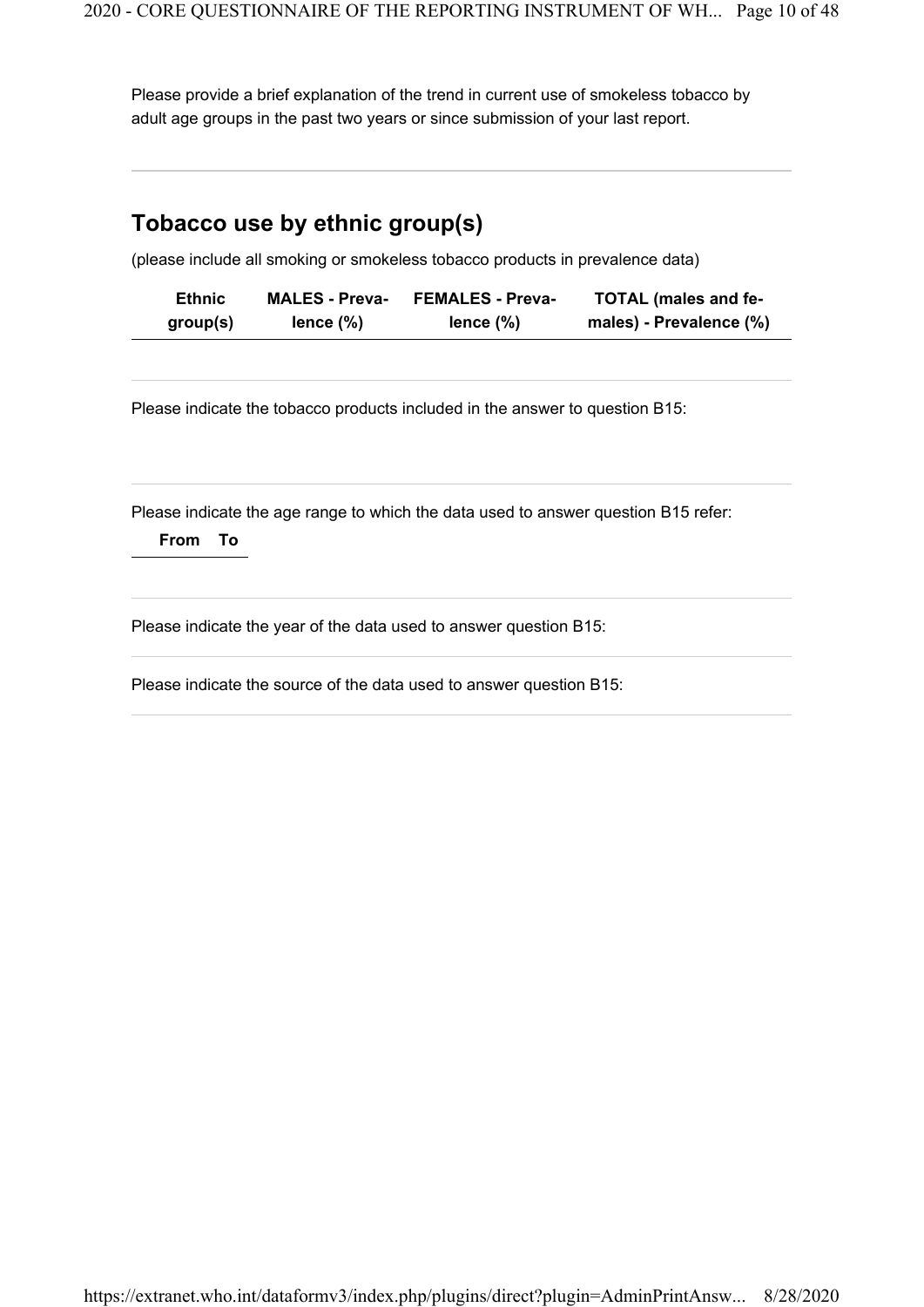#### Tobacco use by young persons

(please include all smoking or smokeless tobacco products in prevalence data)

|                                                                       | Age<br>range | <b>SMOKING TO-</b><br><b>BACCO - Preva-</b><br>lence (%) | <b>SMOKELESS TO-</b><br><b>BACCO - Preva-</b><br>lence (%) | <b>WATER PIPE -</b><br>Prevalence (%) |
|-----------------------------------------------------------------------|--------------|----------------------------------------------------------|------------------------------------------------------------|---------------------------------------|
| BOYS - Cur-<br>rent users <sup>4</sup>                                | 11           | 2.6                                                      |                                                            |                                       |
| BOYS - Cur-<br>rent users <sup>4</sup>                                | 13           | 8                                                        |                                                            |                                       |
| BOYS - Cur-<br>rent users <sup>4</sup>                                | 15           | $\overline{7}$                                           |                                                            | 16                                    |
| BOYS - Cur-<br>rent users <sup>4</sup>                                | 17           |                                                          |                                                            | 19                                    |
| GIRLS - Cur-<br>rent users <sup>4</sup>                               | 11           | 0.7                                                      |                                                            |                                       |
| GIRLS - Cur-<br>rent users <sup>4</sup>                               | 13           | 1.7                                                      |                                                            |                                       |
| GIRLS - Cur-<br>rent users <sup>4</sup>                               | 15           | 1.9                                                      |                                                            | 12                                    |
| GIRLS - Cur-<br>rent users <sup>4</sup>                               | 17           | 3.5                                                      |                                                            | 12                                    |
| <b>TOTAL</b> (boys<br>and girls) -<br><b>Current users</b><br>4       | 11           | 1.1                                                      |                                                            |                                       |
| <b>TOTAL</b> (boys<br>and girls) -<br>Current users<br>$\overline{4}$ | 13           | 4.8                                                      |                                                            |                                       |
| <b>TOTAL</b> (boys<br>and girls) -<br><b>Current users</b><br>4       | 15           | 4.4                                                      |                                                            |                                       |

Tobacco products and water pipe Please indicate the tobacco products included in calculating prevalence for question B16: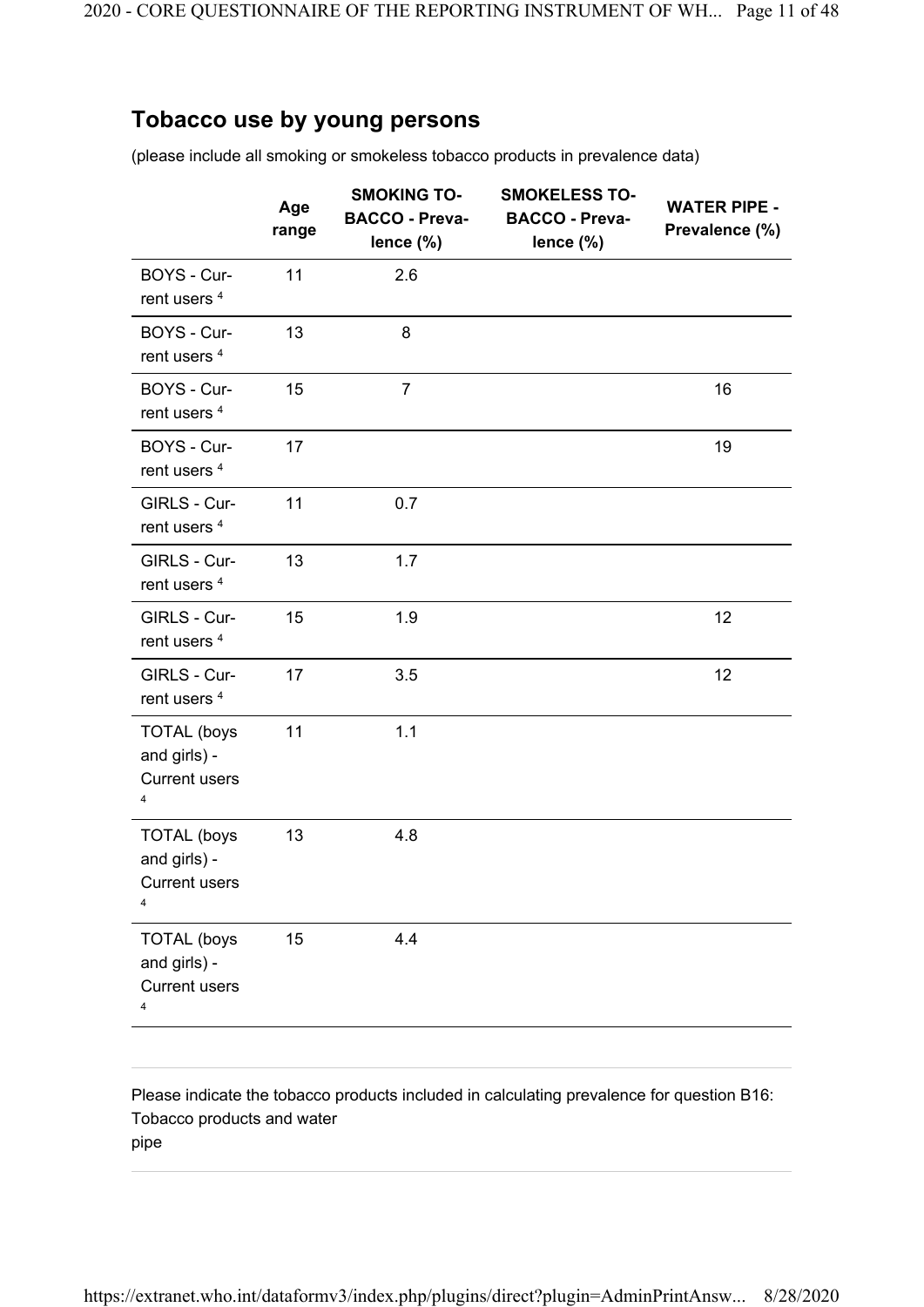Please indicate the year of the data used to answer question B16:

2018

HEALTH BEHAVIOUR IN SCHOOL-AGED CHILDREN OF ARMENIA 2017/2018 NATION-AL STUDY Please indicate the source of the data used to answer question B16:

Please provide the definition of "current smoking/tobacco use" used to answer question B16 in the space below.

According to

last School-aged Children (HBSC) survey 2018-2019 it is calculated ever smoked percentage, they used different methodology and questionnaire from the previous one.

Please provide a brief explanation of the trend in tobacco use by young persons in the past two years or since submission of your last report.

Tobacco use is the most

common unhealthy habit in Armenian young men. The influence of family and friends is major in the adoption of this ill habit. A misguided opinion is held in adolescents that smoking is a sign of maturity and high self-esteem. Within the framework of this survey, a positive answer to the question asking if the respondent has ever smoked tobacco 1-2 days was given by 2.6% of 11-year-old boys and 8% of 13-17 year-old boys in rural regions. Among girls, 0.7% of 11-year-old girls, 1.7% of 13- and 2 of 15-year-old, 3.5 % of 17-year-old girls have reported smoking at least 1-2 days. Within the last 30 days, cigarette smoking was reported by 1.3 % of 11-year-old boys, 3.5% of 13- and 4.4% of 15-year-old boys, 5% of 17-year-old boys and only by 6 girls. 8% of 17-year-old boys and 3.5 % of girls smoked at least once in their lives. Approximately 7% of adolescents who participated in the survey did not respond to the questions. A positive answer to the question asking if the respondent has ever smoked water pipes (nargile, hookah) for 1-2 days was given by 16% of 15-year-old boys and 12%of boys of the same age. Among 17-year olds, water pipes were used by 19% of boys and 12% of girls. The prevalence of water pipe use in Yerevan among both boys and girls was 20%. Within the last 30 days, water pipes were used by 16% of 15- and 19% of 17-year-old boys as well as by 3% of girls.

Please attach the relevant documentation.

No comment The South School and The type No comment The South School and The type No comment File type

"pdf" "pdf" "pdf"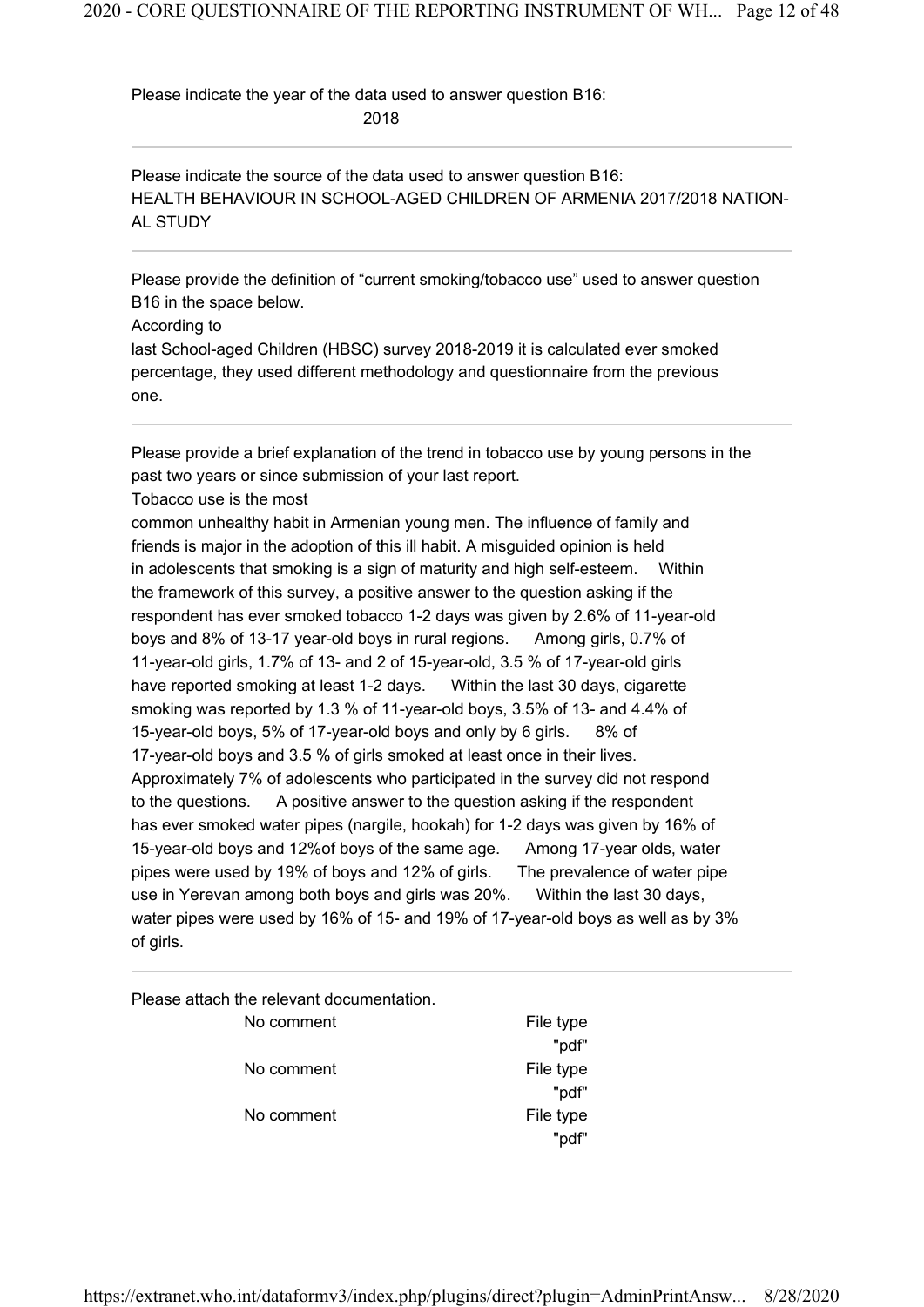#### Use of novel and emerging tobacco and nicotine products

| Age<br>range | <b>Heated tobacco</b><br>products<br>(HTPs) - Preva-<br>lence $(\%)$ | <b>Electronic Nico-</b><br>tine Delivery<br><b>Systems (ENDS)</b><br>- Prevalence (%) | <b>Electronic Non-</b><br><b>Nicotine Delivery</b><br><b>Systems</b><br>(ENNDS) - Preva-<br>lence $(\%)$ | Other prod-<br>ucts - Preva-<br>lence $(\%)$ |
|--------------|----------------------------------------------------------------------|---------------------------------------------------------------------------------------|----------------------------------------------------------------------------------------------------------|----------------------------------------------|
|--------------|----------------------------------------------------------------------|---------------------------------------------------------------------------------------|----------------------------------------------------------------------------------------------------------|----------------------------------------------|

## B2-B9. HEALTH, SOCIAL AND ECONOMIC INDICATORS

## Exposure to tobacco smoke

Do you have any data on exposure to tobacco smoke in your population? Yes ✔

Please provide details in the space below (e.g. exposure by gender, at home, in the workplace, on public transport).

Exposure to second-hand smoke is high in Armenia. In the 30 days before the STEPS survey, 54,1% of women and 58,4% of men were exposed to second-hand smoke at home, and 20,6% of women and 31,8% of men were exposed to second-hand smoke in the workplace during the past 30 days

Please indicate the year of the data used to answer question B21: 2016

STEPS national survey 2016 Please indicate the source of the data used to answer question B21:

Please attach the relevant documentation. No comment The type

"pdf"

# Tobacco-related mortality

Do you have information on tobacco-related mortality in your population? Yes **✓**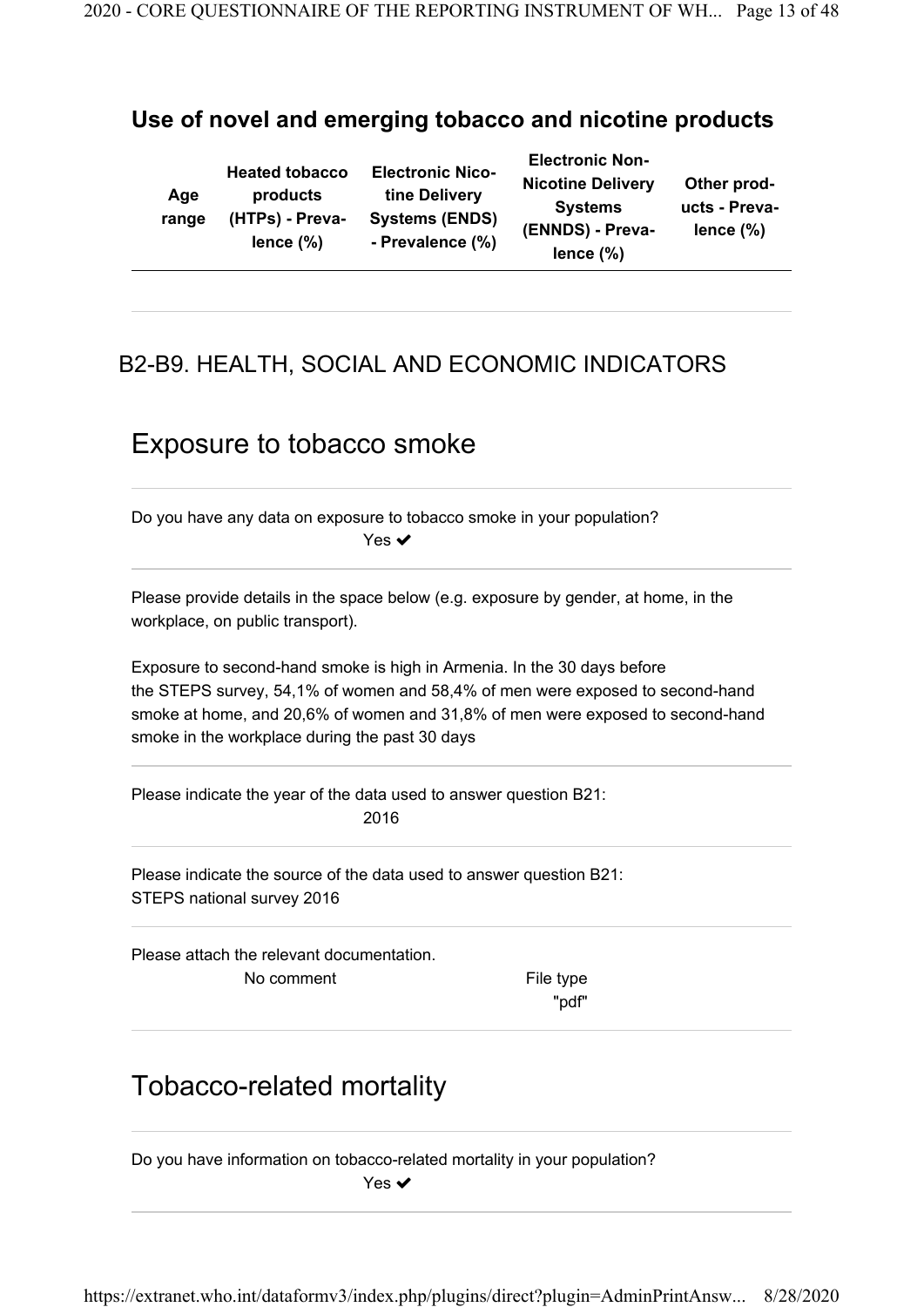What is the estimated total number of deaths attributable to tobacco use in your population?

Total If available, please provide any additional information on mortality attributable to tobacco use (e.g. lung cancer, cardiovascular diseases) in your jurisdiction.

number of deaths from the respiratory diseases is 1978 cases in 2018. Total number of mortality from malignant neoplasm of trachea, bronchus and lung cancer is 1020 cases in 2018 from cardiovascular diseases is 14209 and from malignant neoplasm is 5199 cases for 2018 Link: http://nih.am/am/statistical\_yearbooks/102/am

Please indicate the year of the data used to answer question B32 and 33: 2018

Health and Healthcare yearbook 2019 Please indicate the source of the data used to answer questions B32 and B33:

Please submit a copy of the study you refer to:

## Tobacco-related costs

Do you have information on the economic burden of tobacco use in your population, e.g. the overall cost of tobacco use imposed on your society?

Yes **✓**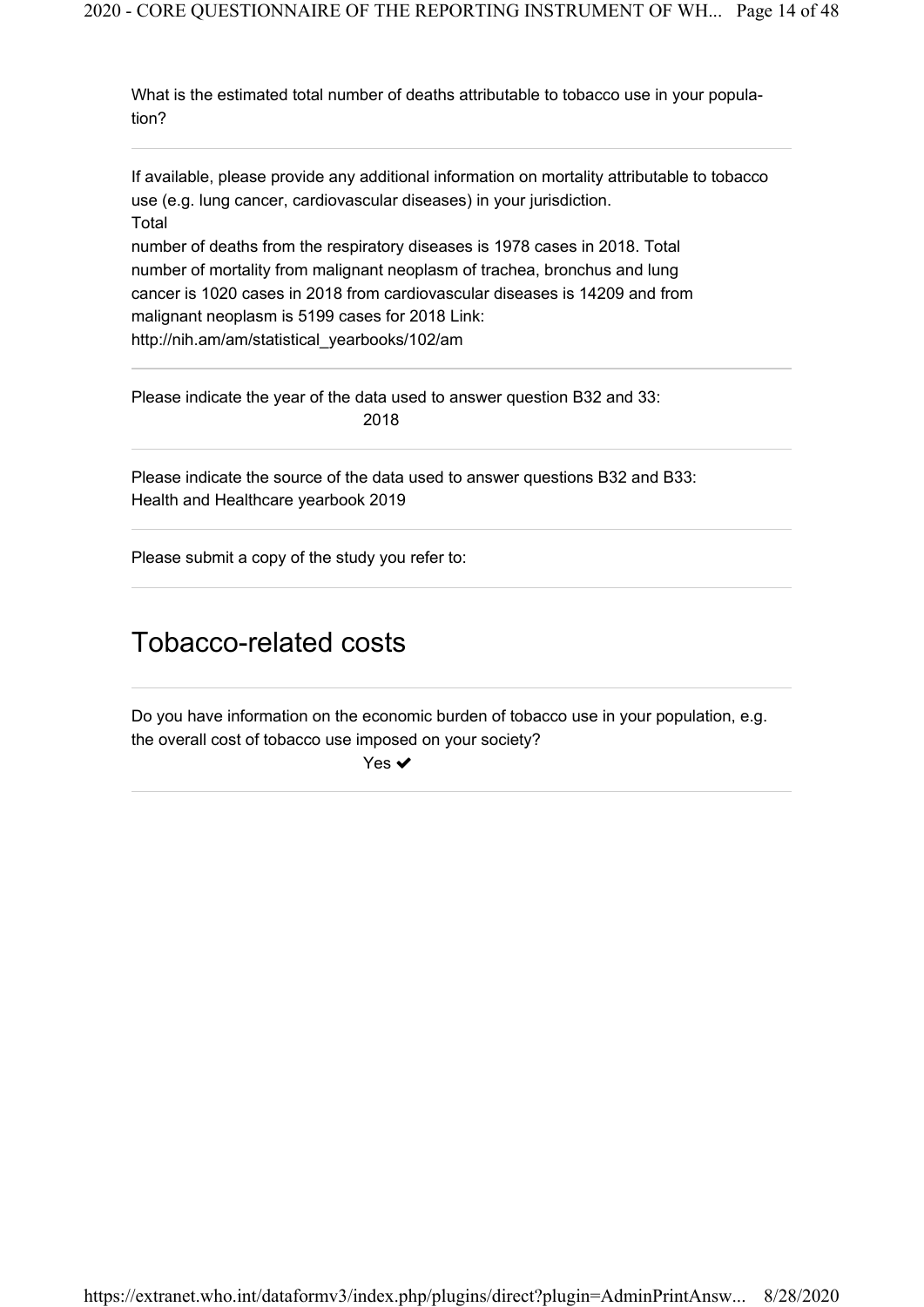Please provide details (e.g. direct (health care-related) and indirect costs and, if possible, the method used to estimate these costs).

Calculating the economic burden of NCDs WHO and the United Nations Development Programme developed the model for calculating the economic burden of NCDs, which provides estimates of the current direct and indirect costs of NCDs in Armenia. The data used for the population by age and sex for the period 2018–2033 were modelled based on the population trends during 2011–2017. The details incorporated were incidence rates by age and sex for heart attack and stroke and prevalence by age and sex for diabetes, hypertension and chronic respiratory diseases.The mortality rates by age and sex were applied for each condition. The model calculated projections for incidence, prevalence and mortality for diabetes, cardiovascular diseases and chronic respiratory diseases between 2018 and 2033, holding current rates constant. These projections were summarized as total incidence, prevalence and mortality for both the entire population and the working-age population, defined as people 15–64 years old. The tobacco control package has the highest return on investment of any intervention: for 1 dram invested in the tobacco control package, the expected return is 4.79 dram for the first five years and 14.51 dram for 15 years Over 15 years, the packages to reduce tobacco and salt consumption result in the highest returns on investment. - For every dram invested in the tobacco control package, Armenia receives 14.51 dram in return. The overall cost is 2.79 billion dram. - For the salt consumption package, every dram invested yields 14.28 in return. The overall cost is 5.39 billion dram

Please indicate the year of the data used to answer question B42: 2019

http://nih.am/assets/pdf/researches/c72b03eacc3c33fc19532feff156c20d.pdf Please indicate the source of the data used to answer question B42:

Please submit a copy of the study you refer to:

No comment The South School and The type

"pdf"

## Supply of tobacco and tobacco products

(with reference to Articles 6.2(b), 20.4(c), and 15.5)

| <b>Product</b> | Unit (e.g. pieces,<br>tonnes) | Domestic pro-<br>duction | Retail<br>sales | <b>Exports</b> | <b>Imports</b> |
|----------------|-------------------------------|--------------------------|-----------------|----------------|----------------|
|                |                               |                          |                 |                |                |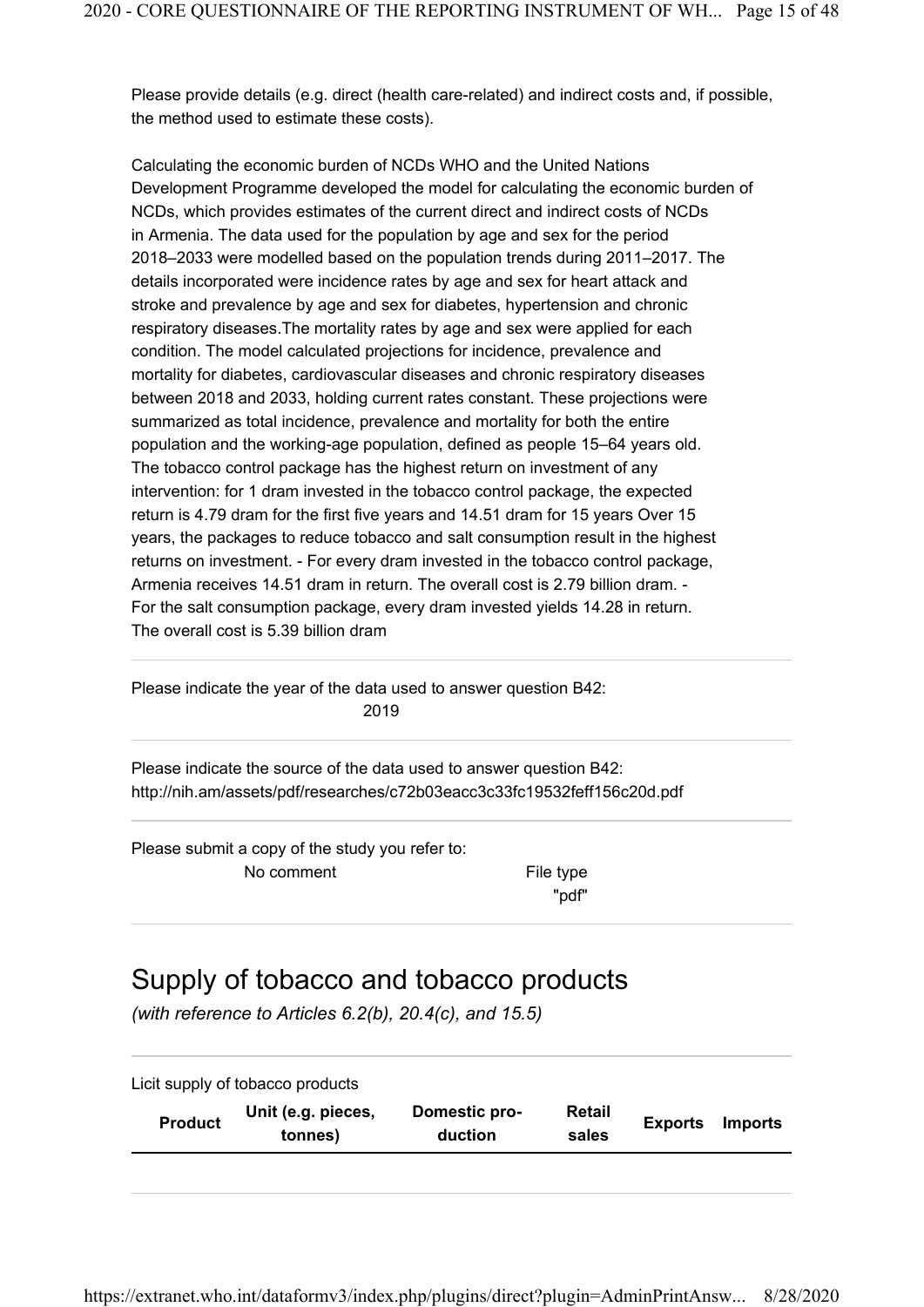Please provide information on the volumes of duty-free sales (e.g. product, unit, quantity), if available.

Please indicate the year of the data used to answer question B51 and 52:

Please indicate the source of the data used to answer questions B51 and B52:

Please attach the relevant documentation.

## Seizures of illicit tobacco products

(with reference to Article 15.5)

Seizures of illicit tobacco

Year Product Unit (e.g. pieces, tonnes) Quantity seized

Do you have any information on the percentage of illicit tobacco products on the national tobacco market?

Please provide any further information on illicit tobacco products.

Not available

Please indicate the source of the data used to answer questions in section B6:

Please attach the relevant documentation.

## Tobacco-growing

Is there any tobacco-growing in your jurisdiction?

Yes  $\checkmark$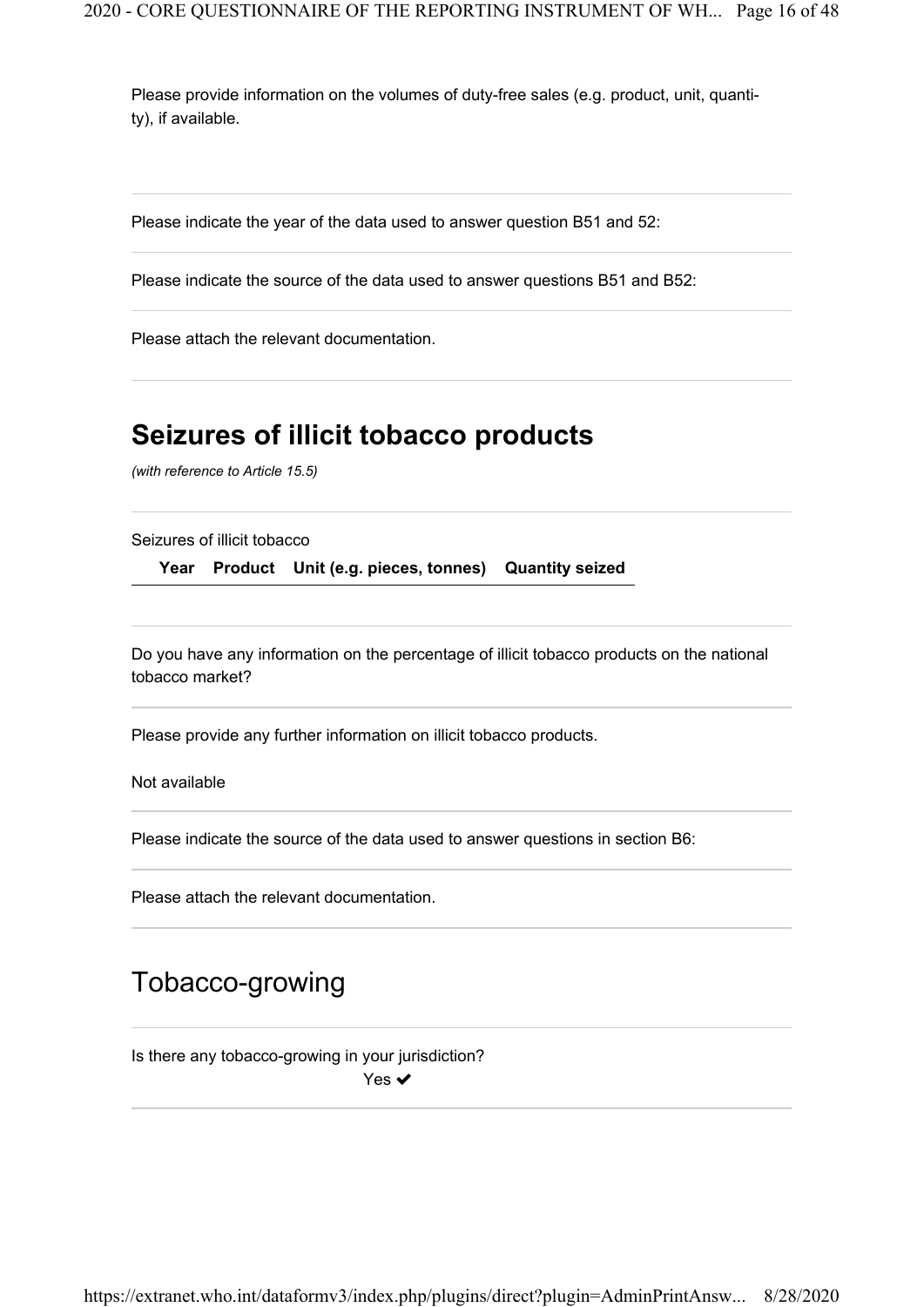Not available Please provide information on the number of workers involved in tobacco-growing. If available, please provide this figure broken down by gender.

Please provide, if available, the share of the value of tobacco leaf production in the national gross domestic product.

N/A

Please indicate the year of the data used to answer questions in section B7: 2013

Please indicate the source of the data used to answer questions in section B7:

Please attach the relevant documentation.

## Taxation of tobacco products

(with reference to Articles 6.2(a) and 6.3)

What proportion of the retail price of the most popular price category of tobacco product consists of taxes (e.g. sum of excise, sales and import duties (if applicable) and value added tax/goods and services tax (VAT/GST))?

| How are the excise taxes levied (what types of taxes are levied)? |     |
|-------------------------------------------------------------------|-----|
| Specific tax only                                                 | Yes |
| Ad valorem tax only                                               | No  |
| Combination of specific and ad valorem taxes                      | No  |
| More complex structure (please explain below)                     | No. |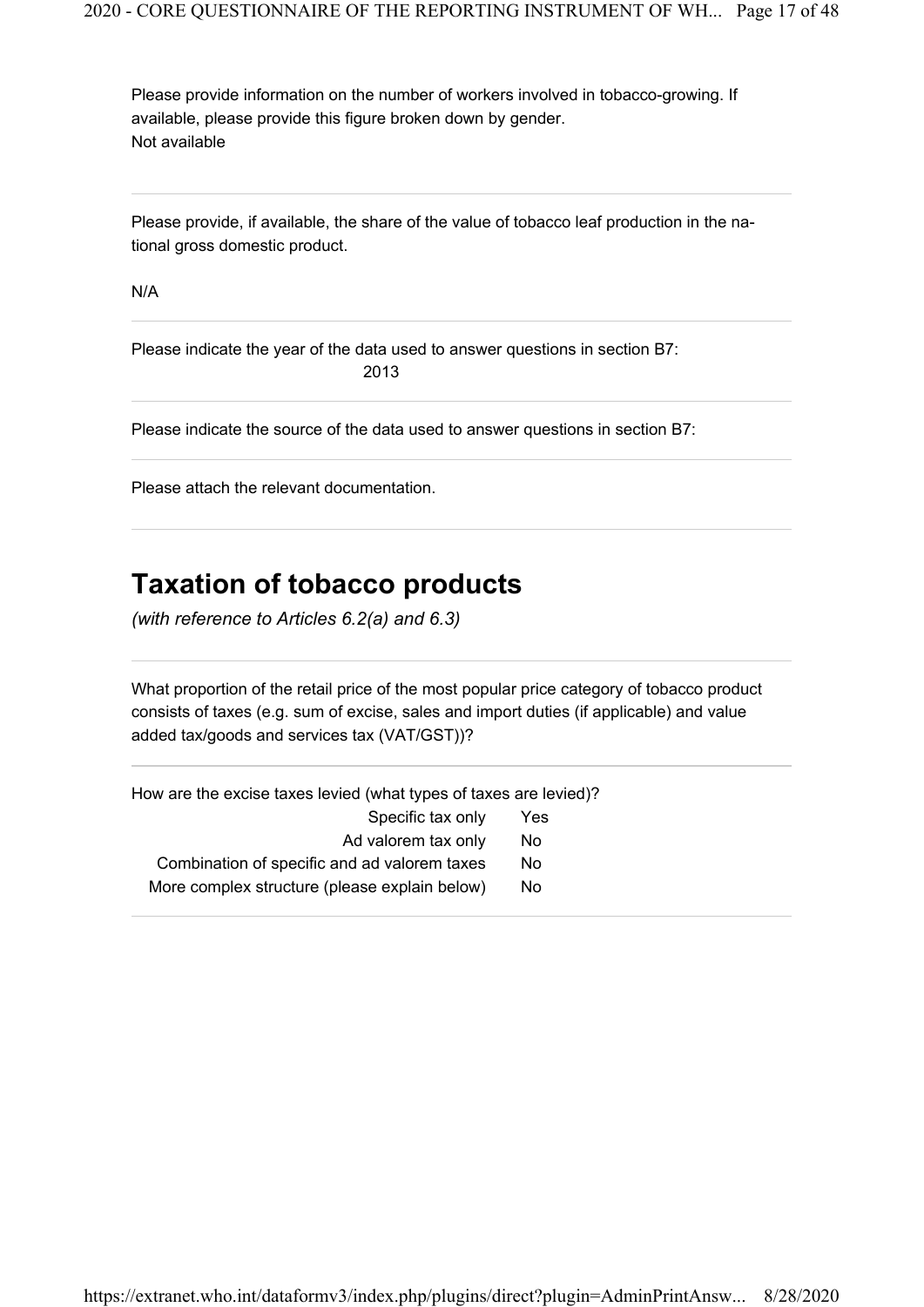If available, please provide details on the rates of taxation for tobacco products at all levels of Government and be as specific as possible (specify the type of tax, e.g. VAT, sales, import duties)

|                             | <b>Product</b>                      | Type of<br>tax     | Rate or<br>amount | Base of tax <sup>5</sup> |
|-----------------------------|-------------------------------------|--------------------|-------------------|--------------------------|
| Smoking tobacco<br>products | Local Cigarettes with<br>filter     | Specific<br>excise | 9625              | AMD/1000<br>pieces       |
| Smoking tobacco<br>products | Cigars                              | Specific<br>excise | 605000            | AMD/1000<br>pieces       |
| Smoking tobacco<br>products | Cigarillos                          | Specific<br>excise | 16500             | AMD/1000<br>pieces       |
| Other tobacco<br>products   | Manufactured tobacco<br>substitutes | Specific<br>excise | 1500              | $AMD / 1-Kg$             |

Please briefly describe the trends in taxation for tobacco products in the past two years or since submission of your last report in your jurisdiction.

Government is pursuing a balanced excise tax policy on tobacco products. In particular, Article 88 of the RA Tax Code sets the rates of excise tax on tobacco products until 2023. According to the same article, excise tax rates on tobacco products will increase by 15% each year.

Do you earmark any percentage of your taxation income for funding any national plan or strategy on tobacco control in your jurisdiction?

No **x** 

Please indicate the year of the data used to answer questions B81 to B86: 2020

2016 Tax code of the RA Please indicate the source of the data used to answer questions B81 to B86:

Please attach the relevant documentation.

No comment File type

"pdf"

# Price of tobacco products

(with reference to Articles 6.2(a))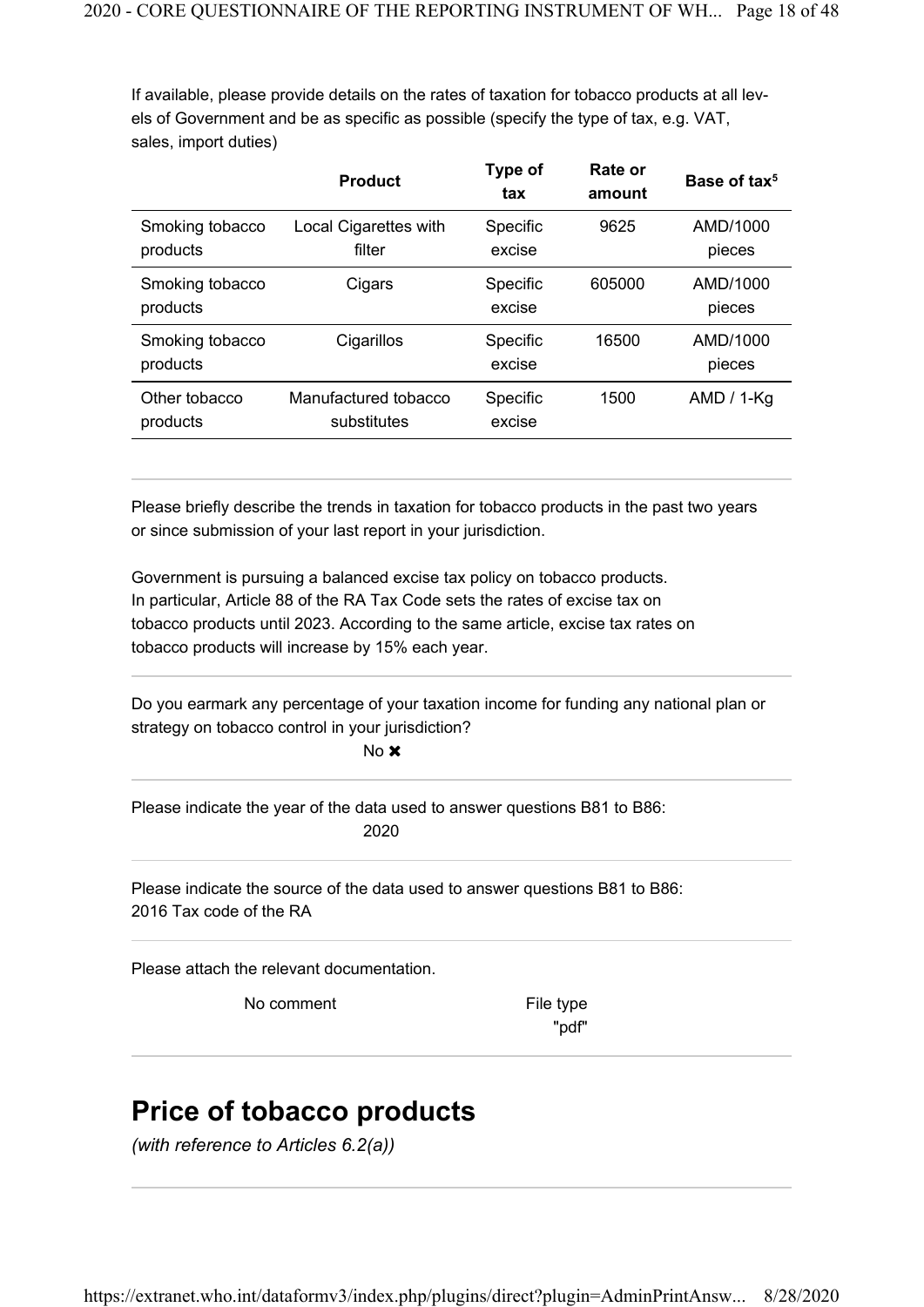# Domestic

Please provide the retail prices of the three most widely sold brands of domestic tobacco products at the most widely used point of sale in your capital city.

|                                    | Name of the most<br>widely sold brands                     | <b>Number of units</b><br>or amount per<br>package | <b>Retail</b><br>price | <b>Currency</b>                                |
|------------------------------------|------------------------------------------------------------|----------------------------------------------------|------------------------|------------------------------------------------|
| Smoking to-<br>bacco prod-<br>ucts | Noy                                                        | 20                                                 | 370                    | $1$ USD = 479.05<br>AMD, 1EURO=<br>519.53 AMD] |
| Smoking to-<br>bacco prod-<br>ucts | Akhtamar                                                   | 20                                                 | 380                    | AMD                                            |
| Smoking to-<br>bacco prod-<br>ucts | Ararat                                                     | 20                                                 | 650                    | AMD                                            |
| Other tobac-<br>co products        | Heat-not-burn sticks                                       | 20                                                 | 650                    | AMD                                            |
| Other tobac-<br>co products        | Cigarette heater<br>electric system set<br>«IQOS Multi3.0» | 1                                                  | 43000                  | <b>AMD</b>                                     |
|                                    |                                                            |                                                    |                        |                                                |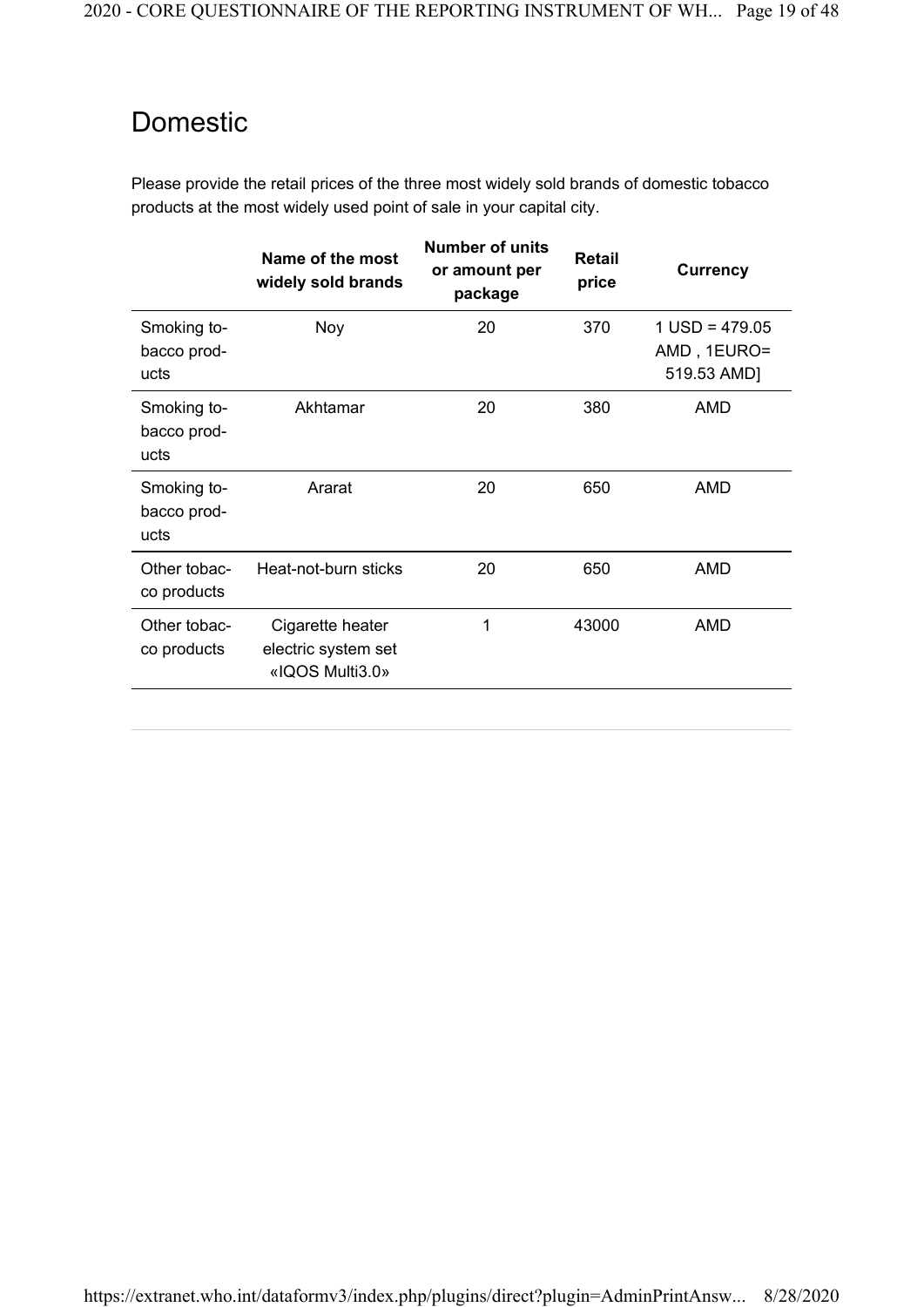## Imported

Please provide the retail prices of the three most widely sold brands of imported tobacco products at the most widely used point of sale in your capital city.

|                               | Name of the most<br>widely sold brands | Number of units or<br>amount per package | Retail<br>price | <b>Currency</b> |
|-------------------------------|----------------------------------------|------------------------------------------|-----------------|-----------------|
| Smoking tobac-<br>co products |                                        | 20                                       | 800             | <b>AMD</b>      |
| Smoking tobac-<br>co products |                                        | 20                                       | 900             | AMD             |
| Smoking tobac-<br>co products | <b>L&amp;M Loft Blue</b>               | 20                                       | 450             | AMD             |
| Other tobacco<br>products     | Tobacco                                | 50 gr                                    | 900             | AMD             |
| Other tobacco<br>products     | Cigar                                  | 1                                        | 800             | <b>AMD</b>      |

Please indicate the year of the data used to answer question B91:

2020

2020 market Research Please indicate the source of the data used to answer question B91:

Please briefly describe the trend in the prices of tobacco products in the past two years or since submission of your last report in your jurisdiction.

The prices of tobacco

products was increased but not significantly, which is connected with the changes in taxation system and with the inflation, and in consequence to that the changes in the prices did not impact the consumption.

Please attach the relevant documentation.

## C1. GENERAL OBLIGATIONS

With reference to Article 5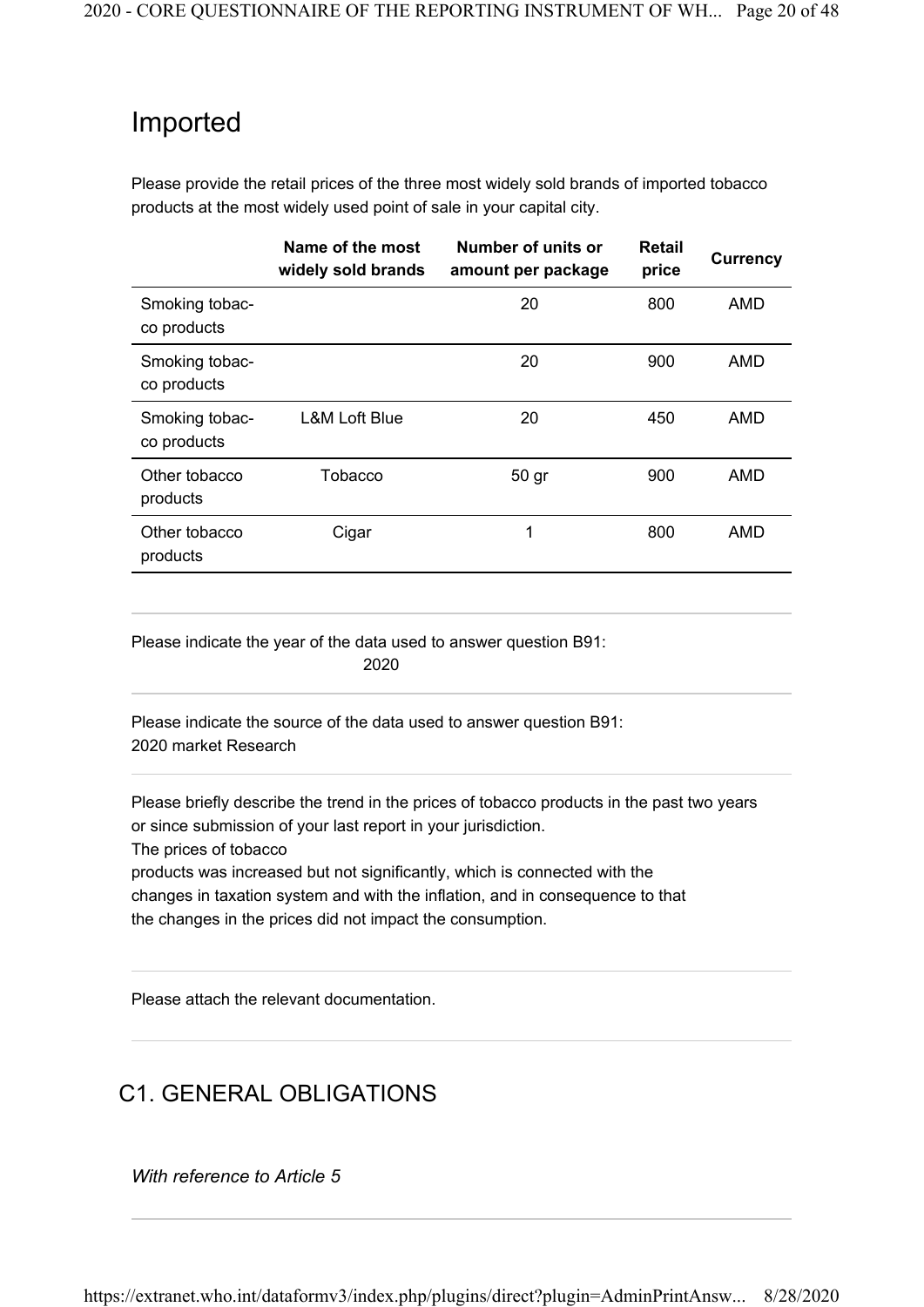Have you developed and implemented comprehensive multisectoral national tobacco control strategies, plans and programmes in accordance with the Convention?

Yes **✓** 

| Have you established or reinforced and financed:       |      |
|--------------------------------------------------------|------|
| a focal point for tobacco control?                     | Yes  |
| a tobacco control unit?                                | No.  |
| a national coordinating mechanism for tobacco control? | Yes. |

Please provide details (e.g. the nature of the national coordinating mechanism, the institution to which the focal point for tobacco control or the tobacco control unit belongs).

In accordance with the State Tobacco Control Program 2017-2020 , it is envisaged to have a commission for coordination of the tobacco control activities, i.e. the inter-sectoral Commission, working in the Ministry of Health. The Ministry of Health is the leading body of the National Program. This commission includes both government and non-government organizations.

Please provide a brief description of the progress made in implementing Article 5.1 and 5.2 (General obligations) in the past two years or since submission of your last report.

Government allocate funds for the development of the public awareness concerning anti tobacco, healthy lifestyle campaigns and cessation service activities.

If you have any other relevant information pertaining to but not covered in this section, please provide details in the space below.

### Protection of public health policies with respect to tobacco control from commercial and other vested interests of the tobacco industry

Have you adopted and implemented, where appropriate, legislative, executive, administrative or other measures or have you implemented, where appropriate, programmes on any of the following:

protecting public health policies with respect to tobacco control from commercial and other vested interests of the tobacco industry?

No **x**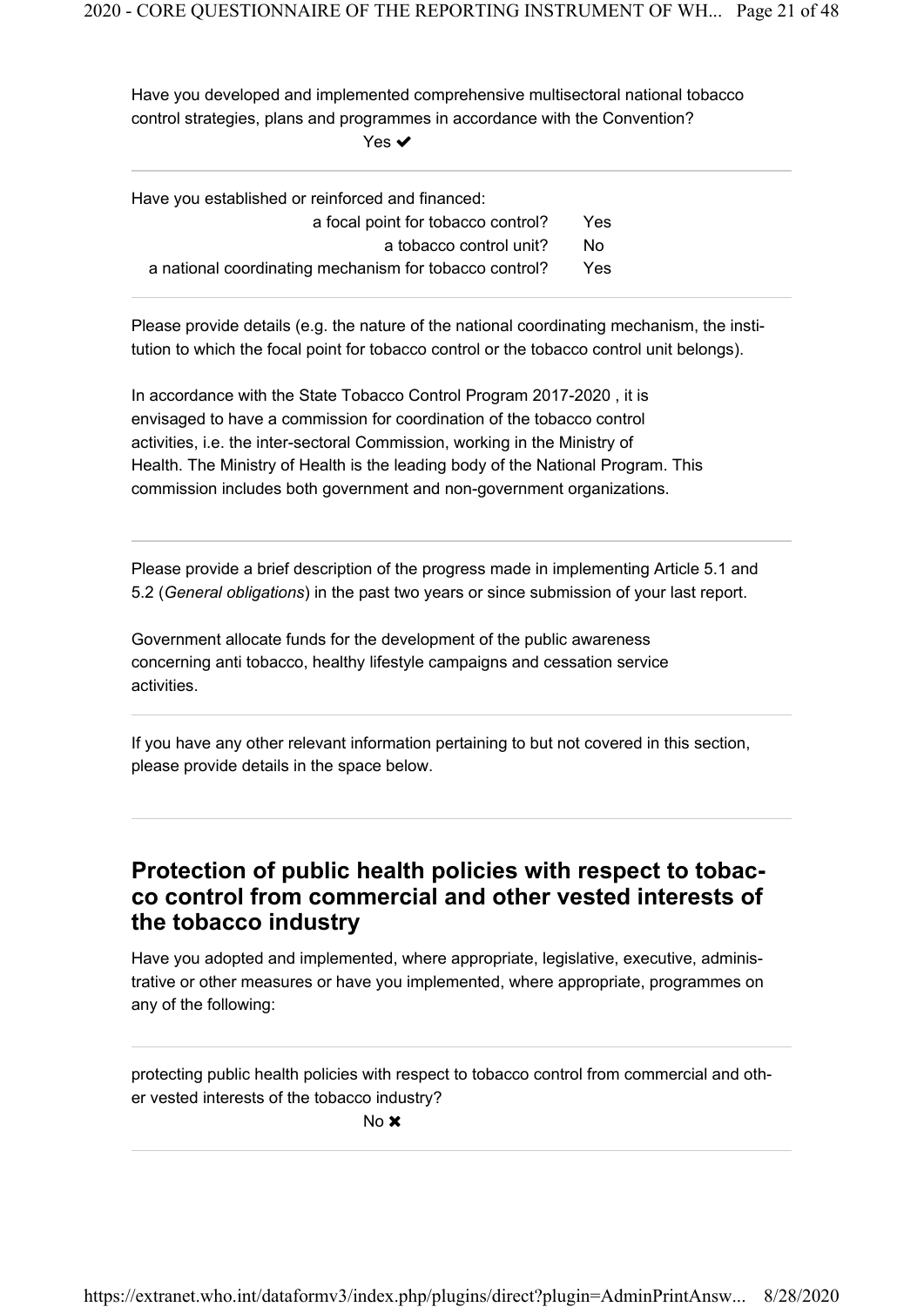ensuring that the public has access, in accordance with Article 12(c), to a wide range of information on tobacco industry activities relevant to the objectives of the Convention, such as in a public repository?

No **x** 

Please provide a brief description of the progress made in implementing Article 5.3 in the past two years or since submission of your last report.

Have you utilized the "Guidelines for implementation of Article 5.3 of the WHO FCTC" when developing or implementing policies in this area? No **x** 

If you have any other relevant information pertaining to but not covered in this section, please provide details in the space below.

Please attach the relevant documentation.

### C2. MEASURES RELATING TO THE REDUCTION OF DEMAND FOR TOBACCO

With reference to Articles 6-14

#### Price and tax measures to reduce the demand for tobacco

Have you adopted and implemented, where appropriate, legislative, executive, administrative or other measures or have you implemented, where appropriate, programmes on any of the following:

tax policies and, where appropriate, price policies on tobacco products so as to contribute to the health objectives aimed at reducing tobacco consumption?

Yes **✓** 

prohibiting or restricting, as appropriate, sales to international travellers of tax- and duty-free tobacco products?

Yes  $\checkmark$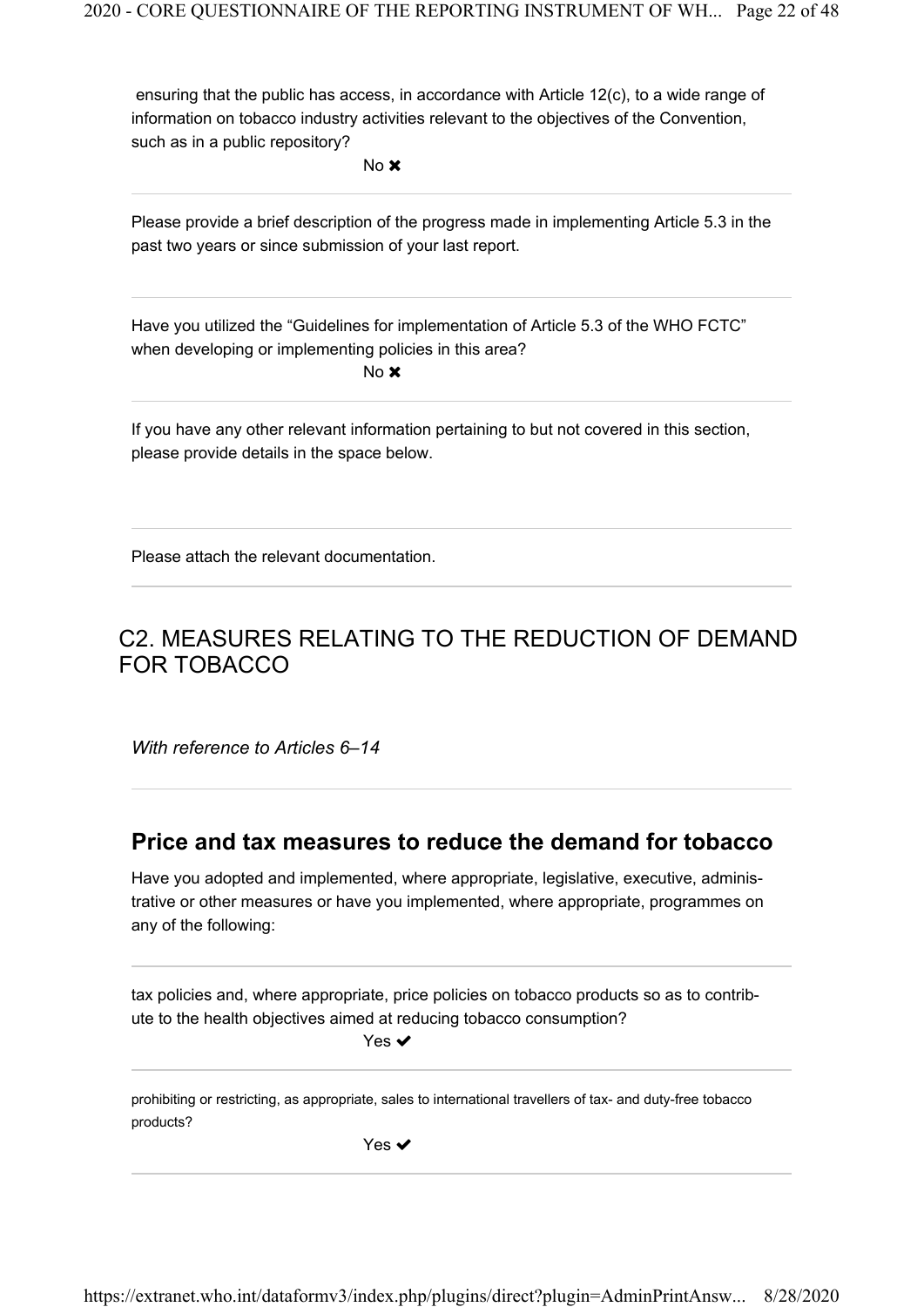prohibiting or restricting, as appropriate, imports by international travellers of tax- and duty-free tobacco products?

Yes  $\checkmark$ 

Please provide a brief description of the progress made in implementing Article 6 (Price and tax measures to reduce the demand for tobacco) in the past two years or since submission of your last report.

As the legal acts in force until 2018,

as well as afterwards, the excise tax rates are set by the RA Tax Code for the next several years. In particular, Article 88 of the RA Tax Code sets the rates of excise tax on tobacco products until 2023. According to the same article, excise tax rates on tobacco products will increase by 15% each year. The link is attached. https://www.arlis.am/DocumentView.aspx?DocID=140688

Have you utilized the "Guidelines for implementation of Article 6 of the WHO FCTC" when developing or implementing policies in this area? No **x** 

If you have any other relevant information pertaining to but not covered in this section, please provide details in the space below.

Please attach the relevant documentation. No comment The South School and The type

"pdf"

### Protection from exposure to tobacco smoke

Have you adopted and implemented, where appropriate, legislative, executive, administrative or other measures or have you implemented, where appropriate, programmes on any of the following:

banning tobacco smoking in indoor workplaces, public transport, indoor public places and, as appropriate, other public places ?

Yes ✔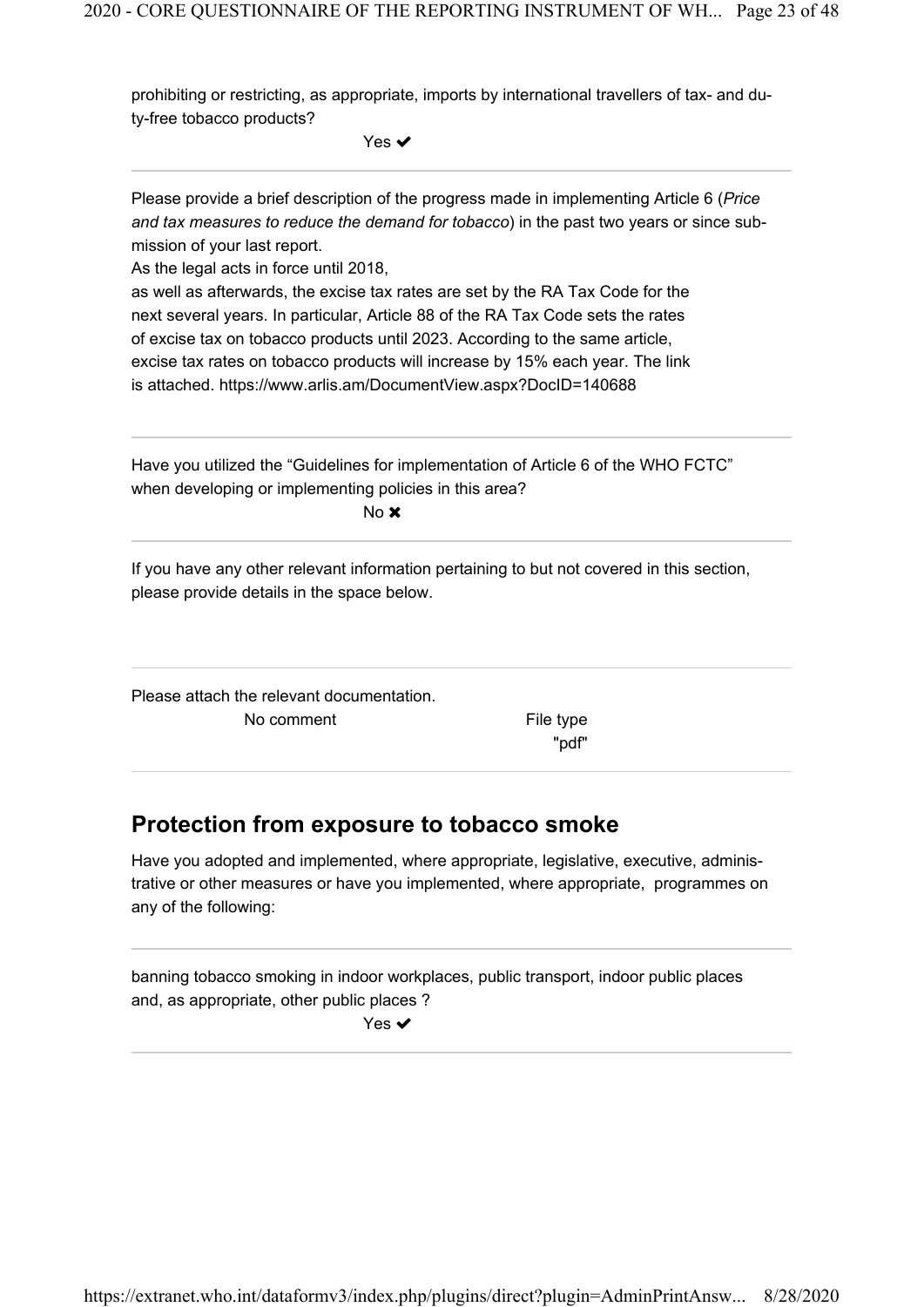What is the type/nature of the measure providing for the ban? national law Yes subnational law(s) No administrative and executive orders Yes voluntary agreements No other measures (please specify in C223 below)

Please provide a brief explanation of the type/nature and content of the measures providing for the ban.

Do any of these measures provide for a mechanism/ infrastructure for enforcement?

Please specify the settings and extent/comprehensiveness of measures applied in indoor workplaces, public transport, indoor public places and, as appropriate, other public places.

#### Indoor workplaces:

| government buildings                | Partial  |
|-------------------------------------|----------|
| health-care facilities              | Complete |
| educational facilities <sup>6</sup> | Complete |
| universities                        | Complete |
| private workplaces                  | Partial  |
| other (please specify below)        |          |

Please specify the settings and extent/comprehensiveness of measures applied in indoor workplaces, public transport, indoor public places and, as appropriate, other public places.

#### Public transport:

| Complete |
|----------|
| Partial  |
| None     |
| Complete |
| Complete |
|          |
| Complete |
|          |
|          |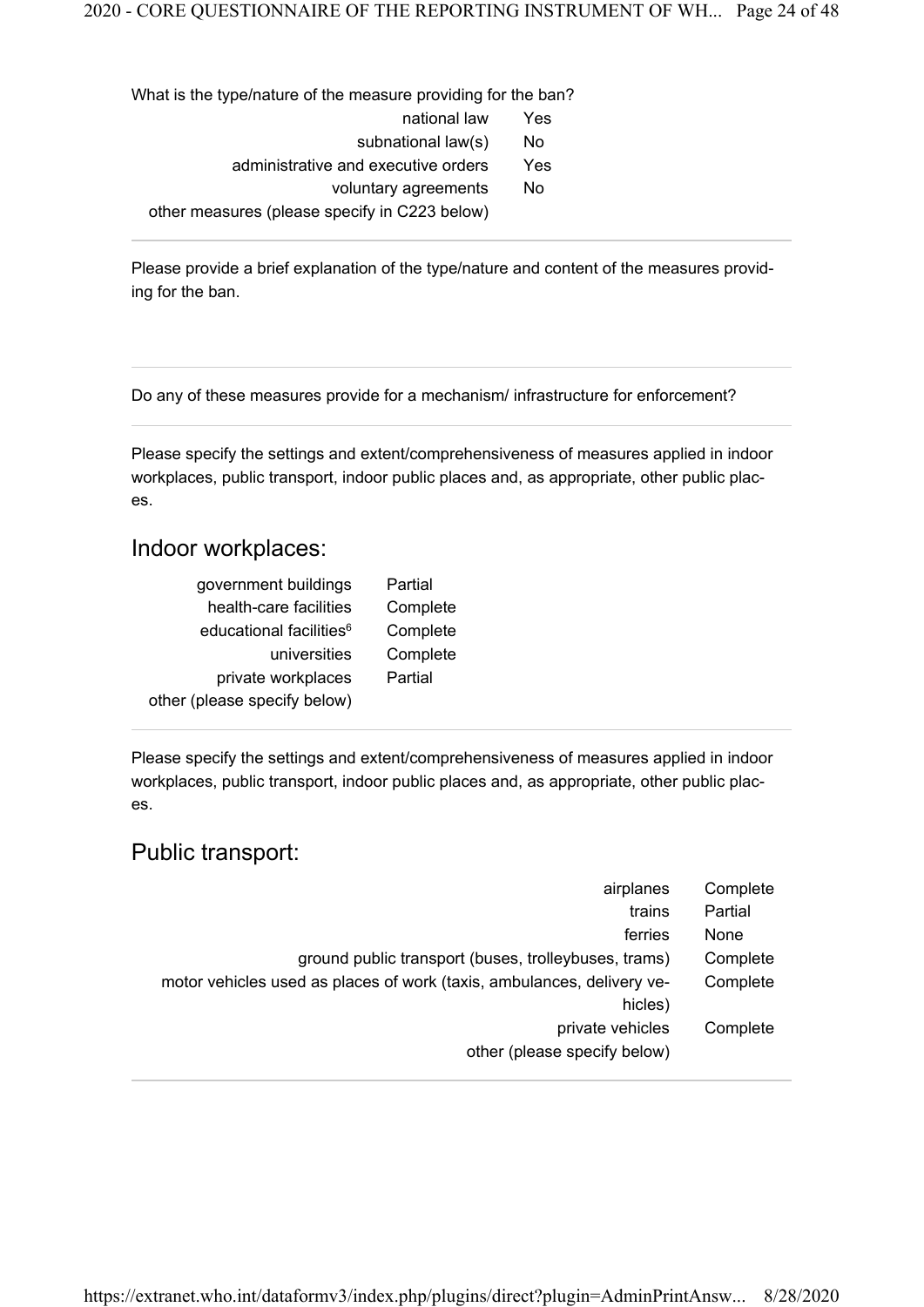Please specify the settings and extent/comprehensiveness of measures applied in indoor workplaces, public transport, indoor public places and, as appropriate, other public places.

#### Indoor public places:

| cultural facilities          | Complete |
|------------------------------|----------|
| shopping malls               | Partial  |
| pubs and bars                | Partial  |
| nightclubs                   | Partial  |
| restaurants                  | Partial  |
| other (please specify below) | None     |

#### Please provide a brief summary of complete and partial measures, with specific details of the partial measures that have been implemented:

Banning tobacco smoking in indoor workplaces

Partial ban on smoking in indoor workplaces is in effect in Armenia. It is envisaged that in such workplaces (with the exception health-care, educational facilities etc.) special designated closed areas aimed for smoking. It is regulated by normative acts. In case violation of the ban on smoking in indoor workplaces, fines are envisaged.

Banning tobacco smoking in public transport

Smoking is totally banned in public transport in Armenia (buses, route taxis, underground).

Banning tobacco smoking in indoor public places

For the public places obligatory same partial restrictions is in effect in Armenia, except bars and restaurants, where legislation envisages special zones for smoking, but it is not obligatory.

Please provide a brief description of the progress made in implementing Article 8 (Protection from exposure to tobacco smoke) in the past two years or since submission of your last report.

During

these two years we organised different public awareness campaigns among different aged group for the increase of knowledge and perception of the Secondhand smoke and negative consequences of the tobacco. it was organised not only in capital but also in different regions.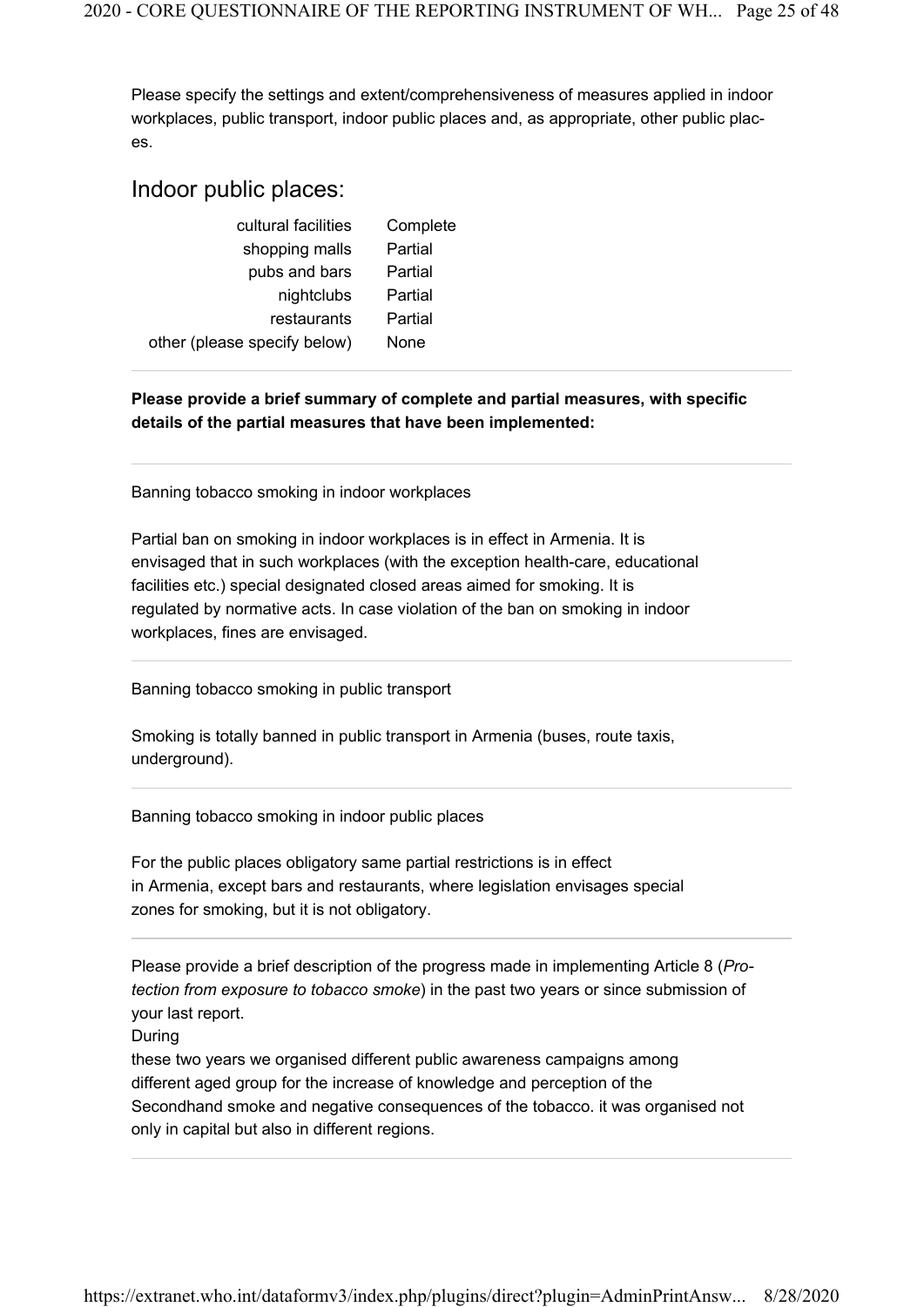Have you utilized the "Guidelines for implementation of Article 8 of the WHO FCTC" when developing or implementing policies in this area?

Yes **✓** 

If you answered "Yes" to question C229 please provide details in the space below or refer to section B of the additional questionnaire available at this link. Response to this question or to the additional questionnaire is voluntary. https://extranet.who.int/dataform/655321?token=v2f8tzdkij36iu2&lang=en (https://extranet.who.int/dataform/655321? token=v2f8tzdkij36iu2&lang=en)

If you have any other relevant information pertaining to but not covered in this section, please provide details in the space below.

Please attach the relevant documentation. No comment The South School and The type

"pdf"

### Regulation of the contents of tobacco products

Have you adopted and implemented, where appropriate, legislative, executive, administrative or other measures or have you implemented, where appropriate, programmes on any of the following:

testing and measuring the contents of tobacco products? Yes **✓** 

testing and measuring the emissions of tobacco products? Yes **✓** 

regulating the contents of tobacco products? Yes ✔

regulating the emissions of tobacco products?

Yes  $\checkmark$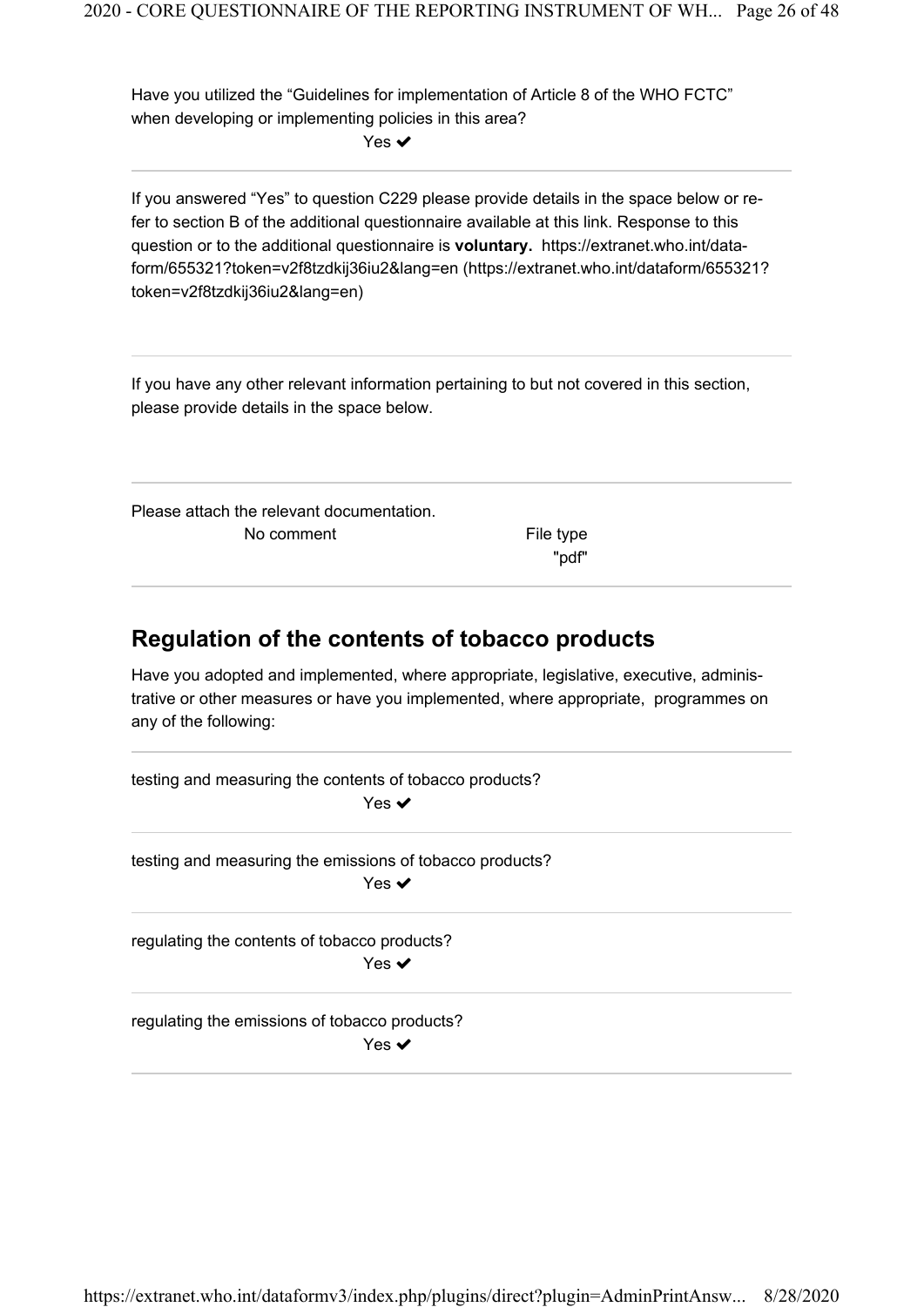Please provide a brief description of the progress made in implementing Article 9 (*Regu*lation of the contents of tobacco products) in the past two years or since submission of your last report.

In the framework of the Article 9 it is regulated by these technical regulations: On Transitional Provisions of the Technical Regulations of the Customs Union "Technical Regulations for Tobacco Products" (TR TS 035/2014) and Government resolution #540‐N as of April 28, 2005 o approving the technical regulation on tobacco.

Have you utilized the "Guidelines for implementation of Articles 9 and 10 of the WHO FCTC" when developing or implementing policies in this area?

If you have any other relevant information pertaining to but not covered in this section, please provide details in the space below (e.g., whether your country 1) has incorporated product regulation in the national tobacco control legislation; 2) has access to either governmental or independent – not owned or controlled by the tobacco industry – laboratories for testing contents and/or emissions of tobacco products; 3) has regulated ingredients, such as flavours (e.g. menthol); 4) has regulated product characteristics, such as design features (e.g., cigarette ventilation); etc.).

The contents of tobacco products is regulated by the Government decision #540-n (since 2005) "On Approving the technical Regulation on Tobacco," which envisages testing and measuring of the contents of the tobacco products. According to the above-mentioned decision, testing should be conducted by a certified testing laboratory. The testing methods should be defined under the standards presented the Technical Regulations.

Please attach the relevant documentation.

No comment The South School and The type "pdf" No comment The South School and The type "pdf"

### Regulation of tobacco product disclosures

Have you adopted and implemented, where appropriate, legislative, executive, administrative or other measures or have you implemented, where appropriate, programmes on any of the following:

requiring manufacturers or importers of tobacco products to disclose to Government authorities information about the:

| contents of tobacco products?  | No  |
|--------------------------------|-----|
| emissions of tobacco products? | Yes |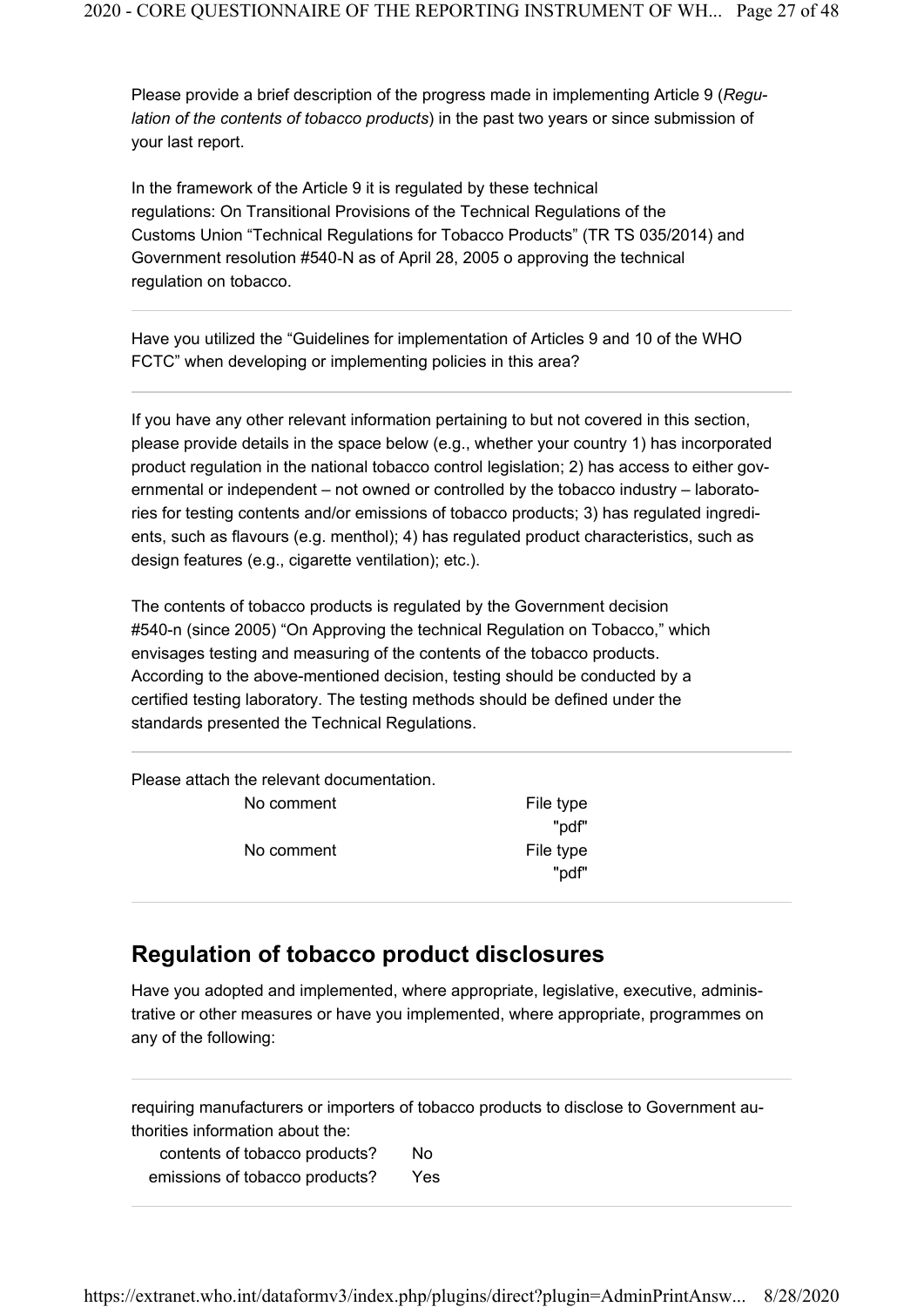requiring public disclosure of information about the: contents of tobacco products? No emissions of tobacco products? Yes

Please provide a brief description of the progress made in implementing Article 10 (*Reg*ulation of tobacco product disclosures) in the past two years or since submission of your last report.

not available

Have you utilized the "Guidelines for implementation of Articles 9 and 10 of the WHO FCTC" when developing or implementing policies in this area?

If you have any other relevant information pertaining to but not covered in this section, please provide details in the space below (e.g. whether your country has incorporated tobacco product disclosures in the national tobacco control legislation; has regulated the public disclosure of toxic constituents and emissions of tobacco products, aiming to raise public awareness and advance tobacco control policy; etc.).

Tobacco products

disclosures are regulated by the Government decision. The technical Regulation on Tobacco", according to which it is required from both, manufacturers and importers, to disclose information on the contents. Information, that must be disclosed, includes contents of nicotine and tar, the residue quantities of pesticides. Without the compliance certification the sale of raw tobacco and tobacco products in the territory of the Republic of Armenia is prohibited. The raw tobacco and tobacco products, which are subject to mandatory compliance certification and are circulated in the territory of the Republic of Armenia, should be accompanied with the stamping of the compliance sign or compliance certificate

Please attach the relevant documentation.

| No comment | File type |
|------------|-----------|
|            | "pdf"     |
| No comment | File type |
|            | "pdf"     |
| No comment | File type |
|            | "pdf"     |

#### Packaging and labelling of tobacco products

Have you adopted and implemented, where appropriate, legislative, executive, administrative or other measures or have you implemented, where appropriate, programmes on any of the following: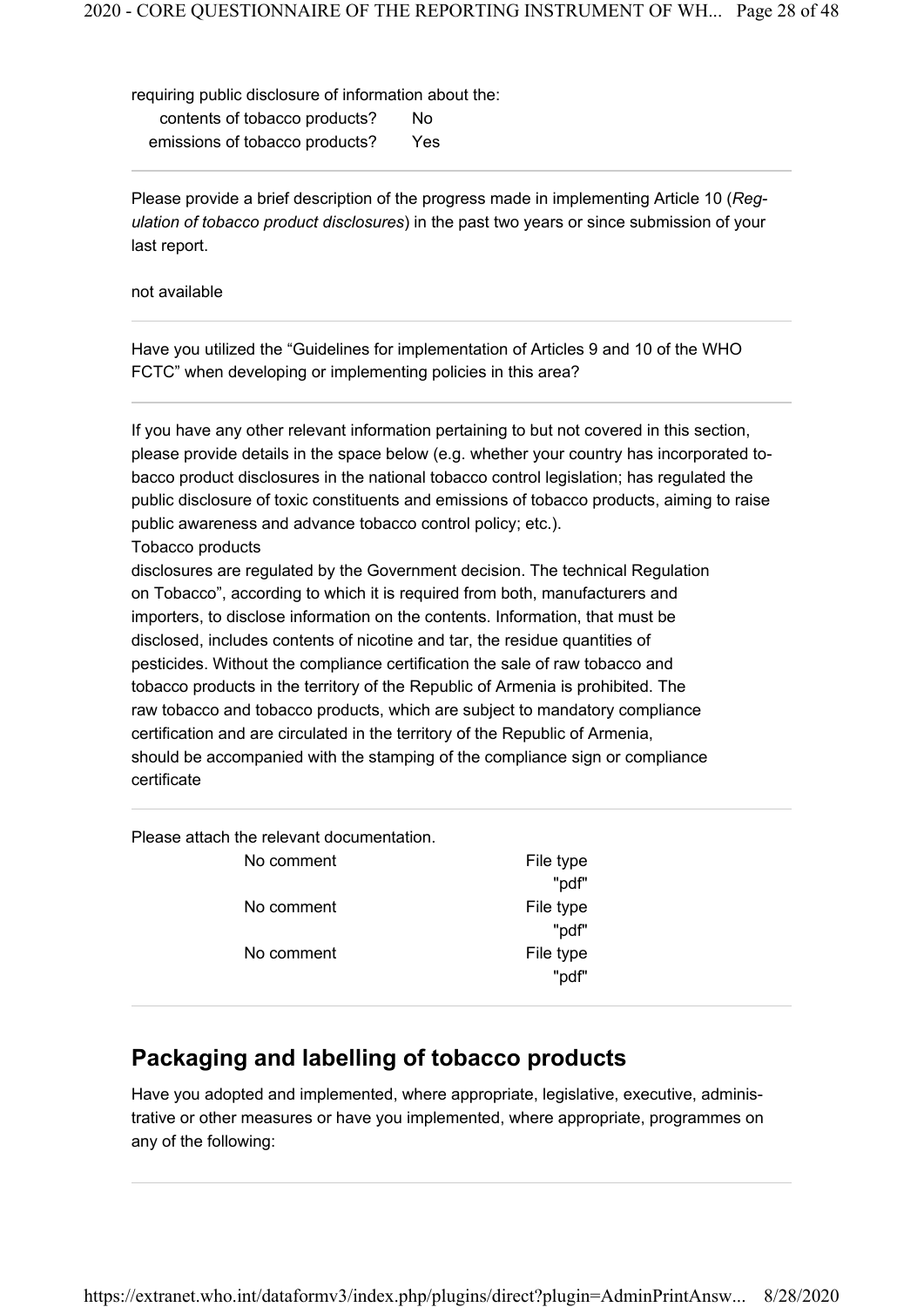requiring that packaging, individual cigarettes or other tobacco products do not carry advertising or promotion?

No **x** requiring that packaging and labelling do not promote a product by any means that are false, misleading, deceptive or likely to create an erroneous impression about its characteristics, health effects, hazards or emissions? Yes **✓** requiring that each unit packet and package of tobacco products and any outside packaging and labelling of such products carry health warnings describing the harmful effects of tobacco use? Yes **✓** ensuring that the health warnings are approved by the competent national authority? Yes **✓** ensuring that the health warnings are rotated? Yes  $\blacktriangledown$ ensuring that the health warnings are clear, visible and legible? Yes **✓** Does your law mandate, as a minimum, a style, size and colour of font to render the warning clear, visible and legible? Yes ✔ ensuring that the health warnings occupy no less than 30% of the principal display areas? Yes **✓** ensuring that the health warnings occupy 50% or more of the principal display areas? No **x** ensuring that health warnings are in the form of, or include, pictures or pictograms?  $No \times$ requiring that each unit packet and package of tobacco products and any outside packaging and labelling of such products contain information on relevant: constituents of tobacco products? Yes emissions of tobacco products? Yes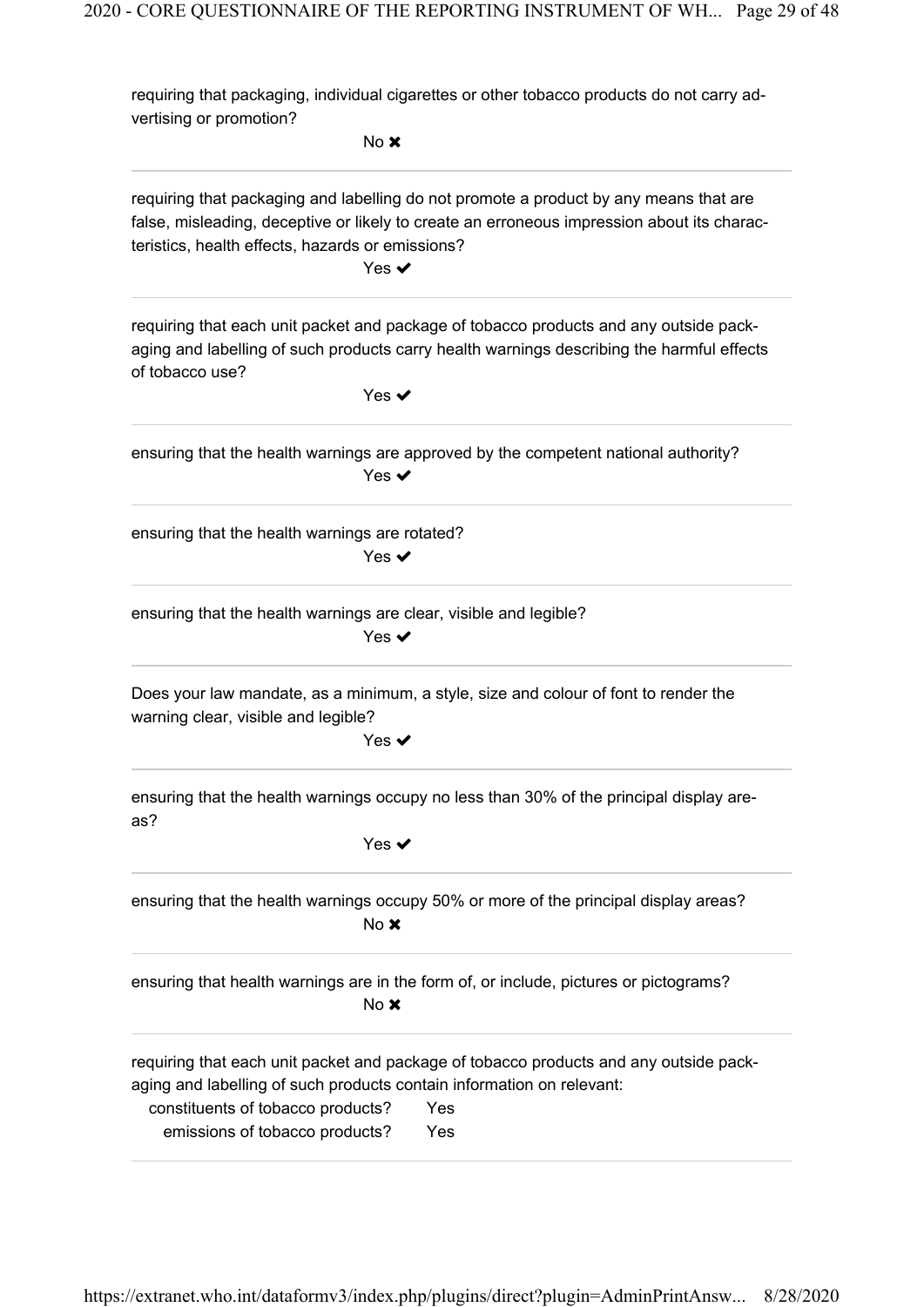requiring that the warnings and other textual information appear on each unit packet and package and on any outside packaging and labelling in the principal language or languages of the country?

Yes **✓** 

Please provide a brief description of the progress made in implementing Article 11 (*Pack*aging and labelling of tobacco products) in the past two years or since submission of your last report.

Requirements for packaging and labeling of tobacco products, tobacco product substitutes and labeling shall be established in accordance with the technical safety regulations established by the Government of the Republic of Armenia.

Have you utilized the "Guidelines for implementation of Article 11 of the WHO FCTC" when developing or implementing policies in this area?

If you have any other relevant information pertaining to or not covered in this section, please provide details in the space below.

Health warning texts, related to tobacco products shall be approved by the Government of Republic of Armenia. Circulation of tobacco products not relevant to requirements of the legislation of the Republic of Armenia, related to packaging and labelling of tobacco products shall be prohibited with the exception of cases of their destruction, which shall be performed according to the procedure, prescribed by the law.

Please attach the relevant documentation.

| No comment | File type |
|------------|-----------|
|            | "pdf"     |
| No comment | File type |
|            | "pdf"     |
| No comment | File type |
|            | "pdf"     |

#### Education, communication, training and public awareness

Have you adopted and implemented, where appropriate, legislative, executive, administrative or other measures or have you implemented, where appropriate, programmes on any of the following: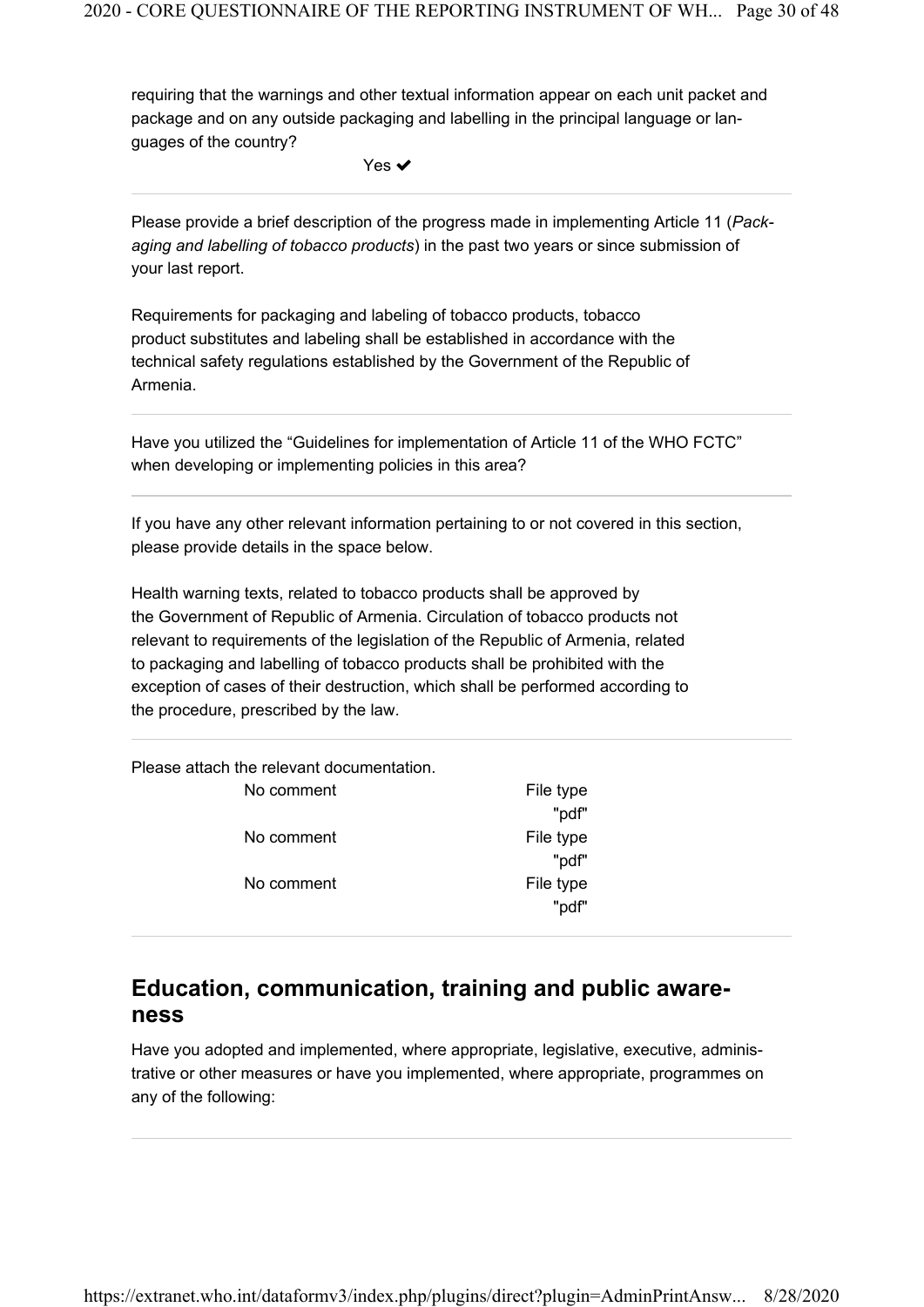educational and public awareness programmes? (Please refer to programmes implemented since submission of your two-year report.)

Yes  $\blacktriangledown$ 

| To whom are these programmes targeted?  | ☑<br>☑<br>☑<br>☑<br>V | adults or the general public<br>children and young people<br>men<br>women<br>pregnant women<br>ethnic groups<br>other (please specify)<br>Other |
|-----------------------------------------|-----------------------|-------------------------------------------------------------------------------------------------------------------------------------------------|
| tional and public awareness programmes? |                       | Do you reflect the following key differences among targeted population groups in educa-                                                         |
|                                         | ☑                     | age                                                                                                                                             |
|                                         | ☑                     | gender                                                                                                                                          |
|                                         | ☑                     | educational background                                                                                                                          |
|                                         | V                     | cultural background                                                                                                                             |
|                                         | V                     | socioeconomic status                                                                                                                            |
|                                         |                       | other (please specify)                                                                                                                          |
|                                         |                       | Other                                                                                                                                           |
|                                         |                       | Do these educational and public awareness programmes cover:                                                                                     |
|                                         | ☑                     | health risks of tobacco consumption?                                                                                                            |
|                                         | ☑                     | health risks of exposure to tobacco smoke?                                                                                                      |
|                                         | V                     | benefits of the cessation of tobacco use and tobacco-<br>free lifestyles?                                                                       |
|                                         | V                     | adverse economic consequences of tobacco produc-<br>tion?                                                                                       |
|                                         | ☑                     | adverse economic consequences of tobacco consump-<br>tion?                                                                                      |
|                                         | ☑                     | adverse environmental consequences of tobacco pro-<br>duction?                                                                                  |
|                                         | V                     | adverse environmental consequences of tobacco con-<br>sumption?                                                                                 |

awareness and participation of the following agencies and organizations in development and implementation of intersectoral programmes and strategies for tobacco control:

| ☑ | public agencies?                                          |
|---|-----------------------------------------------------------|
| ☑ | nongovernmental organizations not affiliated with the to- |
|   | bacco industry?                                           |
| ⊻ | private organizations?                                    |
|   | other (please specify)?                                   |
|   | Other                                                     |
|   |                                                           |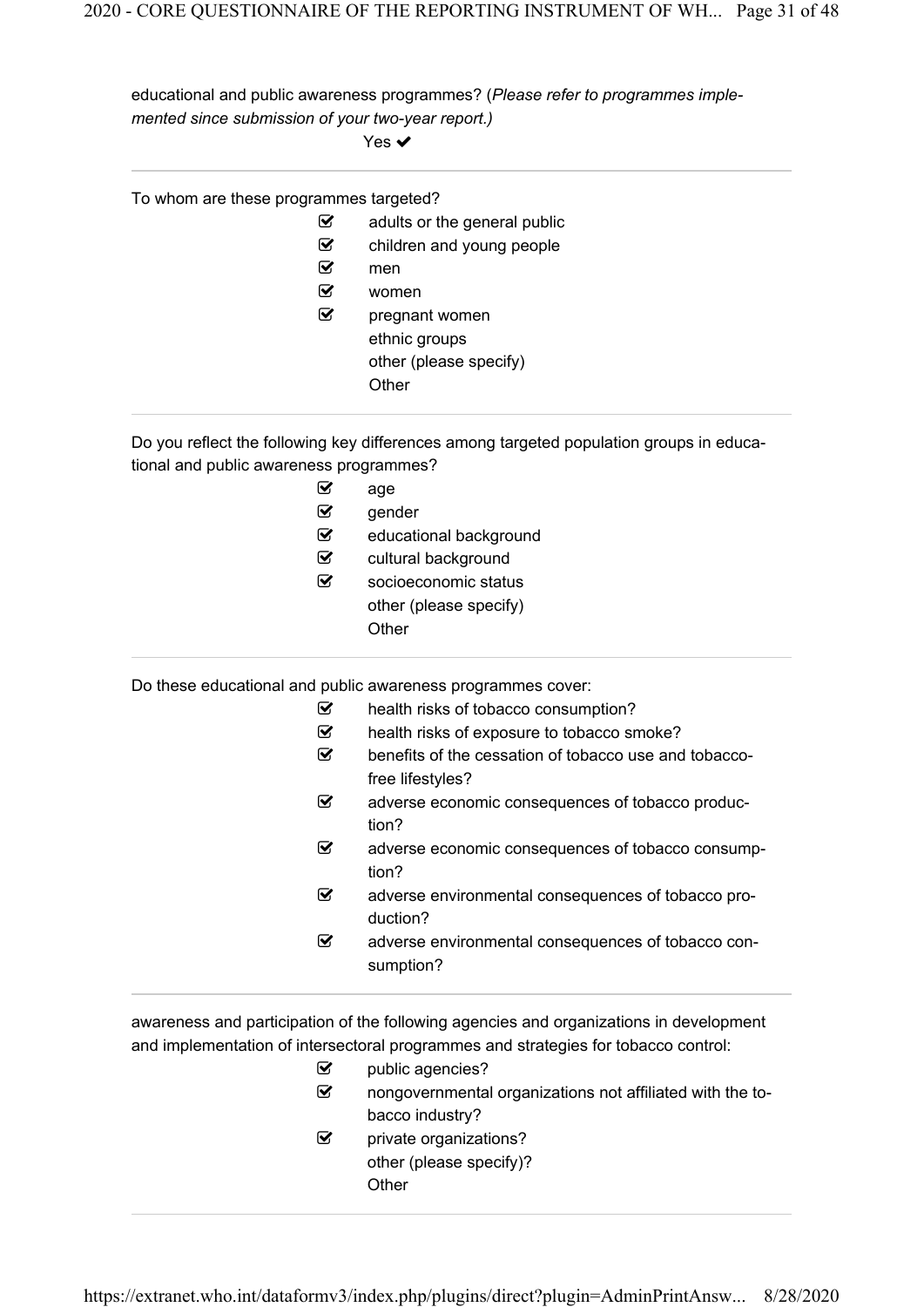Are the elaboration, management and implementation of communication, education, training and public awareness programmes guided by research and do they undergo pretesting, monitoring and evaluation?

Yes  $\checkmark$ 

Are appropriate and special training or sensitization and awareness programmes on tobacco control addressed to:

- health workers?
- community workers?
- Social workers?
- media professionals?
- $\mathcal{G}$  educators?
- $\mathcal G$  decision-makers?
- administrators? other (please specify) Other

Please provide a brief description of the progress made in implementing Article 12 (*Edu*cation, communication, training and public awareness) in the past two years or since submission of your last report.

Different campaigns/training and other events were organised and implemented for the Governments representatives NGOs, and local leaders for help them to inspire and motivate people/surroundings to understand the negative effects of tobacco and second hand smoke on health.

Have you utilized the "Guidelines for implementation of Article 12 of the WHO FCTC" when developing and implementing policies in this area?

If you have any other relevant information pertaining to but not covered in this section, please provide details in the space below.

Please attach the relevant documentation.

### Tobacco advertising, promotion and sponsorship

Have you adopted and implemented, where appropriate, any legislative, executive, administrative or other measures or have you implemented, where appropriate, programmes: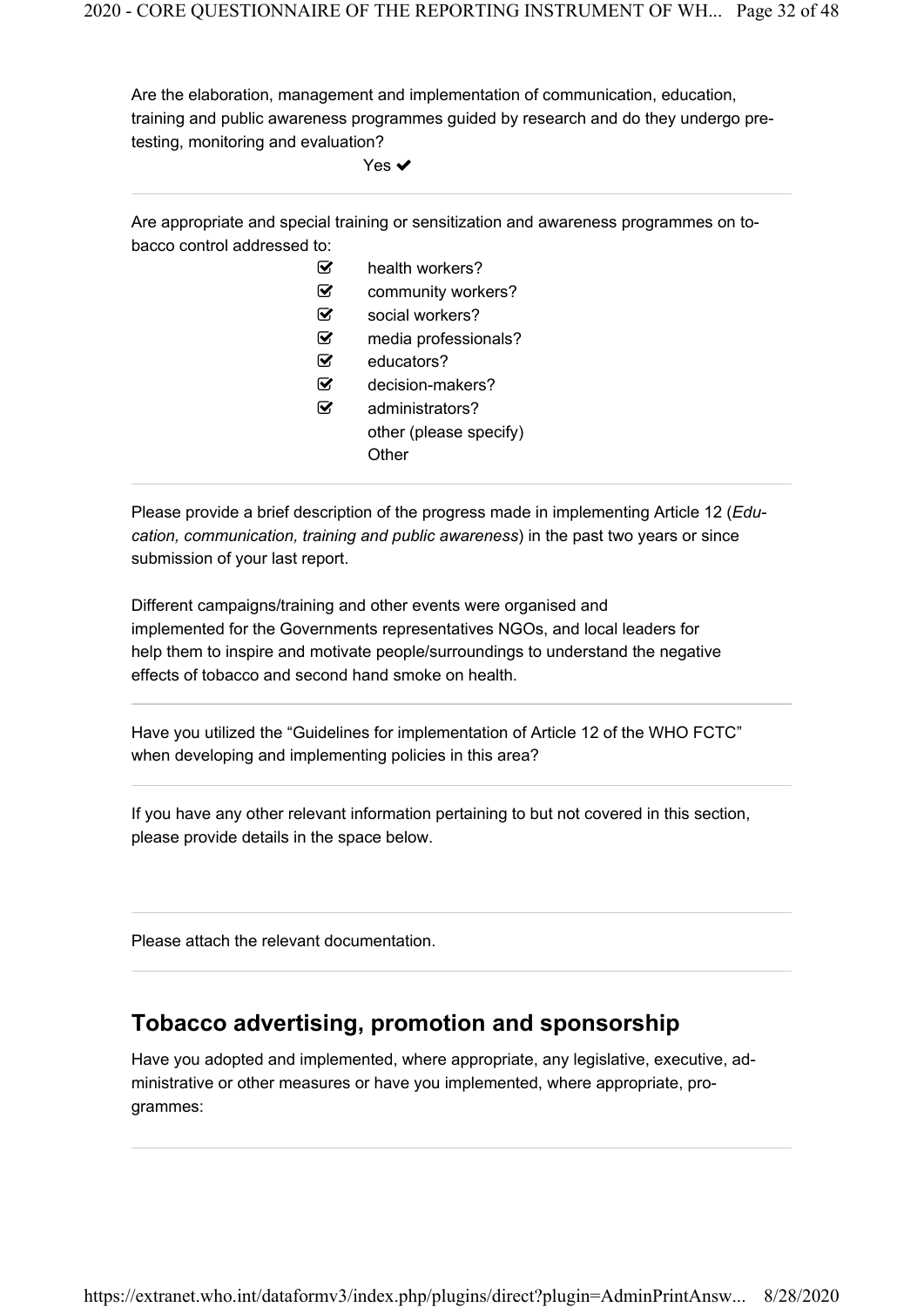|                                                | instituting a comprehensive ban on all tobacco advertising, promotion and sponsorship?<br>No x                                                                                                                                                                                                             |
|------------------------------------------------|------------------------------------------------------------------------------------------------------------------------------------------------------------------------------------------------------------------------------------------------------------------------------------------------------------|
|                                                | are you precluded by your constitution or constitutional principles from undertaking a<br>comprehensive ban on tobacco advertising, promotion and sponsorship?<br>$No \times$                                                                                                                              |
|                                                | applying restrictions on all tobacco advertising, promotion and sponsorship?<br>$No \times$                                                                                                                                                                                                                |
| from your territory with cross-border effects? | applying restrictions on cross-border advertising, promotion and sponsorship originating<br>$No \times$                                                                                                                                                                                                    |
|                                                | prohibiting those forms of tobacco advertising, promotion and sponsorship that promote<br>a tobacco product by any means that are false, misleading, deceptive or likely to create<br>an erroneous impression about its characteristics, health effects, hazards or emissions?<br>Yes $\blacktriangledown$ |
| advertising, promotion and sponsorship?        | requiring that health or other appropriate warnings or messages accompany all tobacco<br>Yes $\bm{\checkmark}$                                                                                                                                                                                             |
| products by the public?                        | restricting the use of direct or indirect incentives that encourage the purchase of tobacco<br>$No \times$                                                                                                                                                                                                 |
|                                                | requiring the disclosure to relevant Government authorities of expenditures by the tobac-<br>co industry on advertising, promotion and sponsorship not yet prohibited?<br>$No \times$                                                                                                                      |
|                                                | restricting tobacco advertising, promotion and sponsorship on:<br>radio?<br>☑<br>television?<br>☑<br>☑<br>print media?<br>the domestic Internet?<br>V<br>☑<br>the global Internet?<br>☑<br>other media (please specify below)?<br>Other                                                                    |
| restricting tobacco sponsorship of:            | ☑<br>international events and activities?<br>participants therein?                                                                                                                                                                                                                                         |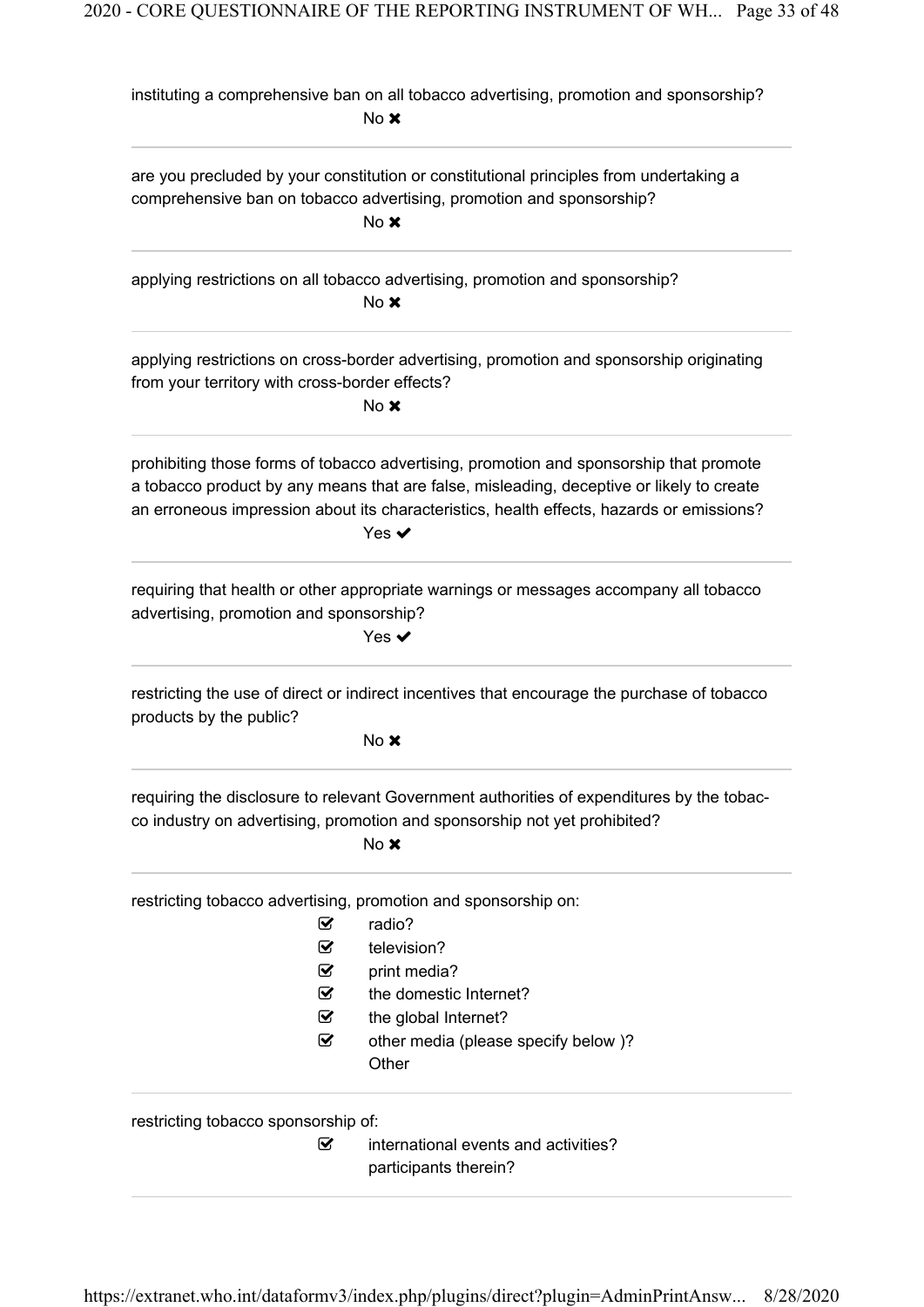cooperating with other Parties in the development of technologies and other means necessary to facilitate the elimination of cross-border advertising?

No **x** 

imposing penalties for cross-border advertising equal to those applicable to domestic advertising, promotion and sponsorship originating from your territory in accordance with national law?

No **x** 

Please provide a brief description of the progress made in implementing Article 13 ( To*bacco advertising, promotion and sponsorship*) in the past two years or since submission of your last report.

Have you utilized the "Guidelines for implementation of Article 13 of the WHO FCTC" when developing and implementing policies in this area?

Yes **✓** 

If you answered "Yes" to question C2715 please provide details in the space below or refer to section F of the additional questionnaire available at this link. Response to this question or to the additional questionnaire is voluntary. https://extranet.who.int/dataform/655321?token=v2f8tzdkij36iu2&lang=en (https://extranet.who.int/dataform/655321? token=v2f8tzdkij36iu2&lang=en)

By the New law "Law of

the Republic of Armenia on reduction and prevention of health damage resulting from using tobacco products and tobacco substitutes" envisaged that all forms of advertising, promotion and sponsorship of sales of tobacco products, their accessories, substitutes (except the substitutes, used for medical purposes), imitations of tobacco products, including their use.

If you have any other relevant information pertaining to but not covered in this section, please provide details in the space below.

Please attach the relevant documentation.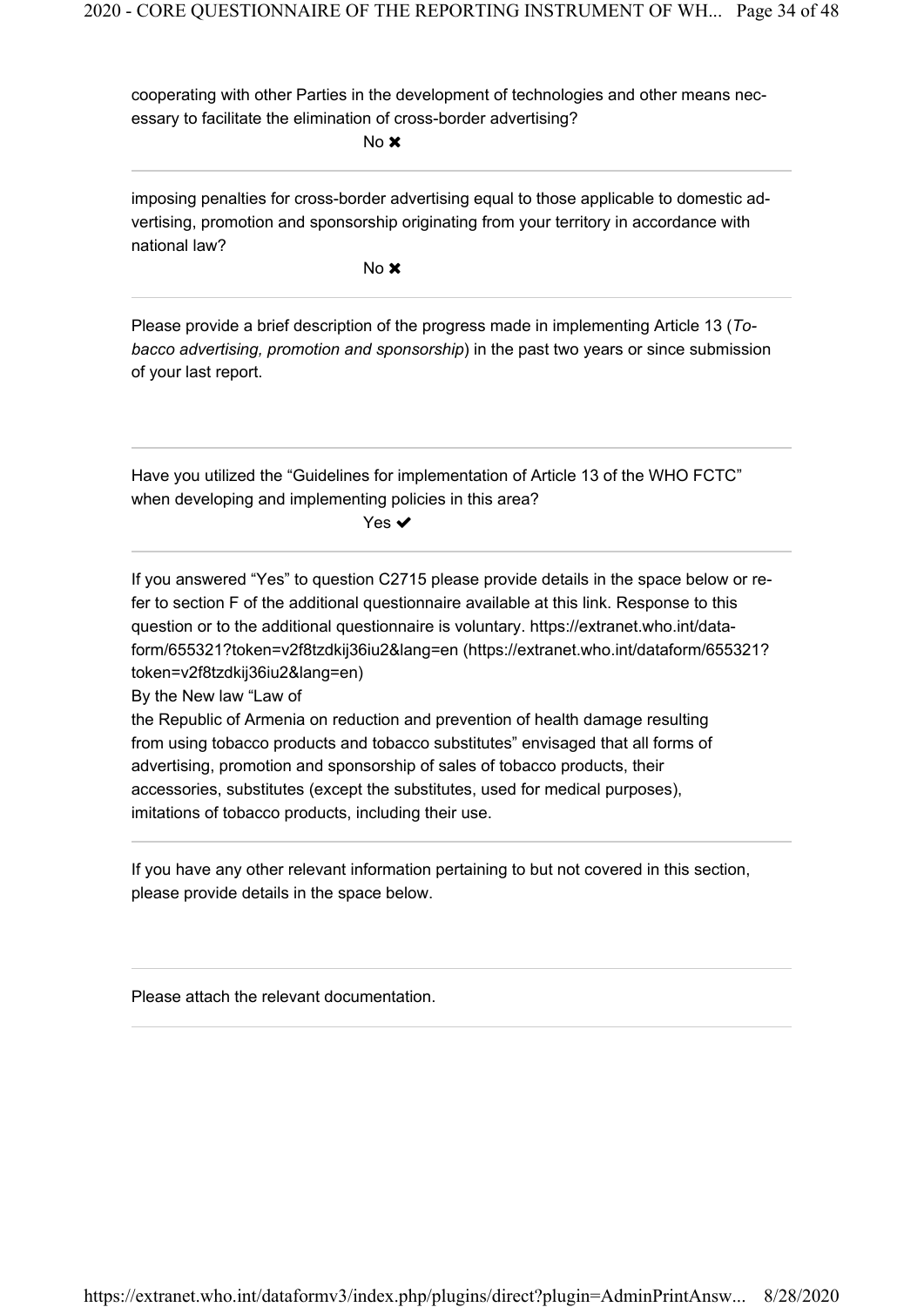#### Demand reduction measures concerning tobacco dependence and cessation

Have you adopted and implemented, where appropriate, legislative, executive, administrative or other measures or have you implemented, where appropriate, programmes on any of the following:

developing and disseminating appropriate, comprehensive and integrated guidelines based on scientific evidence and best practices?

Yes ✔

programmes to promote cessation of tobacco use, including:

| ☑ | media campaigns emphasizing the importance of quit-<br>ting?         |
|---|----------------------------------------------------------------------|
|   | programmes specially designed for underage girls and<br>young women? |
|   | programmes specially designed for women?                             |
|   | programmes specially designed for pregnant women?                    |
|   | telephone quitlines?                                                 |
| ⊻ | local events, such as activities related to World No To-             |
|   | bacco Day or National No Smoking Day, if appropriate?                |
|   | other (please specify)?                                              |
|   | Other                                                                |
|   |                                                                      |

design and implementation of programmes aimed at promoting the cessation of tobacco use, in such locations as:

|   | educational institutions? |
|---|---------------------------|
| ⋈ | health-care facilities?   |
|   | workplaces?               |
| ы | sporting environments?    |
|   | other (please specify)?   |
|   | Other                     |

inclusion of diagnosis and treatment of tobacco dependence and counselling services for cessation of tobacco use in national programmes, plans and strategies for:

> tobacco control?  $\mathcal{G}$  health? education?

inclusion of programmes on the diagnosis and treatment of tobacco dependence in your health-care system?

Yes **✓**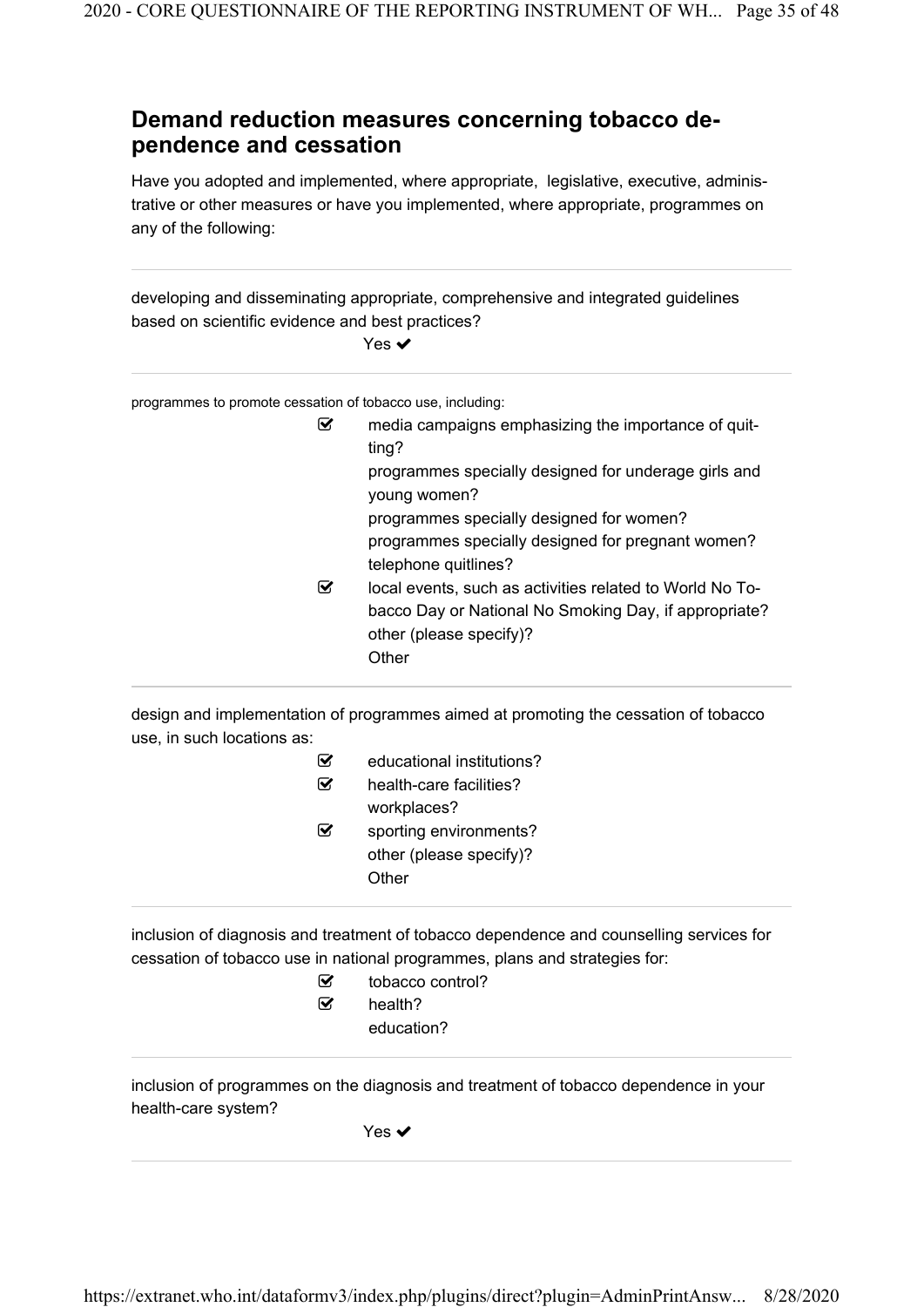Which structures in your health-care system provide programmes for the diagnosis and treatment of tobacco dependence?

> $\mathcal G$  primary health care secondary and tertiary health care specialist health-care systems (please specify below) specialized centres for cessation counselling and treatment of tobacco dependence rehabilitation centres **Other**

Are the services provided in these settings covered by public funding or reimbursement schemes?

| Fully | primary health care                                                        |
|-------|----------------------------------------------------------------------------|
| None  | secondary and tertiary health care                                         |
| None  | specialist health-care systems (please specify below)                      |
| None  | specialized centres for cessation counselling and treatment of tobacco de- |
|       | pendence                                                                   |
| None  | rehabilitation centres                                                     |
|       | other (please specify below)                                               |
|       |                                                                            |

Which health and other professionals are involved in programmes offering treatment for tobacco dependence and counselling services? Health professionals including:

|   | physicians                                         |
|---|----------------------------------------------------|
|   | dentists                                           |
| ⋈ | family doctors                                     |
|   | practitioners of traditional medicine              |
|   | other medical professionals (please specify below) |
|   | nurses                                             |
|   | midwives                                           |
|   | pharmacists                                        |
|   | <b>Community workers</b>                           |
|   | Social workers                                     |
|   | other (please specify)                             |
|   | Other                                              |
|   |                                                    |

training on tobacco dependence treatment incorporated into the curricula of health professional training at pre- and post-qualification levels at the following schools:

| M | medical?  |
|---|-----------|
|   | dental?   |
|   | nursing?  |
| M | pharmacy? |
|   | Other     |
|   |           |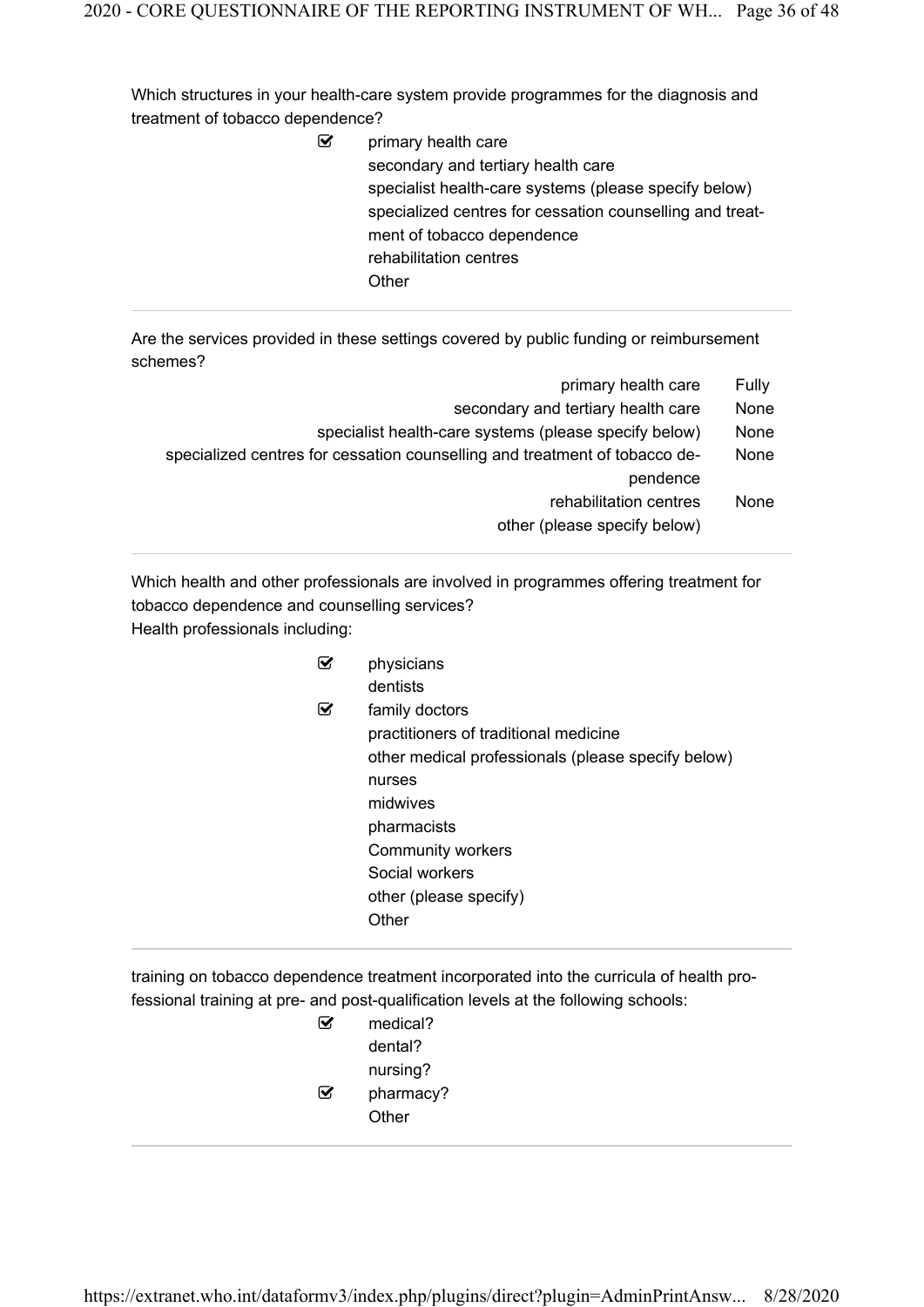facilitating accessibility and/or affordability of pharmaceutical products for the treatment of tobacco dependence?

Yes  $\checkmark$ 

| Where and how can these products be legally purchased in your country? |  |
|------------------------------------------------------------------------|--|
|                                                                        |  |

Which pharmaceutical products are legally available for the treatment of tobacco dependence in your jurisdiction?

| nicotine replacement therapy<br>∨ |                        |
|-----------------------------------|------------------------|
|                                   | bupropion              |
|                                   | varenicline            |
| ⊽                                 | other (please specify) |
| Citisine                          | Other                  |
|                                   |                        |

Are the costs of these products covered by public funding or reimbursement?

| nicotine replacement therapy | None        |  |
|------------------------------|-------------|--|
| bupropion                    | <b>None</b> |  |
| varenicline                  | <b>None</b> |  |
| other (please specify below) |             |  |

Please provide a brief description of the progress made in implementing Article 14 ( Demand reduction measures concerning tobacco dependence and cessation) in the past two years or since submission of your last report.

not availble

Have you utilized the "Guidelines for implementation of Article 14 of the WHO FCTC" when developing and implementing policies in this area?

If you have any other relevant information pertaining to but not covered in this section, please provide details in the space below.

Not available.

Please attach the relevant documentation.

## C3. MEASURES RELATING TO THE REDUCTION OF THE SUPPLY OF TOBACCO

With reference to Articles 15–17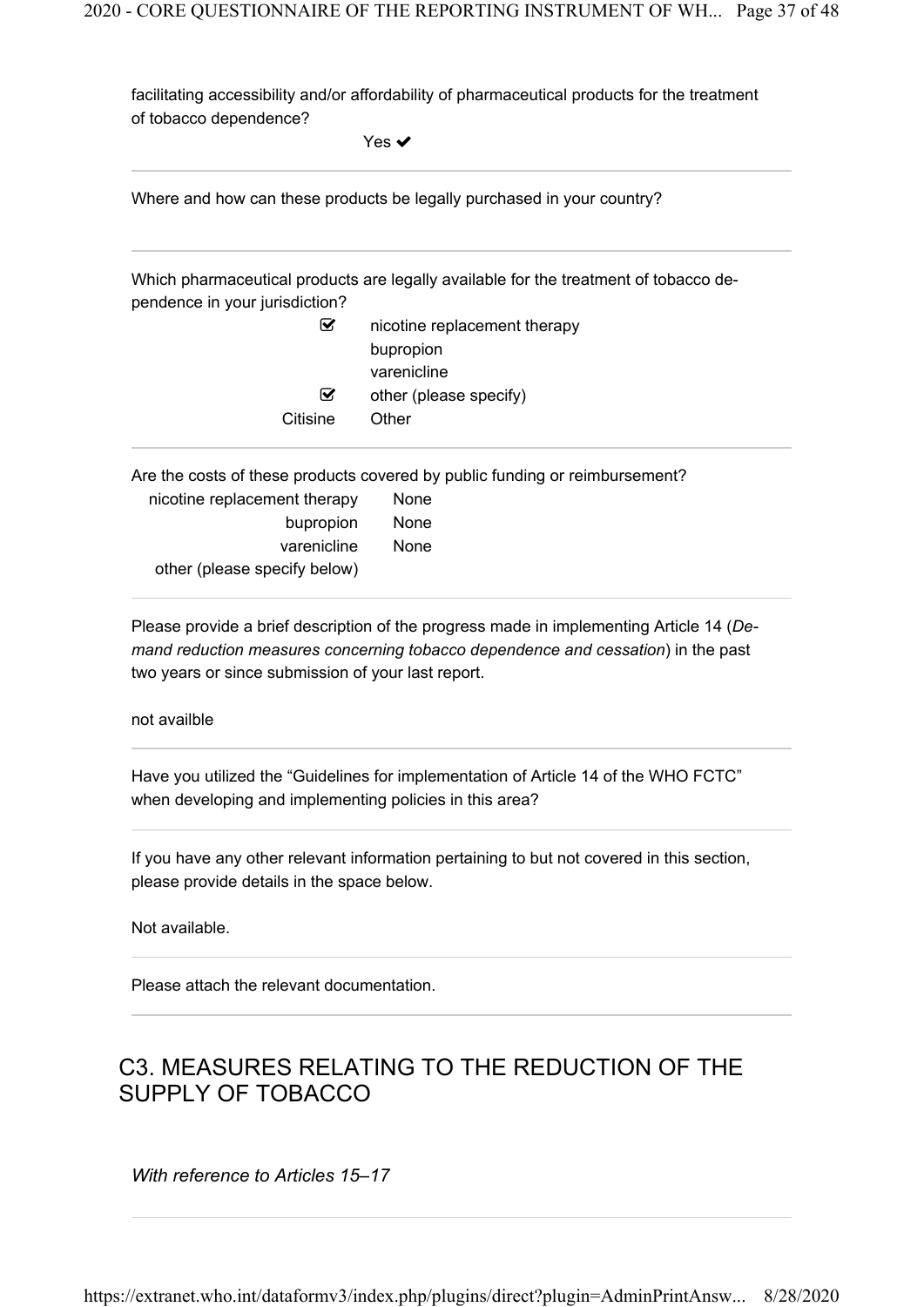### Illicit trade in tobacco products

Have you adopted and implemented, where appropriate, legislative, executive, administrative or other measures or have you implemented, where appropriate, programmes on any of the following:

requiring marking of all unit packets and packages of tobacco products and any outside packaging of such products to assist in determining the origin of the product? Yes ✔ requiring marking of all unit packets and packages of tobacco products and any outside packaging of such products to assist in determining whether the product is legally sold on the domestic market? Yes ✔ requiring that unit packets and packages of tobacco products for retail and wholesale use that are sold on the domestic market carry the statement: "Sales only allowed in …" or carry any other effective marking indicating the final destination of the product? No **x** developing a practical tracking and tracing regime that would further secure the distribution system and assist in the investigation of illicit trade? No **x** requiring that marking is presented in legible form and/or appears in the principal language or languages of the country? Yes ✔ requiring the monitoring and collection of data on cross-border trade in tobacco products, including illicit trade? No **x** facilitating the exchange of this information among customs, tax and other authorities, as appropriate, and in accordance with national law and applicable bilateral and multilateral agreements? enacting or strengthening legislation, with appropriate penalties and remedies, against illicit trade in tobacco products, including counterfeit and contraband cigarettes?

Yes  $\checkmark$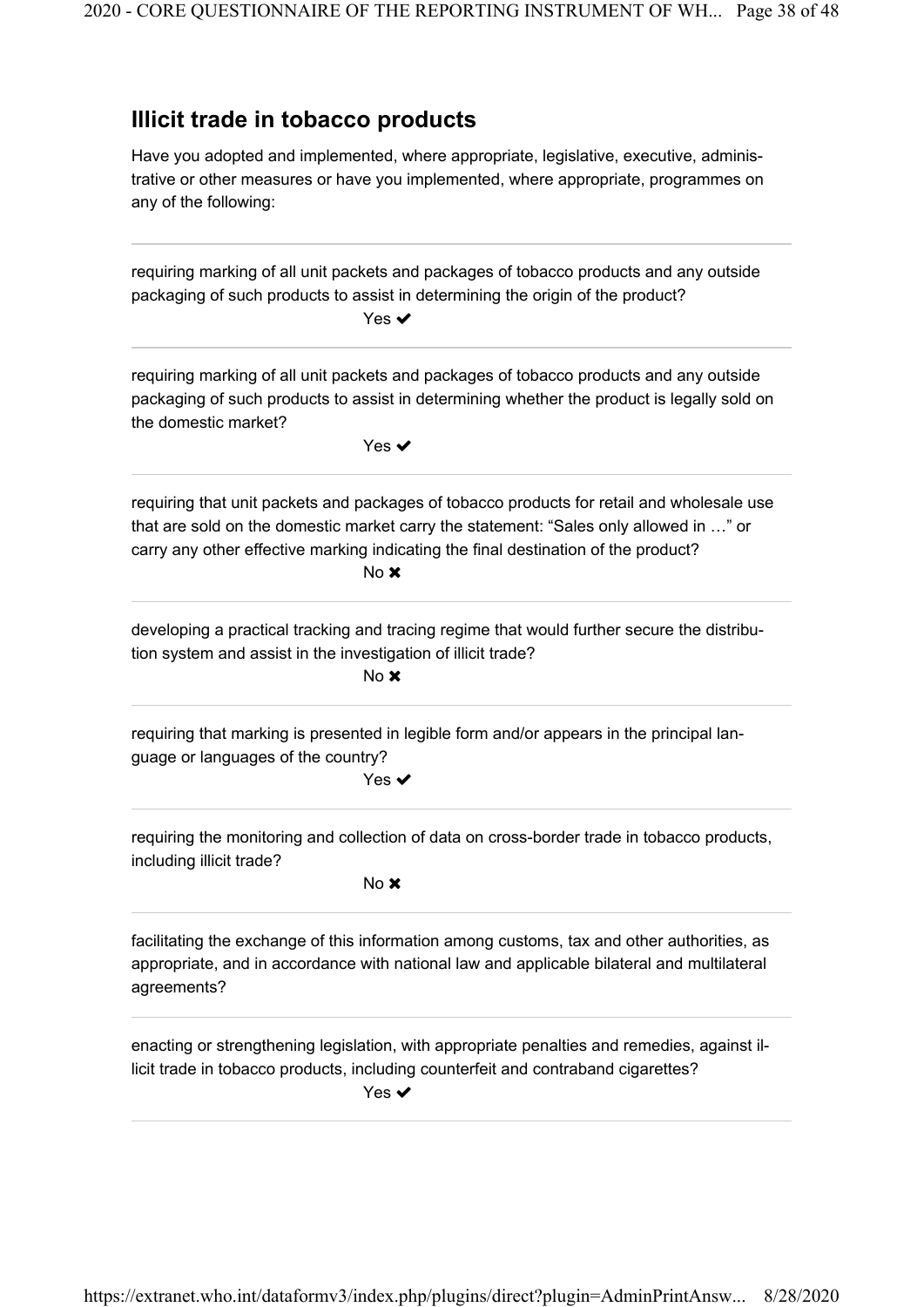requiring that confiscated manufacturing equipment, counterfeit and contraband cigarettes and other tobacco products derived from illicit trade are destroyed, using environment-friendly methods where possible, or disposed of in accordance with national law? Yes **✓** 

adopting and implementing measures to monitor, document and control the storage and distribution of tobacco products held or moving under suspension of taxes or duties? Yes  $\blacktriangledown$ 

enabling the confiscation of proceeds derived from illicit trade in tobacco products? Yes  $\checkmark$ 

promoting cooperation between national agencies and relevant regional and international intergovernmental organizations in investigations, prosecutions and proceedings, with a view to eliminating illicit trade in tobacco products, with special emphasis on cooperation at regional and subregional levels?

Yes  $\blacktriangledown$ 

licensing or other actions to control or regulate production and distribution in order to prevent illicit trade?

Yes  $\blacktriangledown$ 

Please provide a brief description of the progress made in implementing Article 15 (Illicit *trade in tobacco products*) in the past two years or since submission of your last report.

If you have any other relevant information pertaining to but not covered in this section, please provide details in the space below.

Please attach the relevant documentation.

### Sales to and by minors

Have you adopted and implemented, where appropriate, legislative, executive, administrative or other measures or have you implemented, where appropriate, programmes on any of the following:

prohibiting the sales of tobacco products to minors? Yes **✓**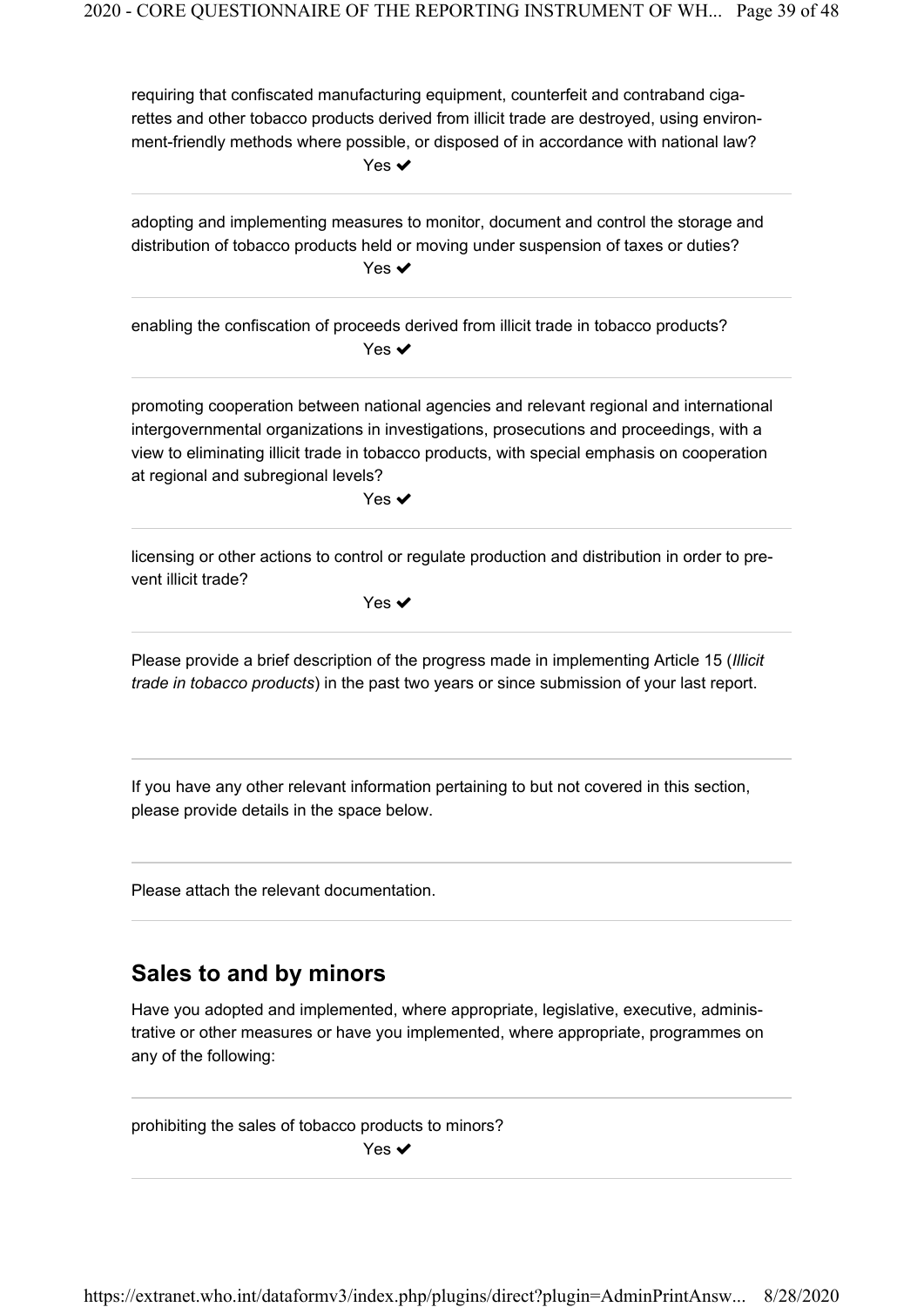Please specify the legal age: 18 requiring that all sellers of tobacco products place a clear and prominent indicator inside their point of sale about the prohibition of tobacco sales to minors? Yes **✓** requiring that, in case of doubt, each seller of tobacco products requests that the purchaser provides appropriate evidence of having reached full legal age? Yes  $\blacktriangledown$ banning the sale of tobacco products in any manner by which they are directly accessible, such as open store shelves? Yes  $\blacktriangledown$ prohibiting the manufacture and sale of sweets, snacks, toys or any other objects in the form of tobacco products which appeal to minors? Yes **✓** prohibiting the sale of tobacco products from vending machines? Yes ✔ prohibiting and/or promoting the prohibition of the distribution of free tobacco products:  $\triangleright$  to the public?  $\mathbf{\mathcal{C}}$  to minors? prohibiting the sale of cigarettes individually or in small packets? Yes ✔ providing for penalties against sellers and distributors in order to ensure compliance? Yes  $\checkmark$ prohibiting the sales of tobacco products by minors? Yes ✔ Please provide a brief description of the progress made in implementing Article 16 (Sales to and by minors) in the past two years or since submission of your last report. If you have any other relevant information pertaining to but not covered in this section, please provide details in the space below.

https://extranet.who.int/dataformv3/index.php/plugins/direct?plugin=AdminPrintAnsw... 8/28/2020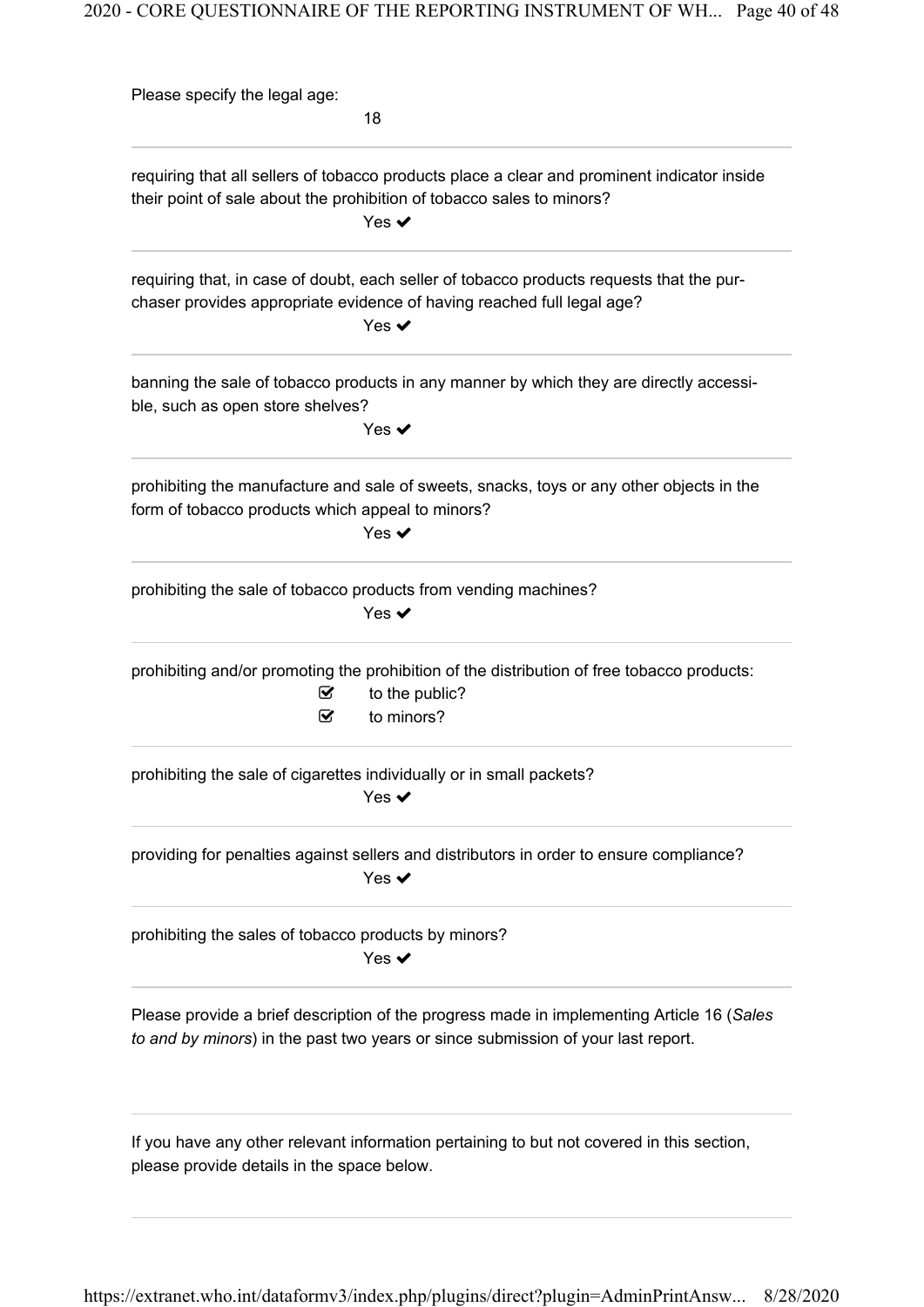Please attach the relevant documentation.

No comment The South School and The type

"pdf"

#### Provision of support for economically viable alternative activities

Have you adopted and implemented, where appropriate, measures or programmes on any of the following:

promoting economically viable and sustainable alternatives for:

| tobacco growers?            | Nο |
|-----------------------------|----|
| tobacco workers?            | N٥ |
| tobacco individual sellers? | N٥ |

Please provide a brief description of the progress made in implementing Article 17 ( Provision of support for economically viable alternative activities) in the past two years or since submission of your last report.

Have you utilized the "Policy options and recommendations on economically sustainable alternatives to tobacco growing (in relation to Articles 17 and 18 of the WHO FCTC)" when developing and implementing policies in this area?

If you have any other relevant information pertaining to but not covered in this section, please provide details in the space below.

Please attach the relevant documentation.

## C4. OTHER MEASURES AND POLICIES

With reference to Articles 18–21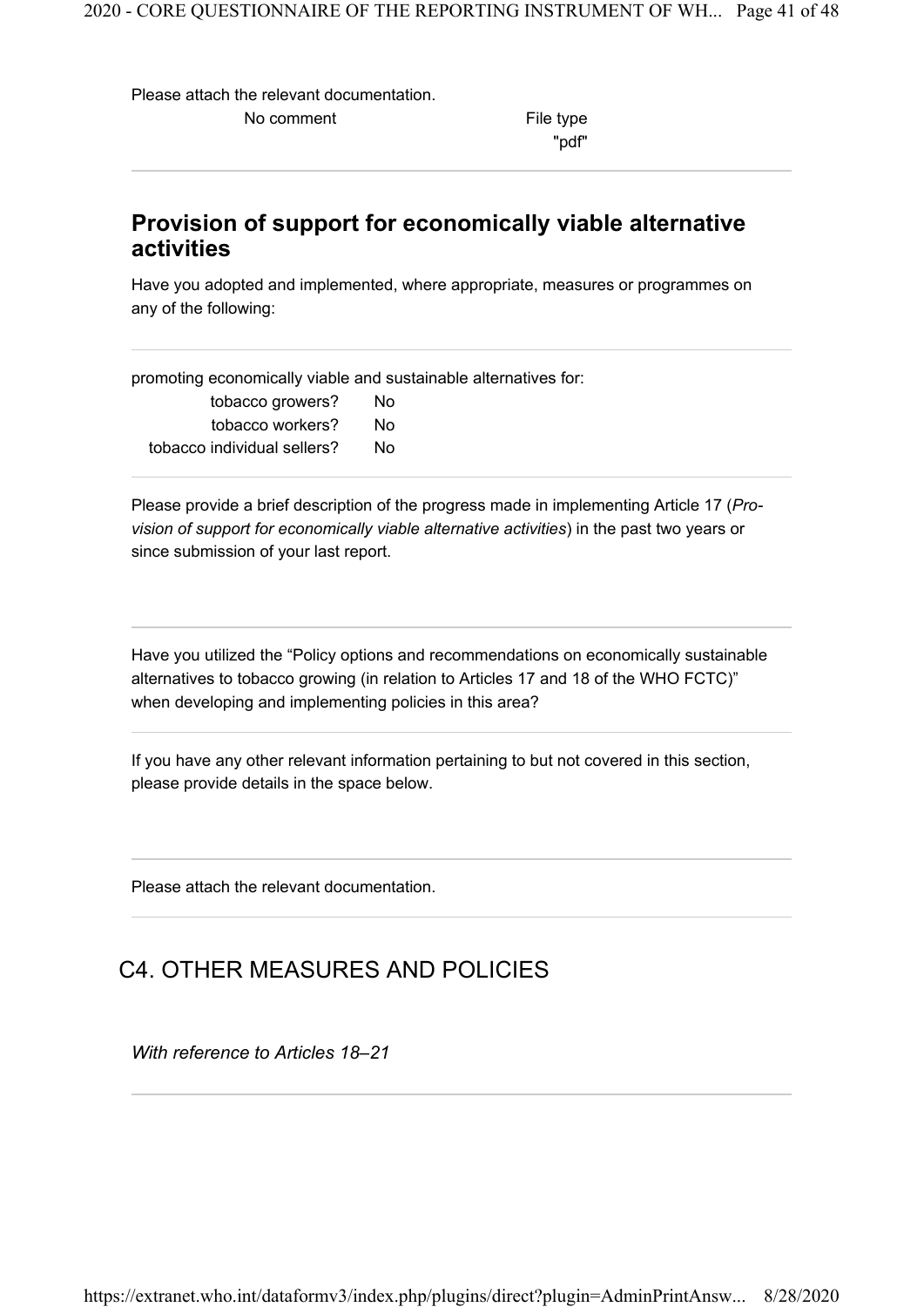#### Protection of the environment and the health of persons

Have you adopted and implemented, where appropriate, legislative, executive, administrative or other measures or have you implemented, where appropriate, programmes on any of the following:

implementing measures in respect of tobacco cultivation within your territory, which take into consideration:

| the protection of the environment?                    | Not applicable |
|-------------------------------------------------------|----------------|
| the health of persons in relation to the environment? | Not applicable |

implementing measures in respect of tobacco manufacturing within your territory, which take into consideration:

| the protection of the environment?                    | No |
|-------------------------------------------------------|----|
| the health of persons in relation to the environment? | No |

t applicable t applicable

Please provide a brief description of the progress made in implementing Article 18 (*Protection of the environment and the health of persons*) in the past two years or since submission of your last report.

Have you utilized the "Policy options and recommendations on economically sustainable alternatives to tobacco growing (in relation to Articles 17 and 18 of the WHO FCTC)" when developing and implementing policies in this area?

If you have any other relevant information pertaining to but not covered in this section, please provide details in the space below.

Please attach the relevant documentation.

## Liability

Have you adopted and implemented, where appropriate, legislative, executive, administrative or other measures or have you implemented, where appropriate, programmes on any of the following:

Does your tobacco control legislation contain measures regarding criminal liability for any violations of that tobacco control legislation?

No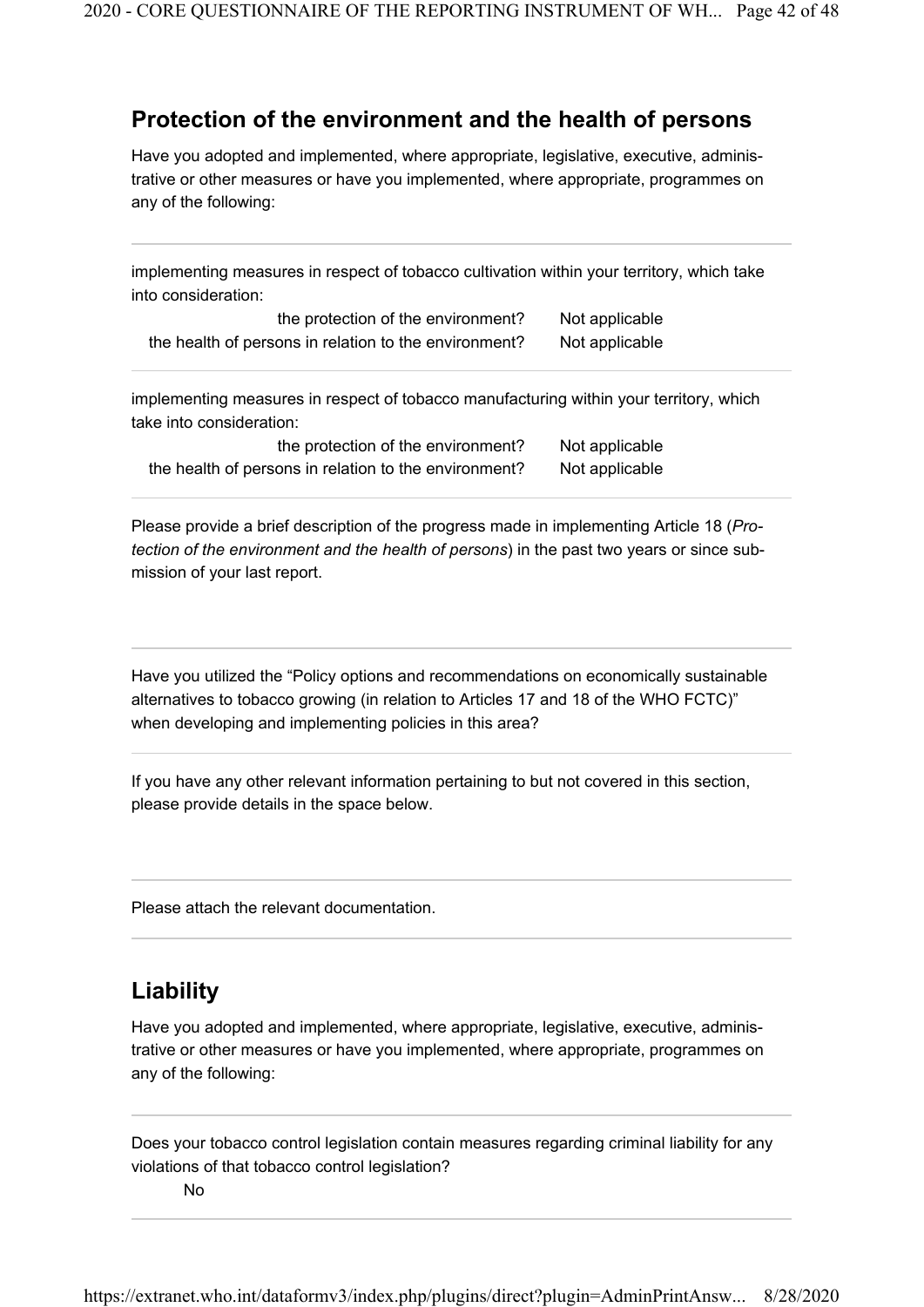Do you have separate criminal liability provisions in relation to tobacco control (outside of the tobacco control legislation)?

Yes

Do you have any civil liability measures that are specific to tobacco control? No

Do you have any general civil liability provisions that could apply to tobacco control? Yes

Do you have civil or criminal liability provisions that provide for compensation for adverse health effects and/or for reimbursement of medical, social or other relevant costs? Yes

Has any person in your jurisdiction launched any criminal and/or civil liability action, including compensation where appropriate, against any tobacco company in relation to any adverse health effect caused by tobacco use?

No

Have you taken, as appropriate, any legislative, executive, administrative and/or other action against the tobacco industry for full or partial reimbursement of medical, social and other relevant costs related to tobacco use in your jurisdiction?

No

not available Please provide a brief description of any progress made, as appropriate, in implementing Article 19 (Liability) in the past two years or since submission of your last report.

If you have any other relevant information pertaining to but not covered in this section, please provide details in the space below.

Please attach the relevant documentation. No comment The South School and The type

"pdf"

### Research, surveillance and exchange of information

Have you adopted and implemented, where appropriate, legislative, executive, administrative or other measures or have you implemented, where appropriate, programmes on any of the following: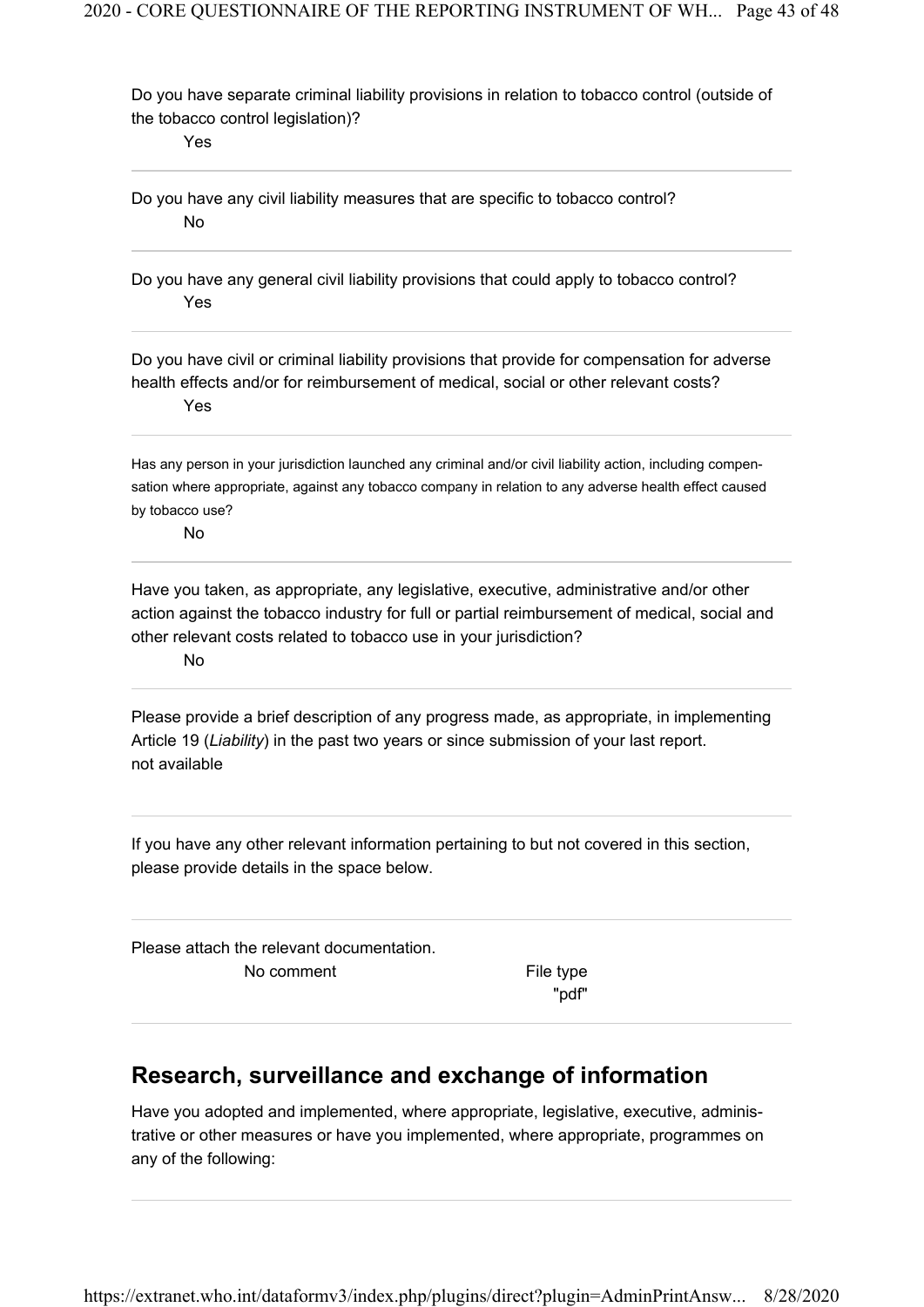developing and/or promoting research that addresses:

| determinants of tobacco consumption?                                                                                                      |
|-------------------------------------------------------------------------------------------------------------------------------------------|
| consequences of tobacco consumption?                                                                                                      |
| social and economic indicators related to tobacco con-<br>sumption?                                                                       |
| tobacco use among women, with special regard to preg-<br>nant women?                                                                      |
| the determinants and consequences of exposure to to-<br>bacco smoke?                                                                      |
| identification of effective programmes for the treatment<br>of tobacco dependence?<br>identification of alternative livelihoods?<br>Other |
|                                                                                                                                           |

training and support for all persons engaged in tobacco control activities, including research, implementation and evaluation?

Yes **✓** 

a national system for epidemiological surveillance of:

| М                       | patterns of tobacco consumption?                         |
|-------------------------|----------------------------------------------------------|
| $\overline{\mathbf{v}}$ | determinants of tobacco consumption?                     |
| $\overline{\mathbf{v}}$ | consequences of tobacco consumption?                     |
| ☑                       | social, economic and health indicators related to tobac- |
|                         | co consumption?                                          |
| ☑                       | exposure to tobacco smoke?                               |
|                         | Other                                                    |
|                         |                                                          |

Please list all surveys, including the year of the survey, that you have undertaken in the past.

STEPS National survey

2016-2017 Health Behaviour School Children 2017-2018 NCDs Investment Case for Armenia 2019

Does your country have any plans to repeat any of the above or to undertake a new tobacco survey within three to five years of your last survey? Please provide details in the space below.

All of the aforementioned and relevant surveys which were implemented during those years.

regional and global exchange of publicly available national:

 $\mathcal G$  scientific, technical, socioeconomic, commercial and legal information? information on the practices of the tobacco industry? information on the cultivation of tobacco?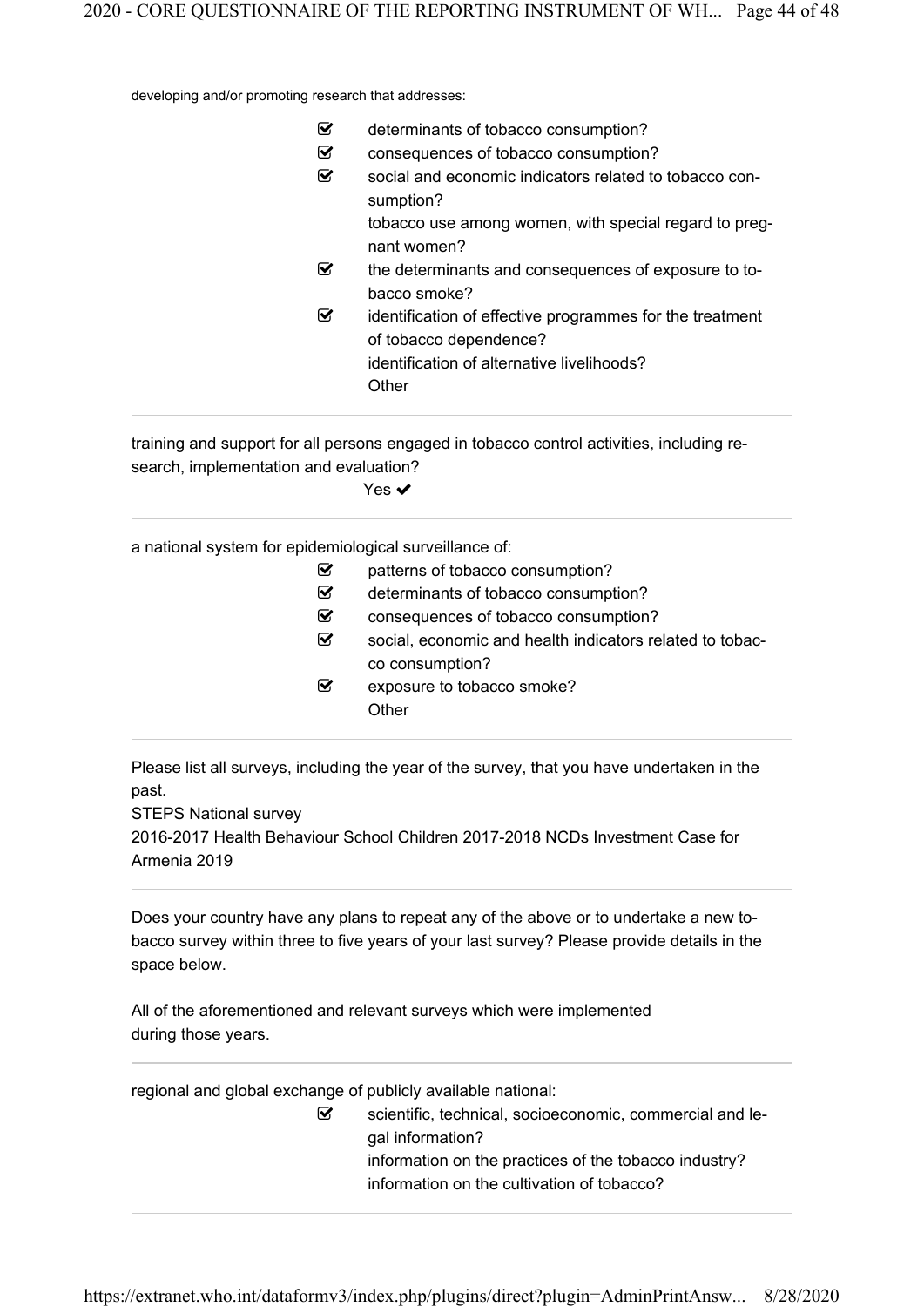an updated database of:

 $\mathcal{I}$  laws and regulations on tobacco control?  $\mathcal G$  information about the enforcement of laws on tobacco control? pertinent jurisprudence?

Please provide a brief description of the progress made in implementing Article 20 ( Research, surveillance and exchange of information) in the past two years or since submission of your last report.

During these period we had implemented several surveys and searches in Tobacco sphere which supports us in the awareness raising activities and also the perceptions of the Armenian population.

If you have any other relevant information pertaining to but not covered in this section, please provide details in the space below (e.g. whether you included information on WHO FCTC implementation in your Voluntary National Review (VNR) on the Sustainable Development Goals (SDGs), related to target 3.a).

In this context, the voluntary national review (VNR) in Armenia was undertaken as a natural and necessary effort and step for pursuing the sustainable development agenda. The VNR is important both as a participatory process itself and as a measurement of the progress towards achieving SDGs. The VNR is a good chance for the Government to assess work done in the scope of the SDGs and shape opportunities for innovative and impactful solutions towards achieving the vision of "New Armenia" as we call it in Armenia.

Please attach the relevant documentation.

|            | wui       |
|------------|-----------|
| No comment | File type |

No comment The South School and The type

No comment The South School and The type "pdf" "pdf" "pdf"

## D. INTERNATIONAL COOPERATION AND ASSISTANCE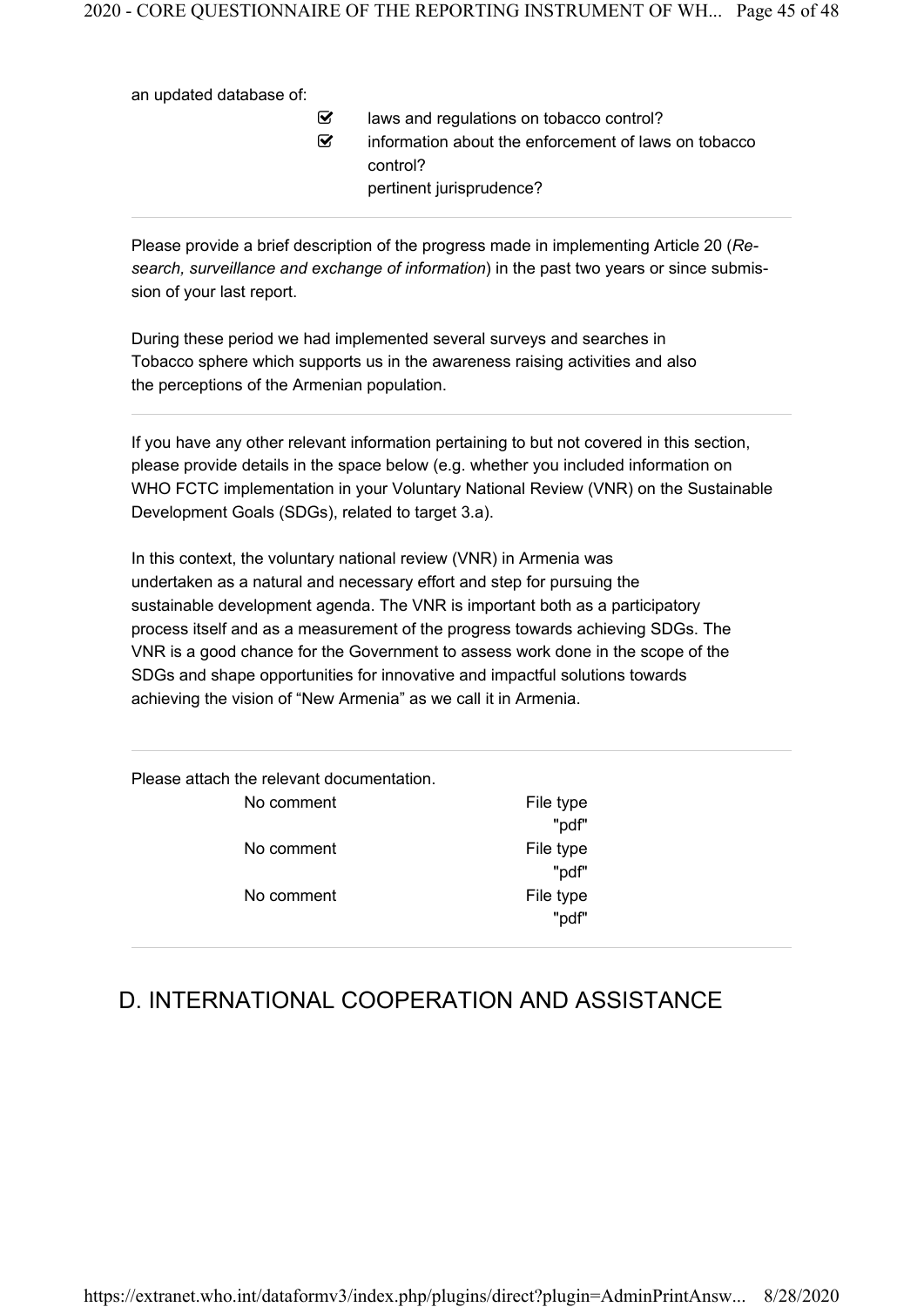Pursuant to Article 21.1(c) and in accordance with Article 26, have you either provided or received financial or technical assistance (be it through unilateral, bilateral, regional, subregional or other multilateral channels, including relevant regional and international intergovernmental or nongovernmental organizations and financial and development institutions) for the development and strengthening of multisectoral, comprehensive tobacco control programmes of developing country Parties and Parties with economies in transition in any of the following areas:

development, transfer and acquisition of technology, knowledge, skills, capacity and expertise related to tobacco control?

| Assistance provided | No  |
|---------------------|-----|
| Assistance received | Yes |

provision of technical, scientific, legal and other expertise to establish and strengthen national tobacco control strategies, plans and programmes?

| Assistance provided | No  |
|---------------------|-----|
| Assistance received | Yes |

appropriate training or sensitization programmes for appropriate personnel in accordance with Article 12?

Assistance provided No Assistance received No

provision of the necessary material, equipment and supplies, as well as logistic support, for tobacco control strategies, plans and programmes?

| Assistance provided | No |
|---------------------|----|
| Assistance received | No |

identification of methods for tobacco control, including comprehensive treatment of nicotine addiction?

| Assistance provided | No |
|---------------------|----|
| Assistance received | No |

promotion of research to increase the affordability of comprehensive treatment of nicotine addiction?

Assistance provided No Assistance received No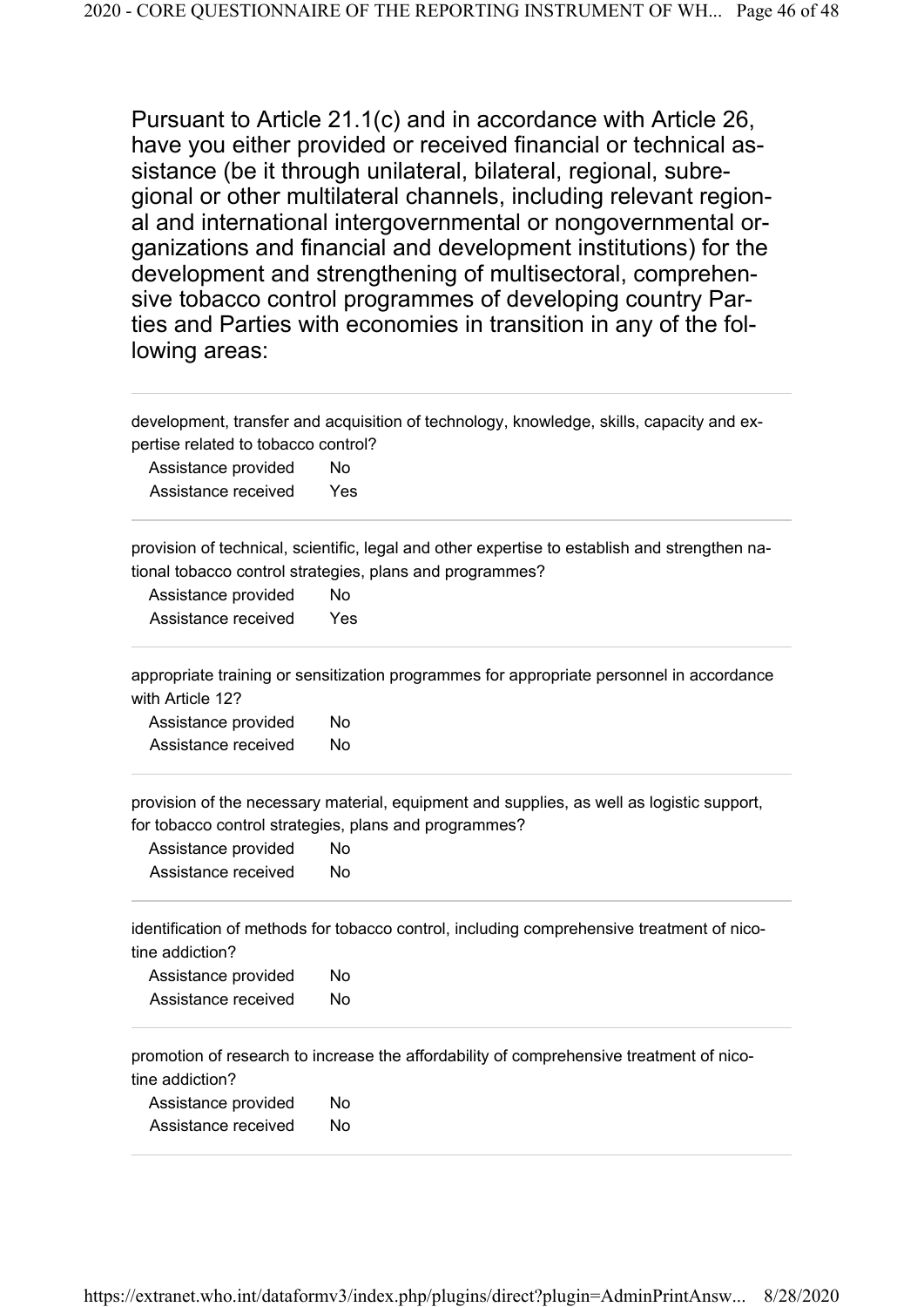Please identify the Party or Parties from which assistance was received or to which assistance was provided.

Mainly we got

the assistance from WHO, FCTC, Campaign for Smoke free kids Eurasian, Bloomberg, and other interested parties.

Please provide information about any assistance provided or received in the space below, including any support received from nongovernmental organizations (please, specify).

We have several

non governmental organisations which performs different healthy lifestyle and public awareness campaigns and we cooperate with all of them, for example Be informed NGO and Armenian Consumer Association,

If you have not received or provided assistance in any of the aforementioned areas, please identify any financial or technical assistance that may be under consideration, if appropriate.

Have you encouraged relevant regional and international intergovernmental organizations and financial and development institutions in which you are represented to provide financial assistance for developing country Parties and for Parties with economies in transition to assist them in meeting their obligations under the Convention?

No **x** 

### E. PRIORITIES AND COMMENTS

What are the priorities for implementation of the WHO Framework Convention on Tobacco Control in your jurisdiction?

The current key priorities are relevant to FCTC requirements.

Have you identified any specific gaps between the resources available and the needs assessed for implementing the WHO Framework Convention on Tobacco Control?

No **x** 

What, if any, are the constraints or barriers, other than lack of resources, you have encountered in implementing the Convention?

not available